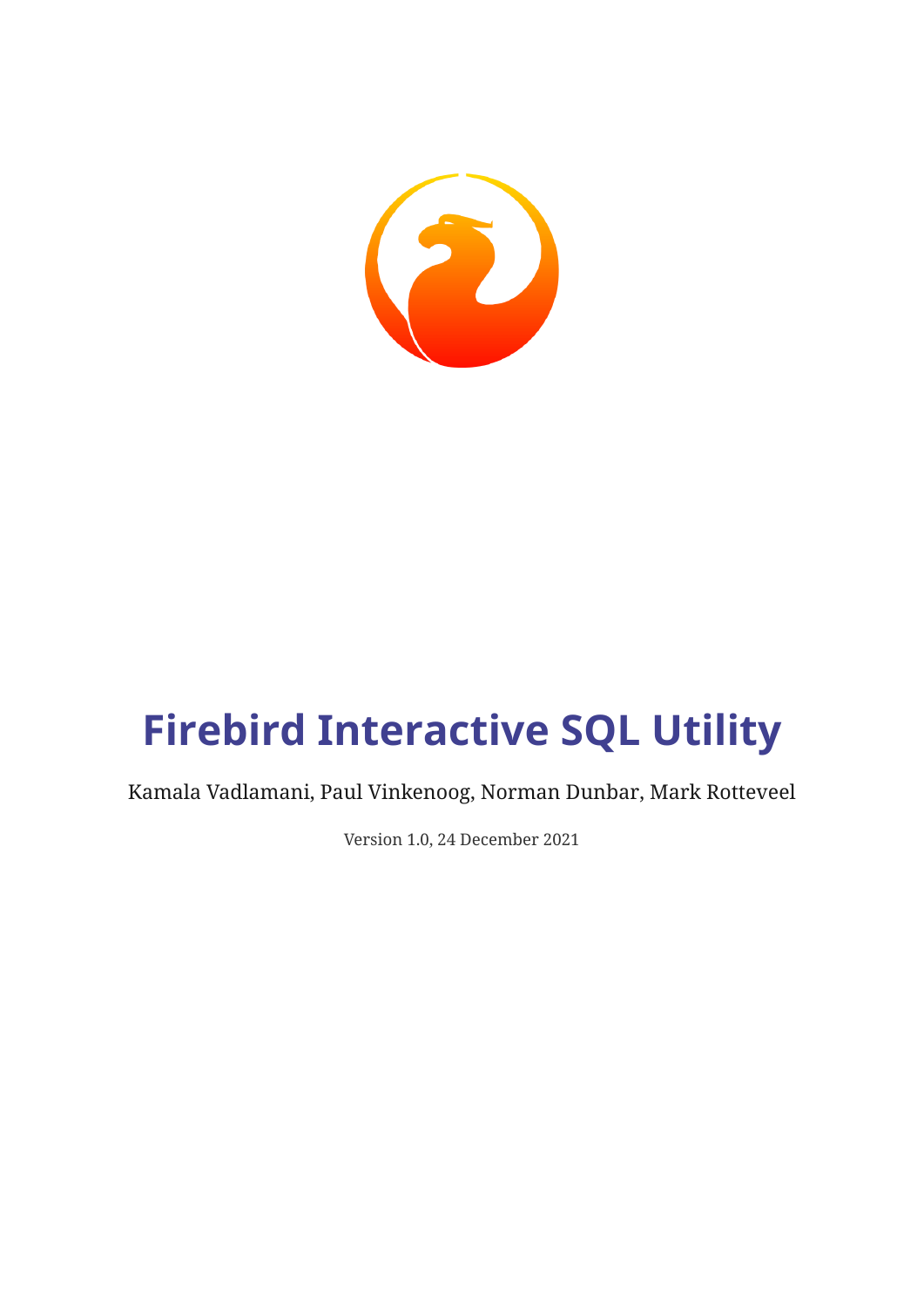## **Table of Contents**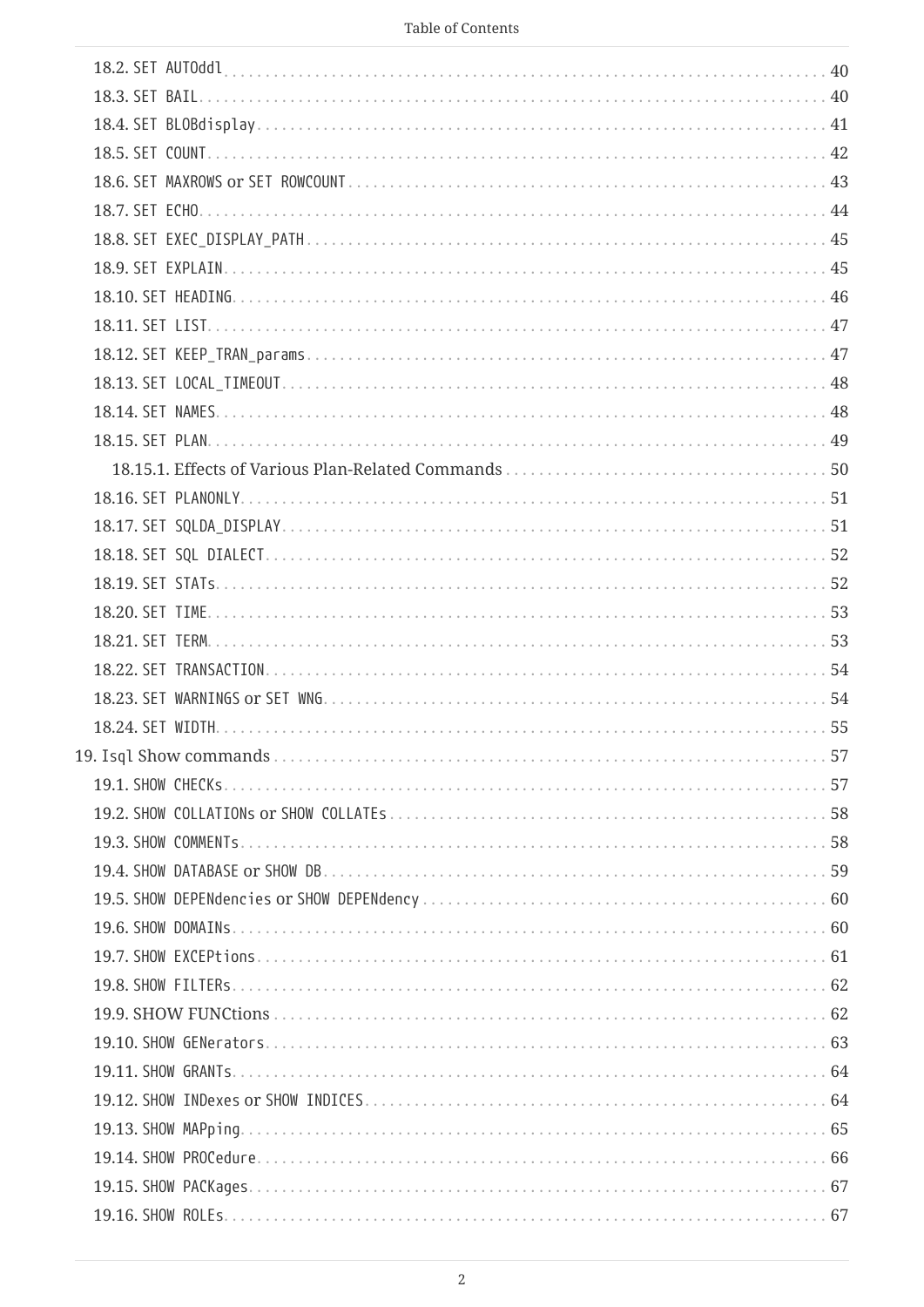#### Table of Contents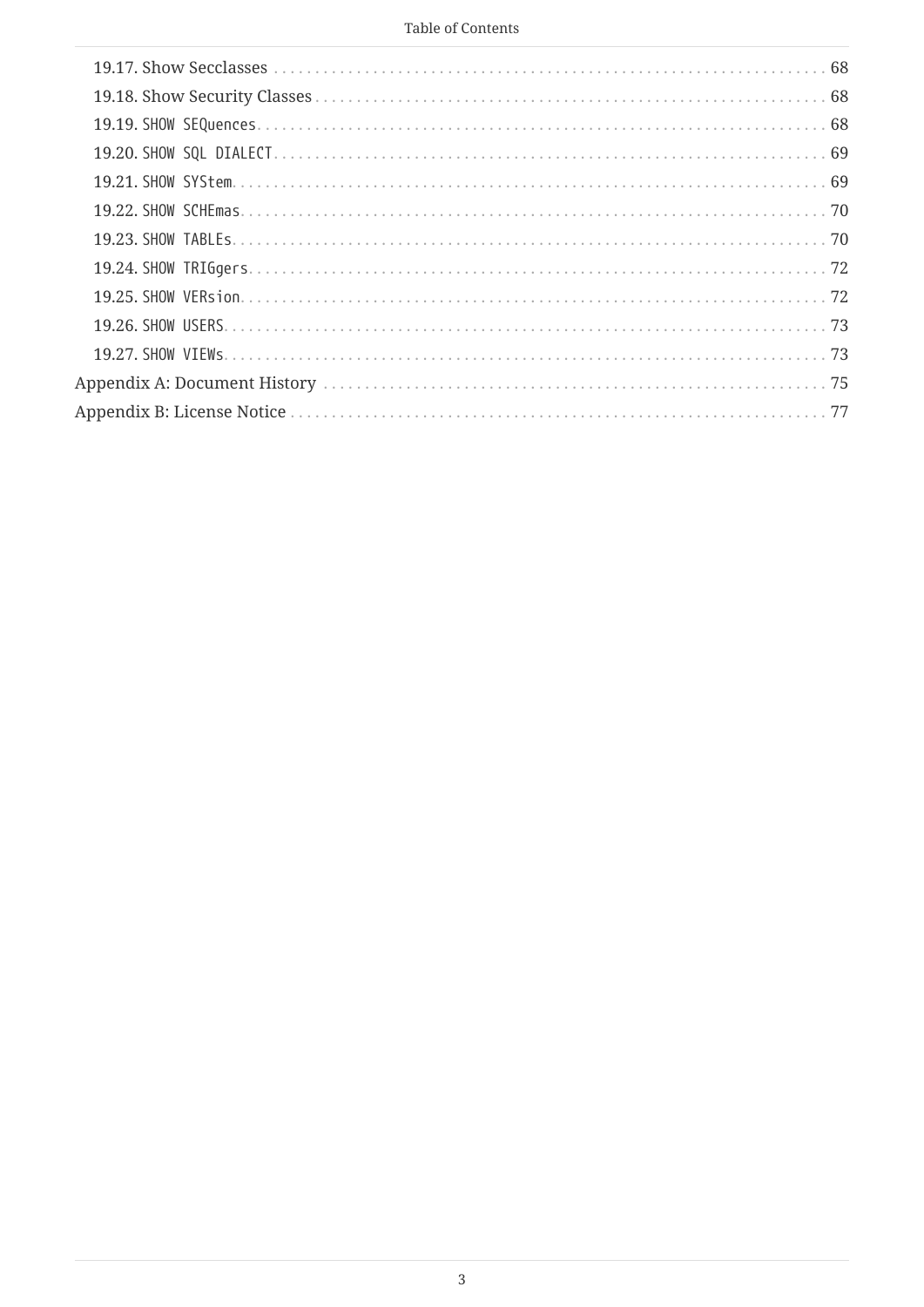### <span id="page-4-0"></span>**Chapter 1. Introduction**

This manual provides reference material for the Firebird *Interactive SQL Utility* (isql), and instructions on how to use it to perform tasks within the database.



This manual is a work in progress. It is subject to change and possible restructuring as new versions annear restructuring as new versions appear.

### <span id="page-4-1"></span>**1.1. Audience**

This manual assumes prior knowledge of basic database concepts.

### <span id="page-4-2"></span>**1.2. Version**

This manual describes the isql utility in Firebird version 1.5 and higher.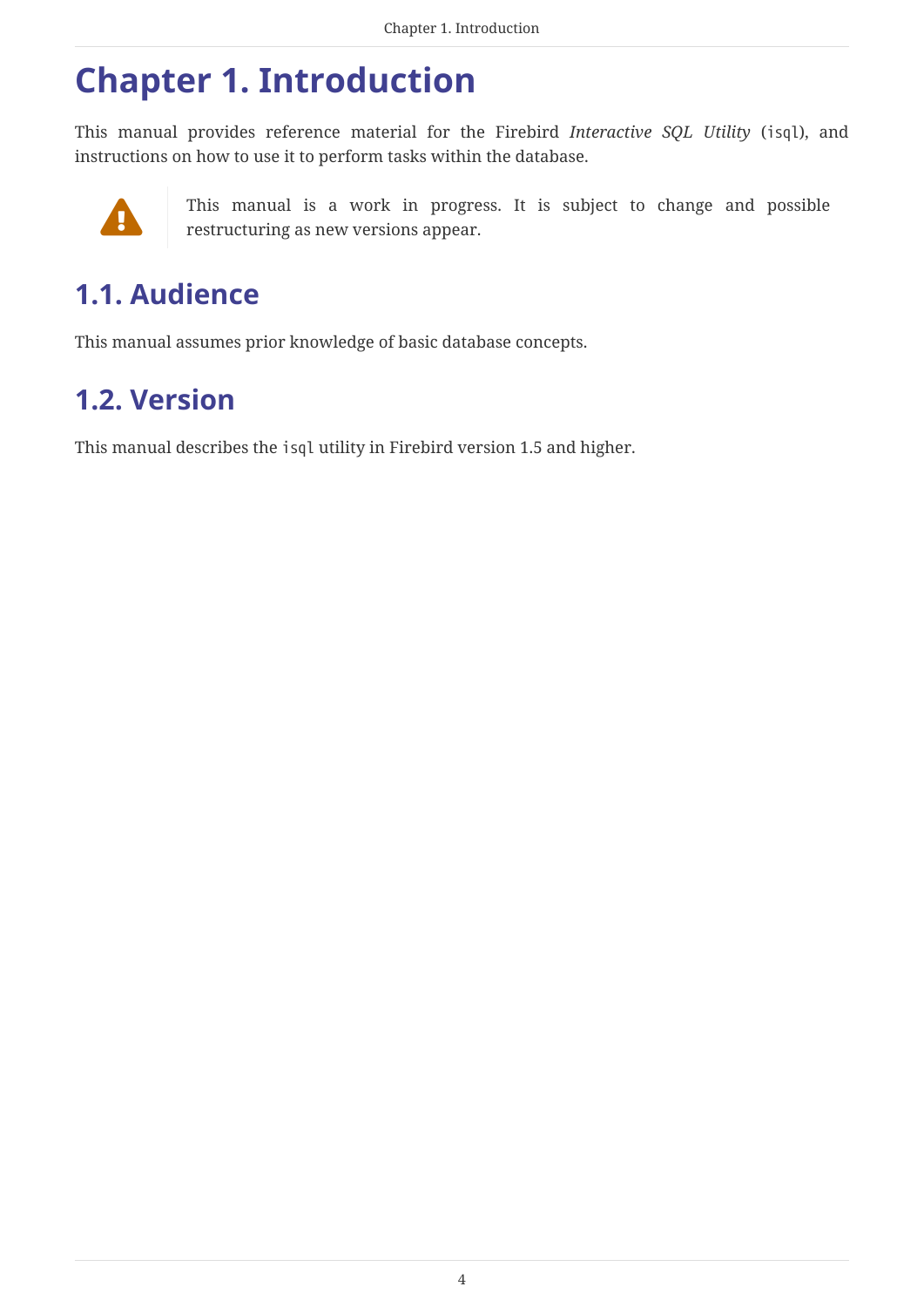### <span id="page-5-0"></span>**Chapter 2. Overview**

The isql utility is a text-mode client tool located in the bin directory of the Firebird installation. It provides a command line interface for interactive access to a Firebird database. It accepts DSQL statements along with a group of SET and SHOW commands to query and interact with the Firebird database. Some SET commands can be incorporated in DDL scripts to perform batch executions within isql. It also accepts DDL, DML and console commands.

The isql utility can be used in three modes: as an interactive session; directly from the command line; and as a non-interactive session, using a shell script or batch file. Different tasks may be performed in each of the modes, as illustrated below:

- An interactive session can be invoked from the command line of the operating system shell, and lasts until the session is terminated, using a QUIT or EXIT command. Isql can be used interactively to:
	- Create, update, query, and drop data or metadata.
	- Input a script file containing a batch of SQL statements in sequence without prompting.
	- Add and modify data.
	- Grant user permissions.
	- Perform database administrative functions.
- Directly from the command line, with individual options and without starting an interactive session. Commands execute, and upon completion, return control automatically to the operating system.
- In a non-interactive session, the user employs a shell script or batch file to perform database functions.



Because other applications in the Linux environment, for example, MySQL, also use isql as a utility name, you are advised to run the Firebird utility from its own directory, or provide the absolute file path if you have another relational database, besides Firebird, installed on your machine.

Some affected distributions, such as Mint Linux — based on Ubuntu — have renamed Firebird's isql to be isql-fb. There may be similar changes in other distributions.

 $\mathbf i$ 

In addition, not all distributions install Firebird to the same location. OpenSuse, for example, installs just about everything to /opt/firebird/n.n but Ubuntu and derivatives install it to a number of different locations, but the utilities are in /usr/bin.

For the remainder of this document, the assumption will be that the utility is called isql.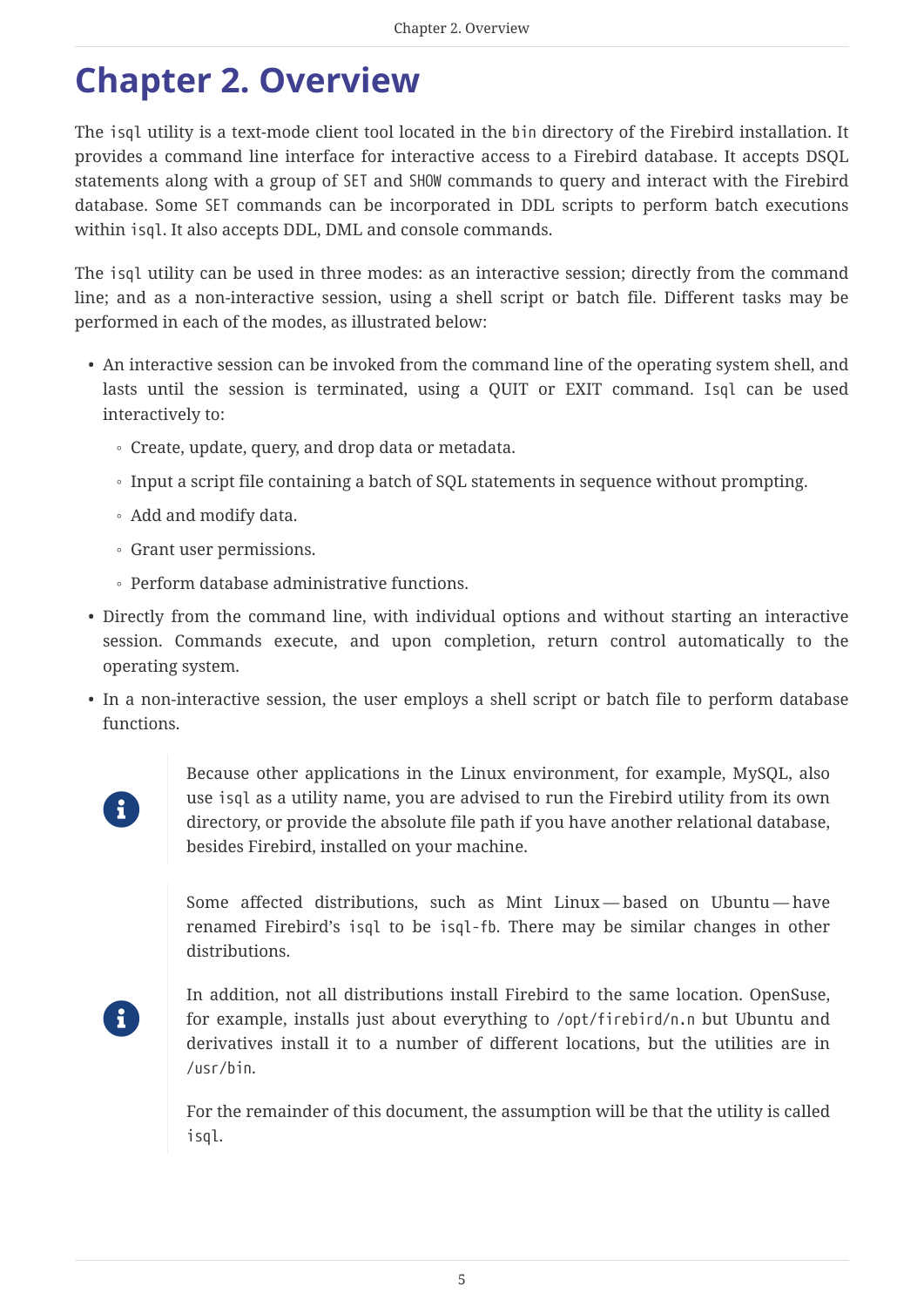### <span id="page-6-0"></span>**Chapter 3. Invoking** Isql

If you do not have the Firebird bin directory on your path, then either go to the bin subdirectory of your Firebird installation and type isql (Windows) or ./isql (Linux) at the command prompt, or, type the full path to the isql application to execute it. If the bin is on your path, you may start it by typing isql regardless of your operating system.

Example:

#### \$ isql

 $\bigcirc$ 

```
Use CONNECT or CREATE DATABASE to specify a database
SQL> CONNECT "C:\DATABASES\FIREBIRD\MY_EMPLOYEE.FDB"
CON> user 'SYSDBA' password 'secret';
```
Here and elsewhere in this document, we use the '\$' to signify the command prompt, it is not part of the command to enter.

For example, on Windows the command prompt might look like " $C:\>$ ", or on Linux "user@HOST:~\$"". The exact prompt depends on the OS defaults and user configuration.

The above is the simplest method of starting isql, and once activated in this way, you must begin by either creating a new database, or connecting to one. The prompt given by isql is a hint as to what you must do next. If you wish to connect to an already existing database, you may pass the database name on the command line. You should be aware that unless you also pass the username and password as well, you may see an error message telling you that your username or password have not been defined. In this case, you need to supply the username and password, or create two environment variables as discussed [below.](#page-19-0)

The following example shows how to pass the database name plus user credentials on the command line.

\$ isql -user sysdba -password secret employee Database: employee, User: sysdba  $SOL$ 

In this example, we used a database alias for the employee database. This example comes predefined in the file aliases.conf which normally lives under the directory that Firebird was installed in, but some Linux distributions put it in /etc/firebird/*n.n* where *n.n* is the version of the Firebird database server. There is more information on connecting to databases, using full paths or aliases, [below](#page-14-0).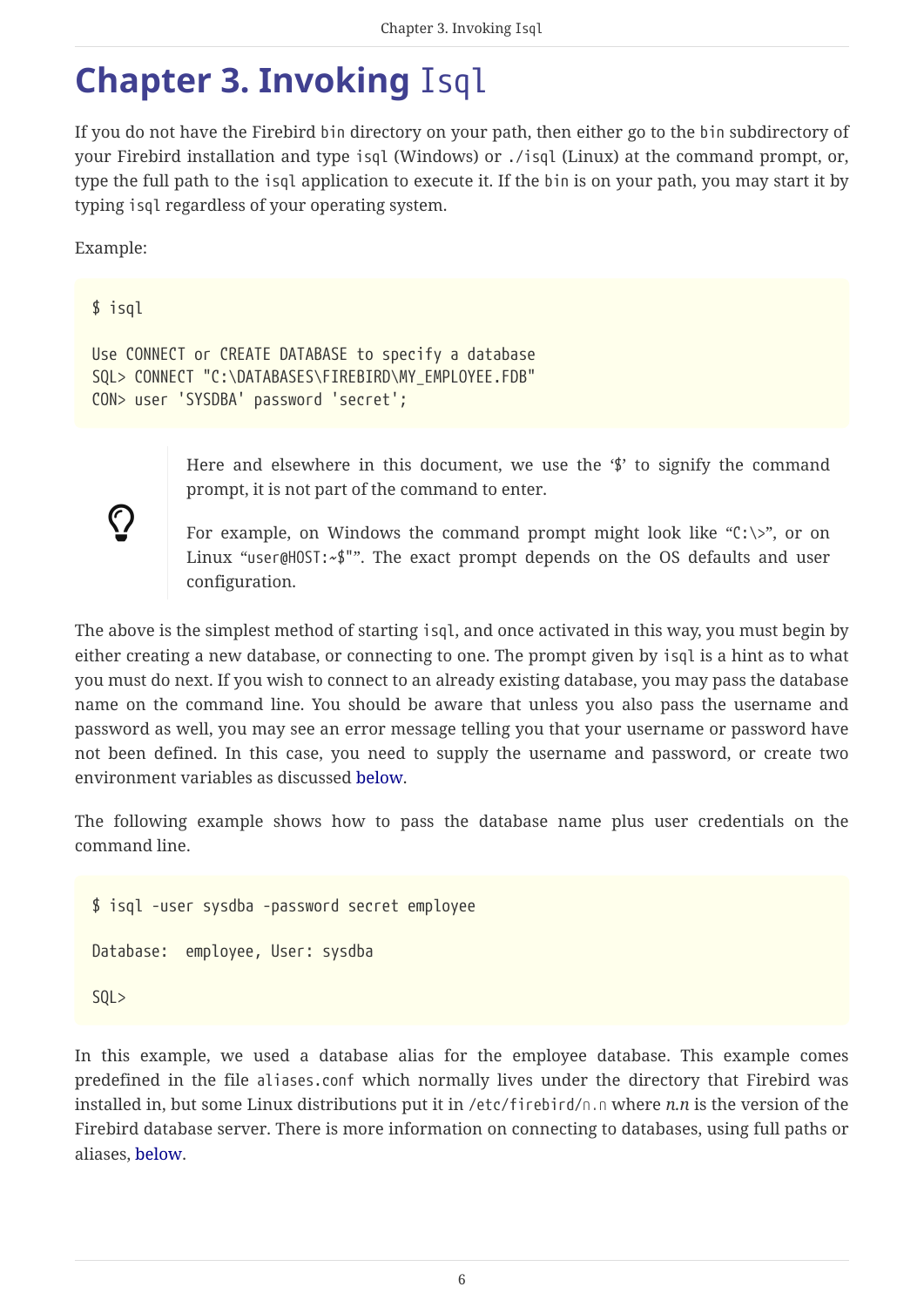## <span id="page-7-0"></span>**Chapter 4. Command Line Switches**

Command line switches are arguments that begin with a minus/hyphen ('-') character. The following is an example of what happens when you attempt to start isql with an invalid switch — it displays the list of valid switches with a brief explanation of each.

```
$ isql --help
Unknown switch: -help
usage: isql [options] [<database>]
        -a(ll) extract metadata incl. legacy non-SQL tables
        -b(ail) bail on errors (set bail on)
        -c(ache) <num> number of cache buffers
        -ch(arset) <charset> connection charset (set names)
        -d(atabase) <database> database name to put in script creation
        -e(cho) echo commands (set echo on)
        -ex(tract) extract metadata
        -f(etch_password) fetch password from file
        -i(nput) <file> input file (set input)
        -m(erge) merge standard error
        -m2 merge diagnostic
        -n(oautocommit) no autocommit DDL (set autoddl off)
        -nod(btriggers) do not run database triggers
        -now(arnings) do not show warnings
        -o(utput) <file> output file (set output)
        -pag(elength) <size> page length
        -p(assword) <password> connection password
        -q(uiet) do not show the message "Use CONNECT..."
        -r(ole) <role> role name
        -r2 <role> role (uses quoted identifier)
        -s(qldialect) <dialect> SQL dialect (set sql dialect)
        -t(erminator) <term> command terminator (set term)
        -tr(usted) use trusted authentication
        -u(ser) <user> user name
        -x extract metadata
        -z show program and server version
```
Not all of these switches appear in every release of Firebird. Some will be seen in more recent releases. Many of the switches have an equivalent set command, and these will be discussed below.

### **Using -b(ail)**

The command line switch -b(ail) instructs the isql utility to bail on error, but only when used in a non-interactive mode. The switch returns an error code to the Operating System.

This switch was added to prevent isql from executing scripts after an error has been detected. No further statements will be executed and isql will return an error code to the OS.

Users still need to use the -e(cho) switch to echo commands to an output file, to isolate the exact statement that caused the error.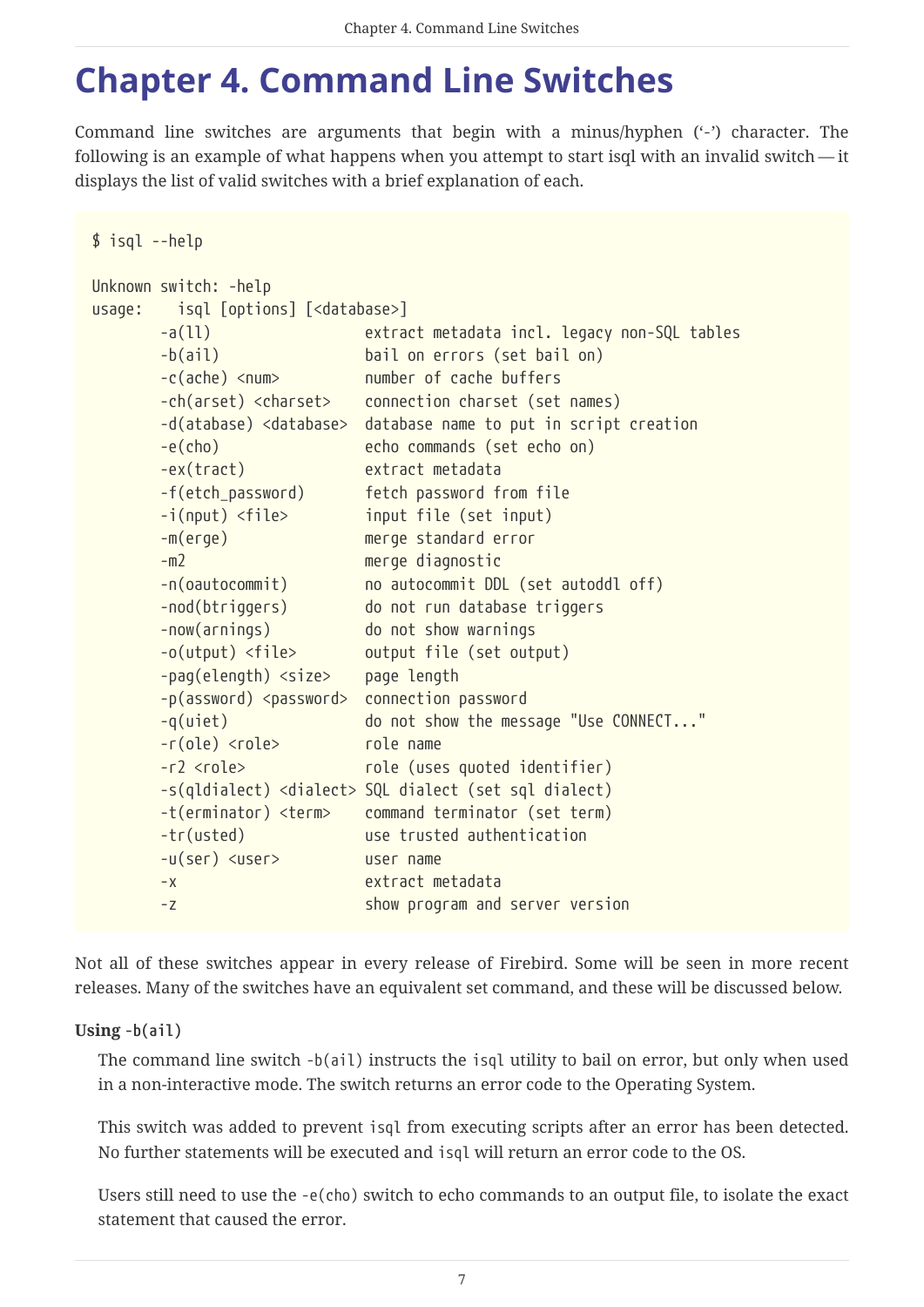When the server provides line and column information, users can see the exact line of the DML in the script that caused the problem. When the server only indicates failure, users can view the first line of the statement that caused the failure, in relation to the entire script.

This feature is also supported in nested scripts. For example, Script A includes Script B and Script B causes a failure, the line number is related to Script B. When Script B is read completely, isql continues counting the lines related to Script A, since each file gets a separate line counter. Script A includes Script B when Script A uses the INPUT command to load Script B.

Lines are counted according to what the underlying IO layer considers separate lines. For ports using EDITLINE, a line is what readline() provides in a single call. The line length limit of 32767 bytes remains uncharged.

### **Using -ex(tract)**

The command line switch -ex(tract) can be used to extract meta data from the database. It can be used in conjunction with the -o(utput) switch to extract the information to a specified output file.

The resultant information can be used to view all the changes made to the database since its creation. Before making any more changes, create a new database with identical schema definitions or new ones, or create a new database source file.

### **Using -m2 and -m(erge)**

The command line switch -m2, has been added in Firebird 2.0 and can be used to send the statistics and plans to the same output file that receives the input from the -o(utput) switch.

In earlier versions of Firebird (before version 2.0), when a user specified that the output should be sent to a file, two options existed: the command line switch -o(utput) with a file name to store the output, or the command OUTput with a file name to store the output. Both these options could be employed either in a batch session or in the interactive isql shell. In both cases, simply passing the command OUTput would return the output to the console. While the console displayed error messages, these were not sent to the output file.

The -m(erge) command line switch, can be used to incorporate the error messages into the output files.

The -m2 command line switch ensures that the stats and plan information derived from the SET STATS, SET PLAN and SET PLANONLY commands are also sent to the output file and not just returned to the console.



Neither -m(erge) nor -m2 has an interactive counterpart through a SET command. They are for use only as command line isql options.

### **\_Using -r2 and -r(ole)**

This switch can be used to specify a case-sensitive role name. The default switch for this is -r(ole). Roles provided in the command line are uppercased. With -r2 they are passed to the engine exactly as typed in the command line.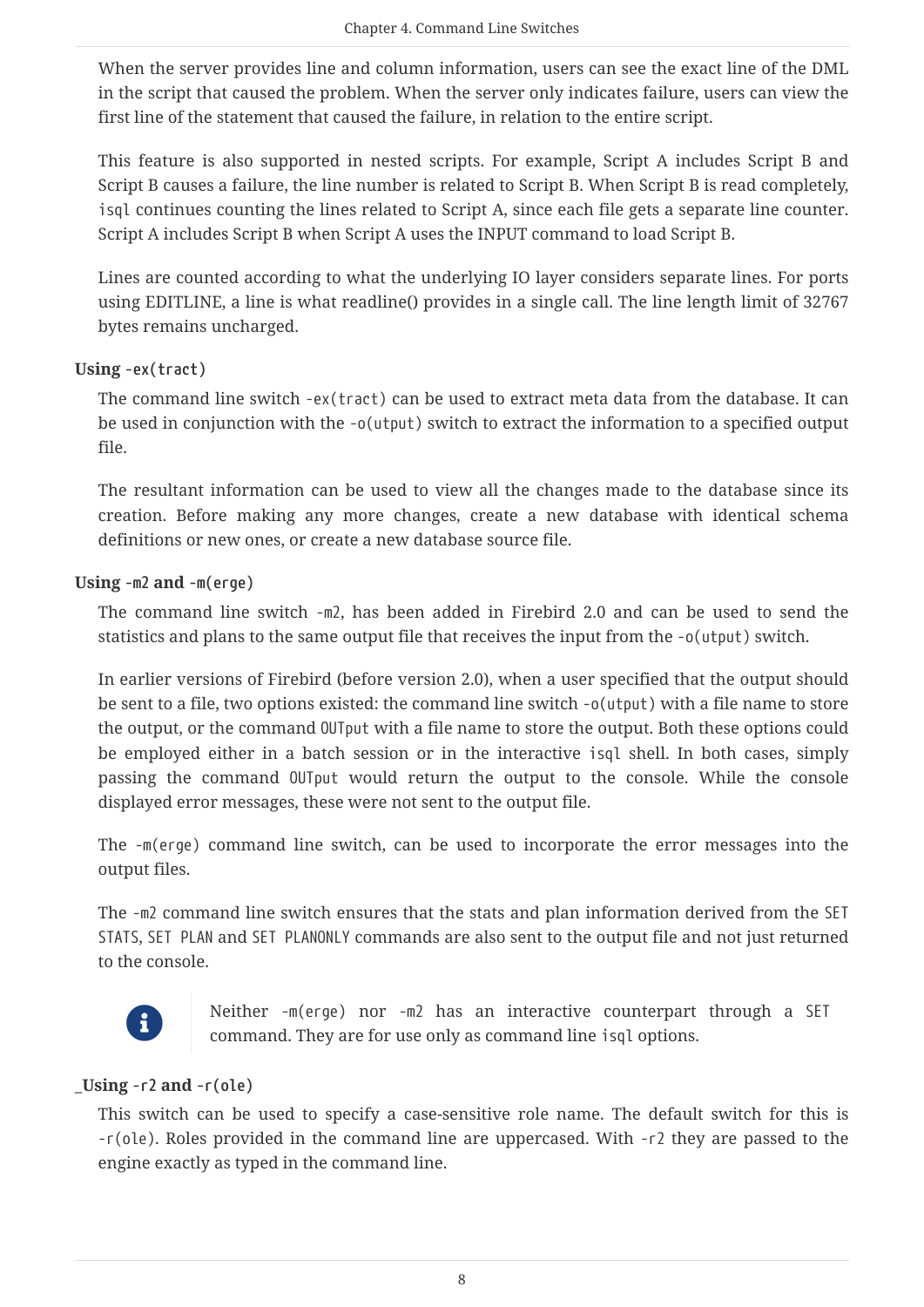### **Using `-o(utput)**

The OUTPUT switch allows users to store records of commands to a script file. The TMP setting on a client can be used to control where these script files will be stored, if an absolute file path is not specified.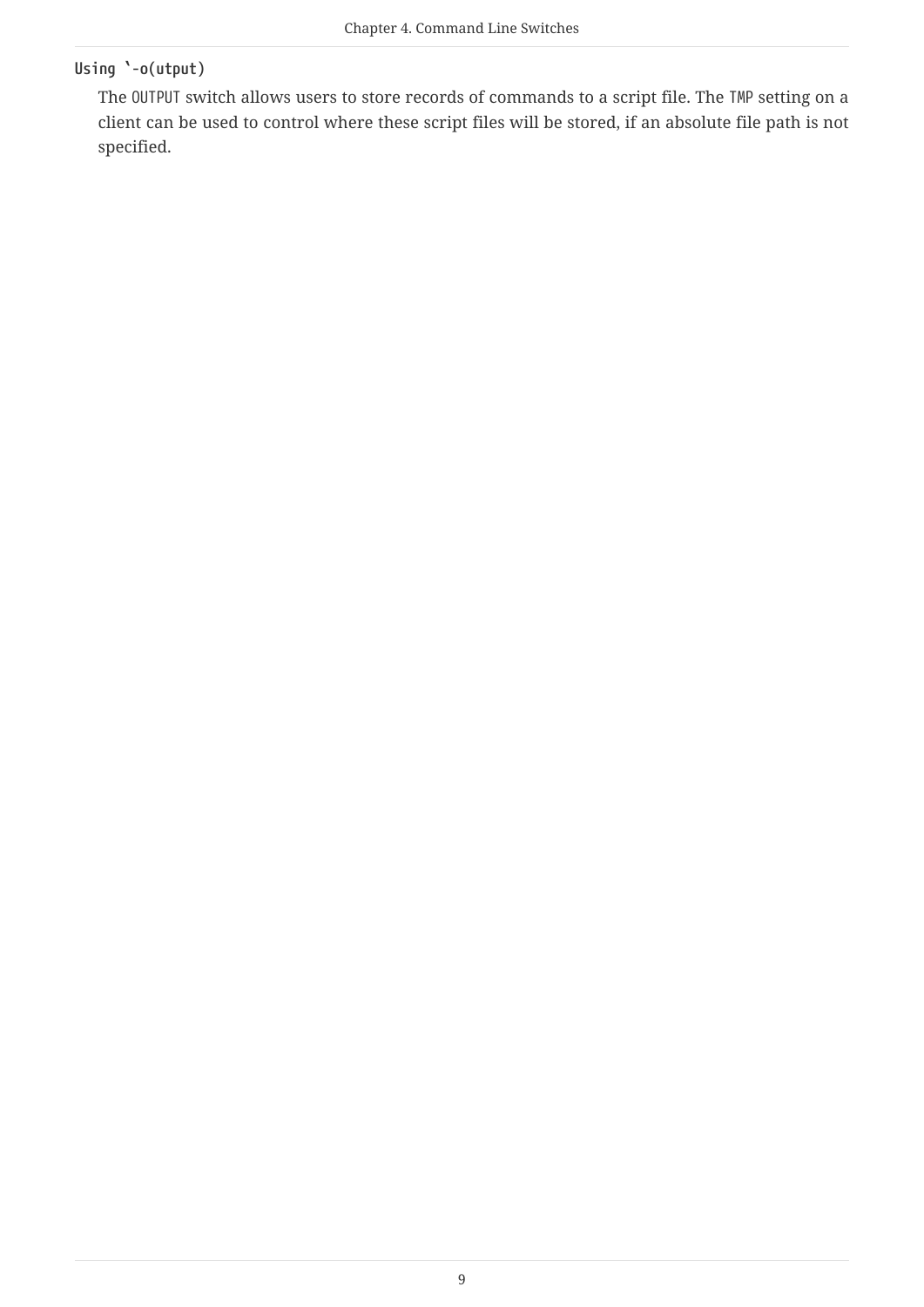## <span id="page-10-0"></span>**Chapter 5. Starting An** Isql **Session**

To begin an isql session, enter the command line options and the name of the database in the Linux /Unix shell or Windows command console. For example:

isql [*options*] [\[<database\\_name>\]](#page-15-2)



When invoking isql, you will need to include an appropriate -user and -password in your options, unless users have the ISC\_USER and ISC\_PASSWORD declared as operating system variables. For example:

isql -user SYSDBA -password masterkey

Isql starts an interactive session if no options are specified. If no database is specified, users must connect to an existing database or create a new one after starting isql. It starts the interactive session by connecting to the named database, provided the login options are accurate and valid for the specified database. Depending on the options specified, isql starts an interactive or noninteractive session.

Reading an input file and writing to an output file are not considered interactive tasks, therefore the -input or -output command line options do not initiate an interactive session. Options used to extract DDL statements, such as -a and -x also only initiate a non-interactive session.

Isql can be run from either a local or remote client:

- When connecting using a local client, you may set the environment variables ISC\_USER and ISC\_PASSWORD. For more information on these, see below.
- When connecting from a remote client, you will need a valid name and password.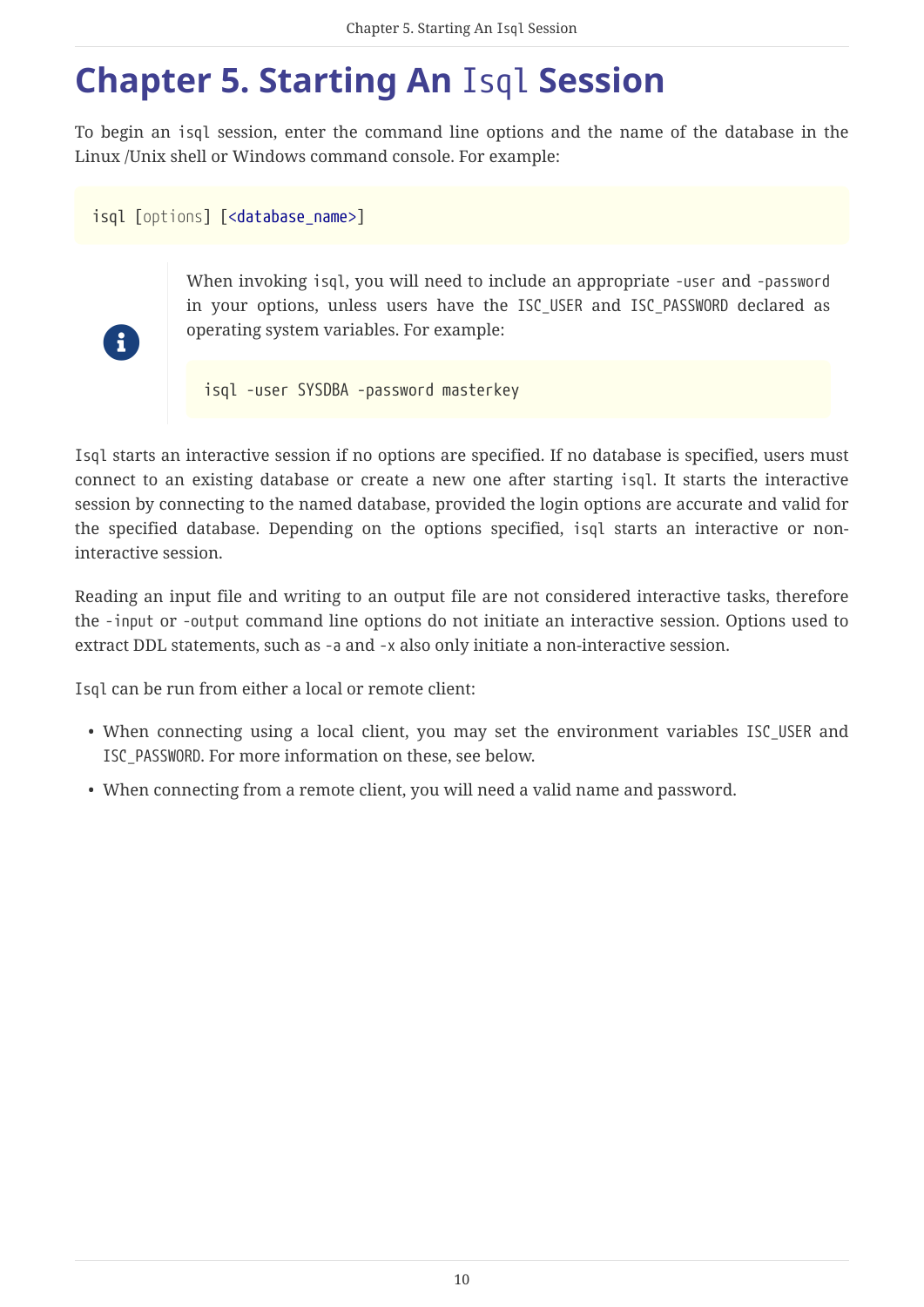## <span id="page-11-0"></span>**Chapter 6. Ending an** Isql **Session**

There are two ways to exit isql.

• If you wish to roll back all uncommitted work and exit isql type this command at the prompt:

SQL> QUIT;

• If you wish to commit all your work before exiting isql, then type in the following command:

SQL> EXIT;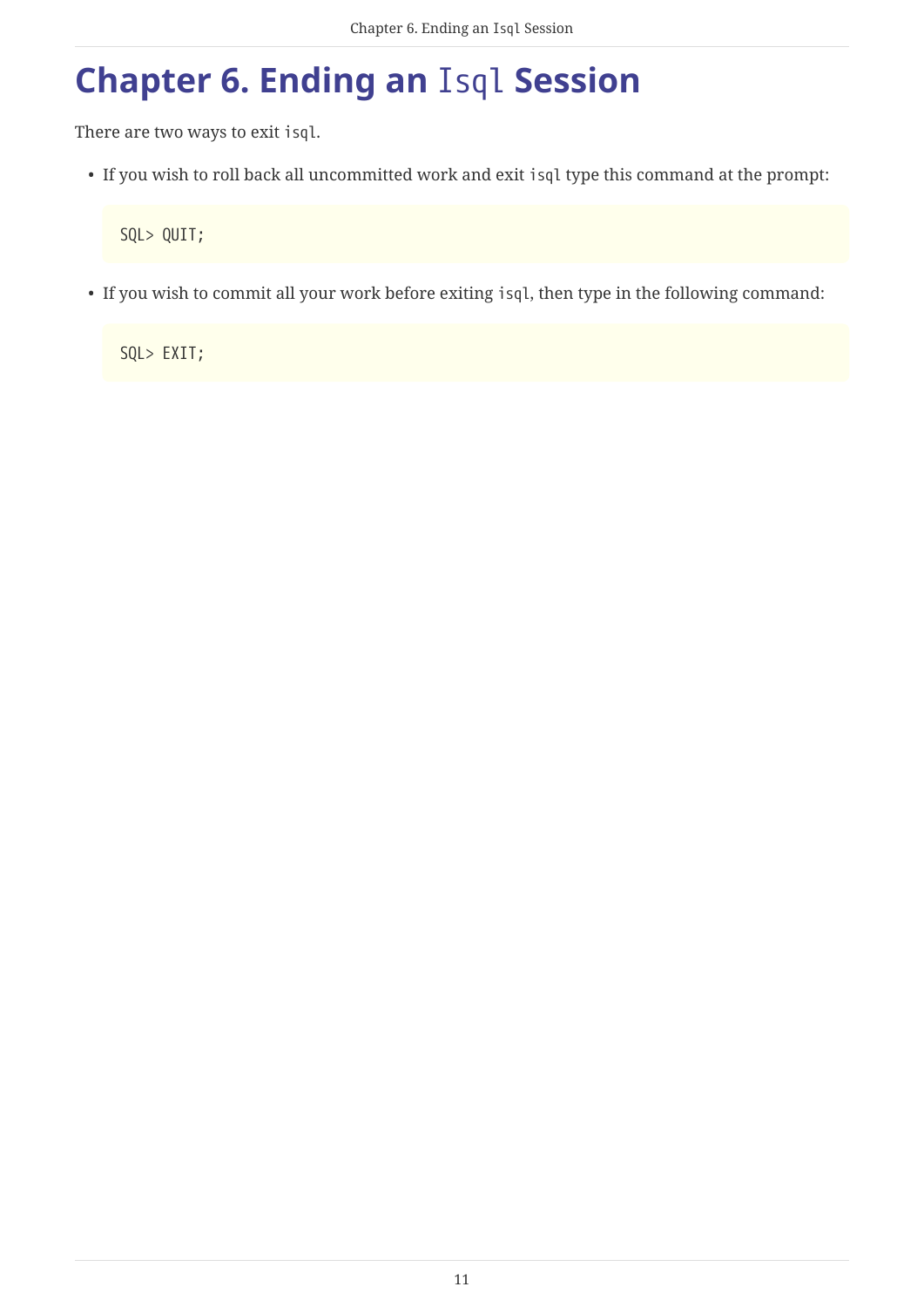## <span id="page-12-0"></span>**Chapter 7. Getting Help**

Isql comes with the HELP command. This gives brief details of most of the commands available — unfortunately, some are missing. The help command also allows you to drill down for further information. To activate the help system, simply type HELP at the prompt, as shown below (from Firebird 4.0):

| SQL> help;  |                               |                                                                                      |
|-------------|-------------------------------|--------------------------------------------------------------------------------------|
|             | Frontend commands:            |                                                                                      |
|             |                               | BLOBDUMP <blobid> <file> -- dump BLOB to a file</file></blobid>                      |
|             | BLOBVIEW <blobid></blobid>    | -- view BLOB in text editor                                                          |
|             | EDIT [ <filename>]</filename> | -- edit SQL script file and execute                                                  |
| EDIT        |                               | -- edit current command buffer and execute                                           |
| <b>HELP</b> |                               | -- display this menu                                                                 |
|             | INput <filename></filename>   | -- take input from the named SQL file                                                |
|             |                               | OUTput [ <filename>] -- write output to named file</filename>                        |
| OUTput      |                               | -- return output to stdout                                                           |
| <b>SET</b>  |                               | <option> -- (Use HELP SET for complete list)</option>                                |
|             |                               | SHELL <command/> -- execute Operating System command in sub-shell                    |
| SHOW        |                               | <object> [<name>] -- display system information</name></object>                      |
|             |                               | <object> = CHECK, COLLATION, DATABASE, DOMAIN, EXCEPTION, FILTER, FUNCTION,</object> |
|             |                               | GENERATOR, GRANT, INDEX, PACKAGE, PROCEDURE, ROLE, SQL DIALECT,                      |
|             |                               | SYSTEM, TABLE, TRIGGER, VERSION, USERS, VIEW                                         |
| EXIT        |                               | -- exit and commit changes                                                           |
| QUIT        |                               | -- exit and roll back changes                                                        |
|             |                               |                                                                                      |
|             |                               | All commands may be abbreviated to letters in CAPitals                               |

Most of these commands have no further levels of detail, while the SET command does. To drill down into those extra levels, proceed as follows: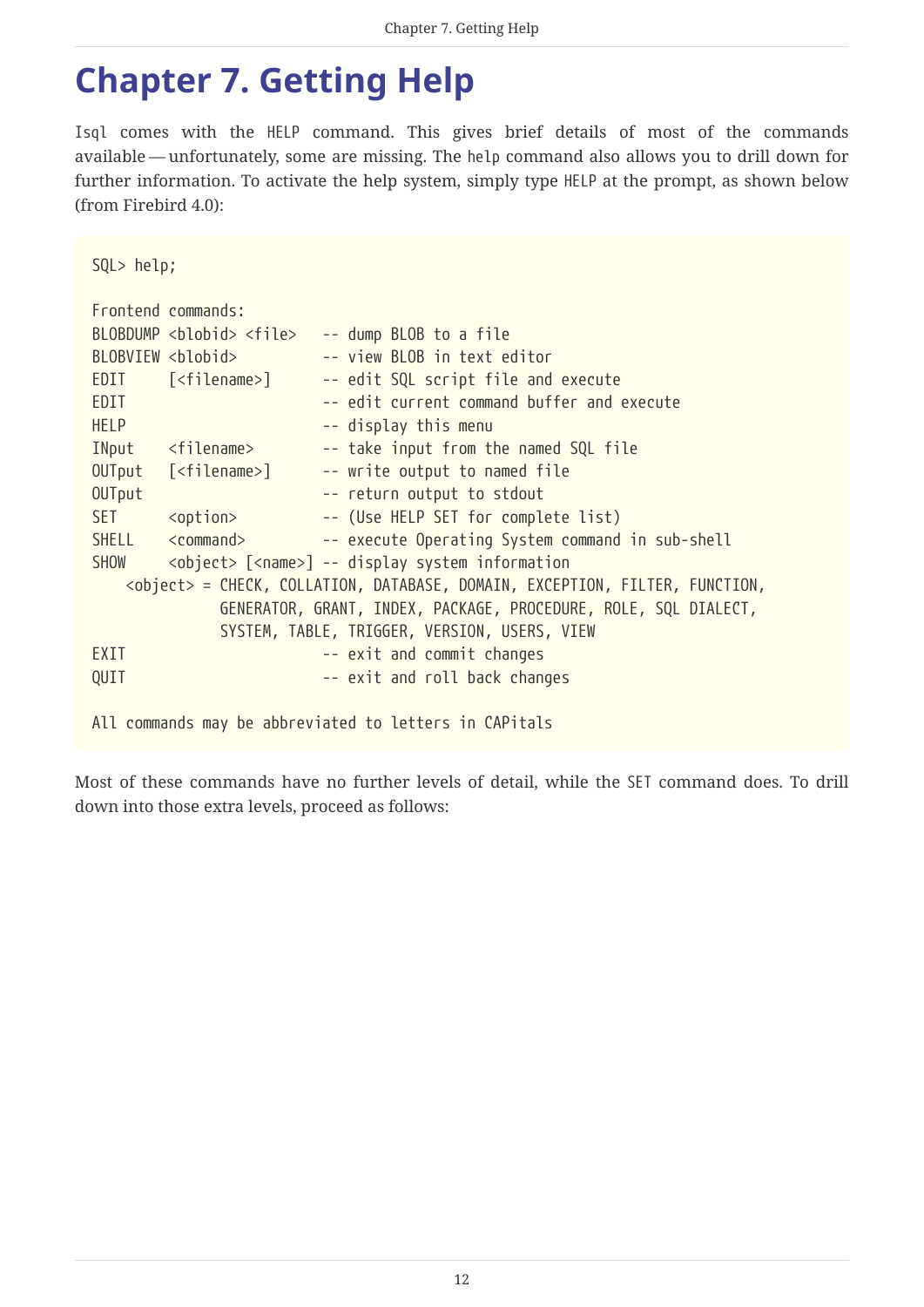| SQL> help set;              |                                                                                   |
|-----------------------------|-----------------------------------------------------------------------------------|
| Set commands:               |                                                                                   |
| <b>SET</b>                  | -- display current SET options                                                    |
| SET AUTOddl                 | -- toggle autocommit of DDL statements                                            |
| <b>SET BAIL</b>             | -- toggle bailing out on errors in non-interactive mode                           |
| $SET BLOB [ALL n$ ]         | -- display BLOBS of subtype <n> or ALL</n>                                        |
| SET BLOB                    | -- turn off BLOB display                                                          |
| SET COUNT                   | -- toggle count of selected rows on/off                                           |
| SET MAXROWS [ <n>]</n>      | -- limit select stmt to <n> rows, zero is no limit</n>                            |
| SET ECHO                    | -- toggle command echo on/off                                                     |
| <b>SET EXPLAIN</b>          | -- toggle display of query access plan in the explained                           |
| form                        |                                                                                   |
| SET HEADING                 | -- toggle display of query column titles                                          |
| SET LIST                    | -- toggle column or table display format                                          |
| SET NAMES <csname></csname> | -- set name of runtime character set                                              |
| <b>SET PLAN</b>             | -- toggle display of query access plan                                            |
| SET PLANONLY                | -- toggle display of query plan without executing                                 |
| SET SQL DIALECT <n></n>     | -- set sql dialect to <n></n>                                                     |
| <b>SET STATs</b>            | -- toggle display of performance statistics                                       |
| SET TIME                    | -- toggle display of timestamp with DATE values                                   |
| SET TERM <string></string>  | -- change statement terminator string                                             |
|                             | SET WIDTH <col/> [ <n>] -- set/unset print width to <n> for column <col/></n></n> |
|                             |                                                                                   |
|                             | All commands may be abbreviated to letters in CAPitals                            |

If you attempt to drill down into any other command, the effect is exactly the same as executing the HELP command on its own.



In the output from HELP SET, there doesn't appear to be any help on the SET TRANSACTION command.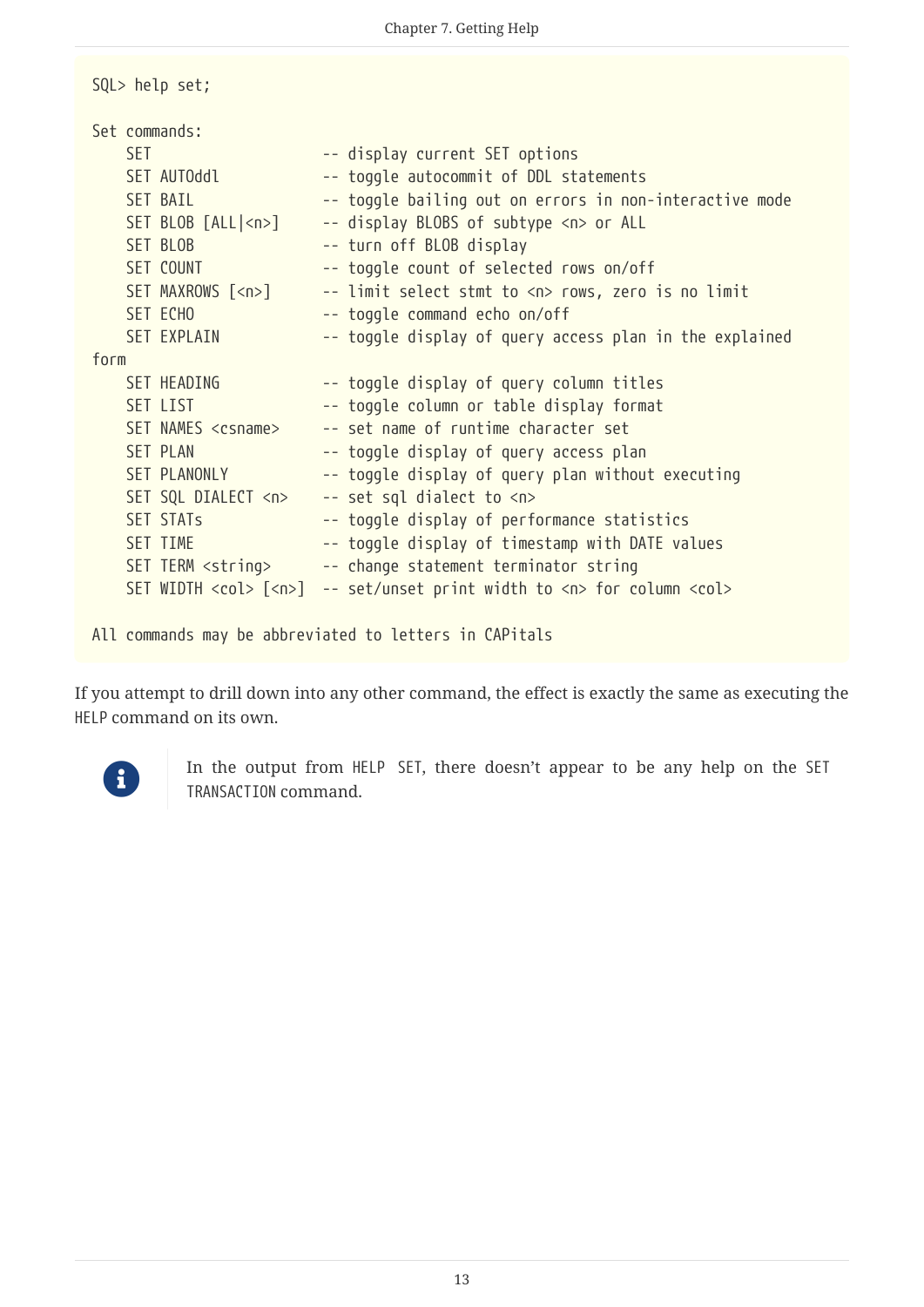## <span id="page-14-0"></span>**Chapter 8. Connecting To A Database**

A sample database named employee.fdb is located in the examples/empbuild subdirectory of your Firebird installation. Users can use this database to experiment with Firebird. Note that on some POSIX systems, the example database may not be located in the location given above. Each Linux distribution, for example, may have decided to relocate some files.

CONNECT [<database\\_name>](#page-15-2) [USER *username*] [PASSWORD *password*] [ROLE *role\_name*];

If any of the parameters to the connect command contains spaces, you must wrap that parameter in single or double quotes. Since Firebird 3.0, usernames enclosed in double quotes ('"') are casesensitive, just like other delimited identifiers in Firebird.

If username or password are not supplied, then the current values in the ISC\_USER and ISC\_PASSWORD environment variables are used instead. There is no environment variable to preset the required role.

It is possible to connect to a database using isql in two ways: locally and remotely.

• To connect locally, on Windows, use the CONNECT statement with the full file path or an alias (for a local database):

SQL> CONNECT "C:\DATABASES\FIREBIRD\MY\_EMPLOYEE.FDB"

On Linux, a similar example would be:

SQL> CONNECT "/databases/firebird/MY\_EMPLOYEE.FDB"

• If connecting remotely (using TCP/IP), use the CONNECT statement with the server name and complete file path of the database or, an alias. When using the full path, remember to ensure that the server name is separated from the database path with a colon.

To connect to a database on a Linux/UNIX server named cosmos:

SQL> CONNECT 'cosmos:/usr/firebird/examples/employee.gdb';

To connect to a database on a Windows server named cosmos:

SQL> CONNECT 'cosmos:C:\DATABASES\FIREBIRD\MY\_EMPLOYEE.FDB'



Firebird is slash agnostic and automatically converts either type of slash to suit the relevant operating system.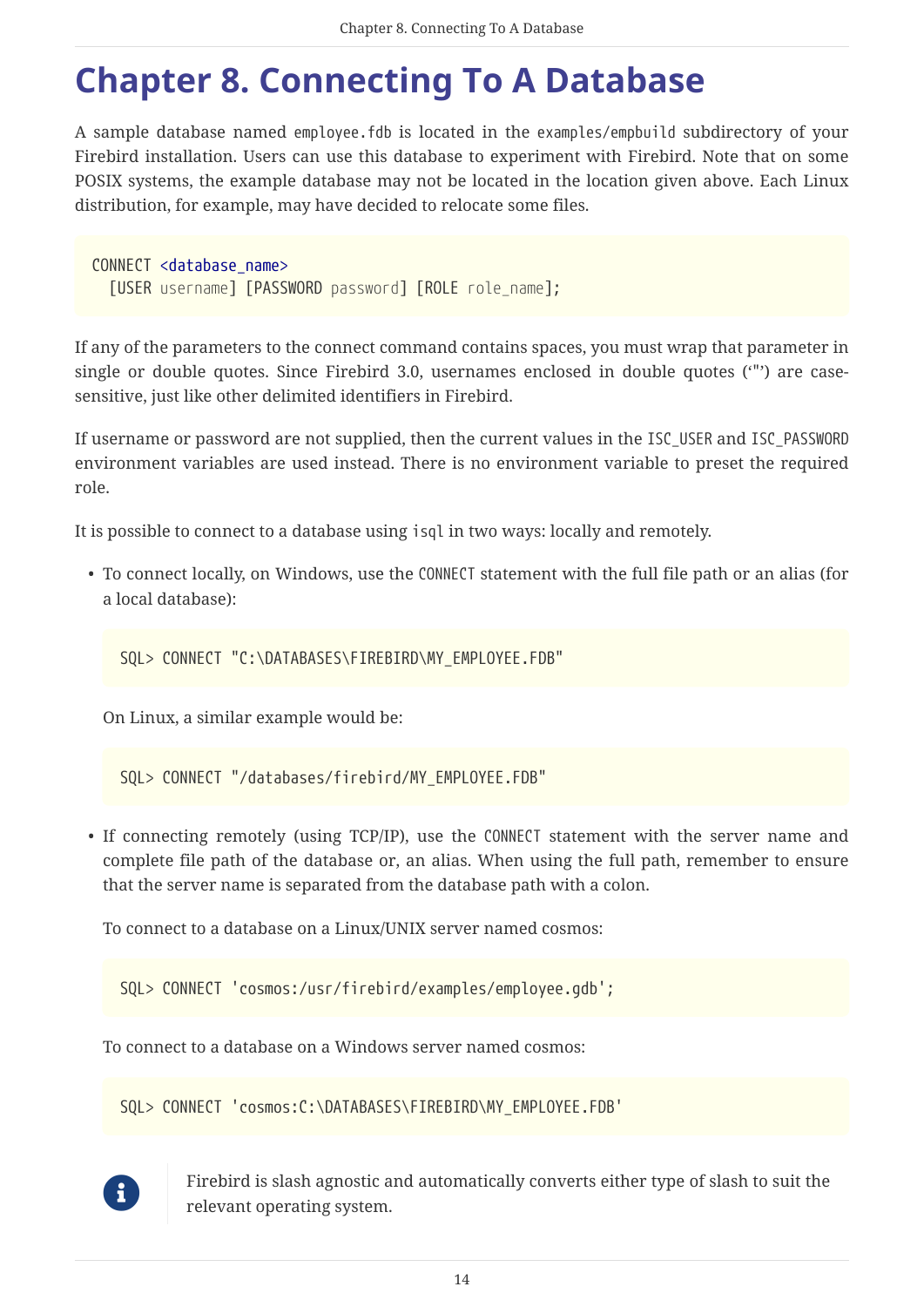### <span id="page-15-0"></span>**8.1. Connection Strings**

The Firebird client library — and by extension, isql — supports a variety of connection strings.

<span id="page-15-2"></span>*Connection String Syntax*

```
<database_name> ::= [server_spec]{filepath | db_alias}
<server_spec> ::=
      host[/{port | service}]:
    | \\host\
    | <protocol>://[host[:{port | service}]/]
<protocol> ::= inet | inet4 | inet6 | wnet | xnet
```
All Firebird versions support the first two connection strings. Firebird 3.0 and later also support the third form. Support for the wnet and xnet protocols is only available on Windows.

The actual supported connection strings depends on the Firebird client library in use (fbclient.dll /libfbclient.so).

The *service* refers to a service definition in the services file of your operating system (Windows: %WINDIR%\System32\drivers\etc\services, Linux: /etc/services). Historically, for Firebird it is gds-db or gds\_db with value 3050/tcp, however Windows and Linux do not include either entry by default.

### <span id="page-15-1"></span>**8.1.1. URL-like Syntax**

Firebird 3.0 introduced a unified URL-like syntax for the remote server specification. In this syntax, the first part specifies the name of the protocol, then a host name or IP address, port number, and path of the primary database file, or an alias.

The following values can be specified as the protocol:

### **INET**

TCP/IP (first tries to connect using the IPv6 protocol, if it fails, then IPv4)

### **INET4**

TCP/IP v4

### **INET6**

TCP/IP v6

### **WNET**

NetBEUI or Named Pipes Protocol

#### **XNET**

local protocol (does not include a host, port and service name)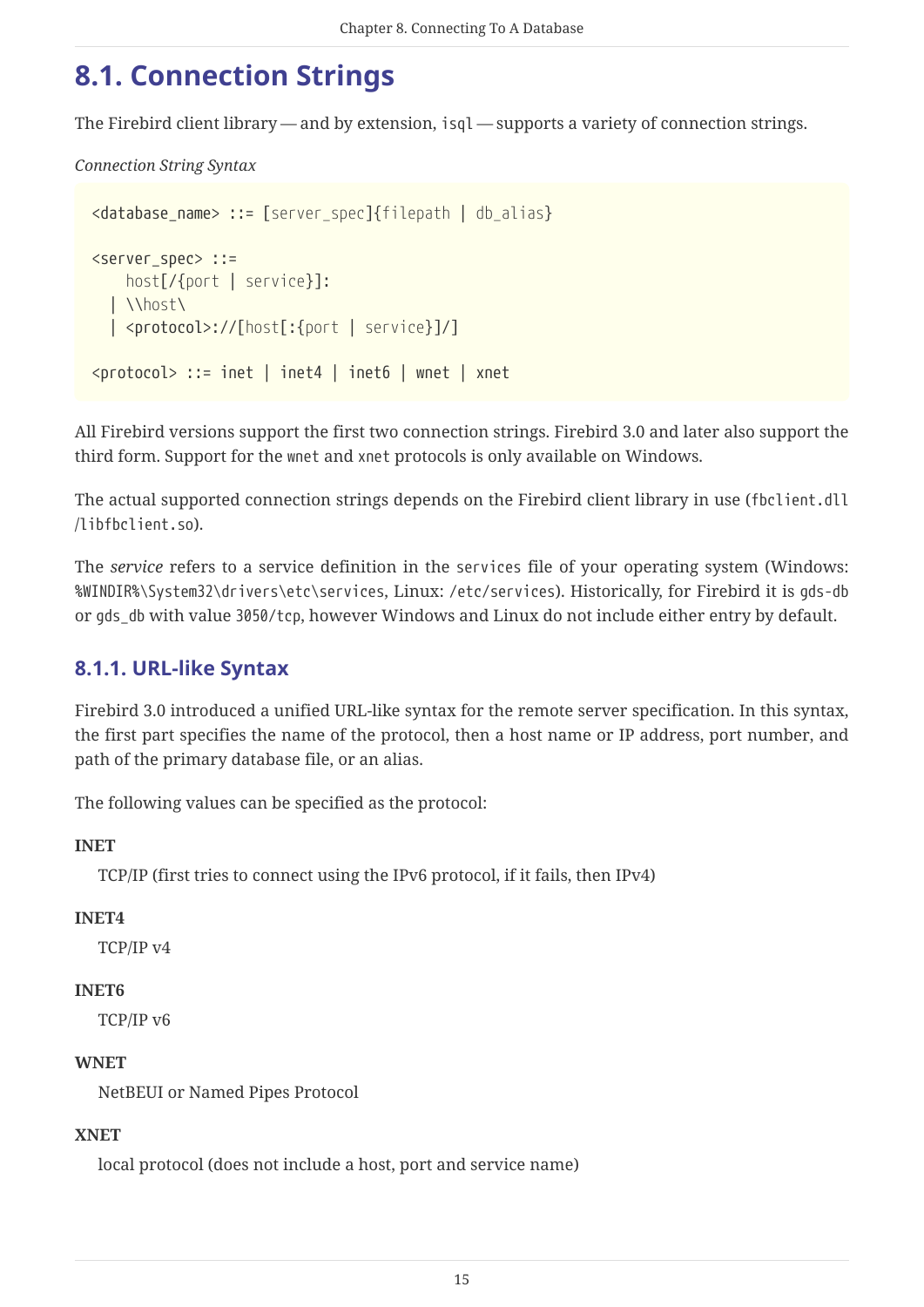```
<protocol>://[host[:{port | service}]/]{filepath | db_alias}
```
The standard text form of an IPv6 address uses the colon character to separate groups of digits (upto 8 groups of digits). In the connection string, the IPv6 address must be enclosed in square brackets, to resolve the ambiguity with the use of the colon as the separator between the host IP address and database path. For example:

```
connect '[2014:1234::5]:test';
connect '[2014:1234::5]/3049:/srv/firebird/test.fdb';
```


For consistency, square brackets can be optionally used around an IPv4 address or domain name.

### <span id="page-16-0"></span>**8.1.2. Legacy Connection Strings**

Firebird also has two "legacy" connection strings supported by all Firebird versions.

If you use the TCP/IP protocol to create a database, the primary file specification should look like this:

*host*[/{*port*|*service*}]:{*filepath* | *db\_alias*}

If you use the Named Pipes protocol to create a database on a Windows server, the primary file specification should look like this:

```
\\host\{filepath | db_alias}
```
### <span id="page-16-1"></span>**8.1.3. Using Database Aliases**

In the examples above, we have been using the full path to the database file. This has a disadvantage in that all clients will be able to determine exactly where the database is to be found, or, may cause problems when the database has to be moved. To alleviate these problems, database aliases can be used.

Once Firebird has been installed, a file named databases.conf (Firebird 3.0 and higher) or aliases.conf (Firebird 2.5 and earlier) can be found in the main installation folder. By adding an entry to this folder, the full path to the database can be simplified to an alias. This makes connecting easier, hides the actual database path from inquisitive users, and allows the database to be moved around as necessary without having to change all the clients to allow them to connect to the database at the new location.

To create an alias for the database currently known as /databases/firebird/MY\_EMPLOYEE.FDB on the cosmos Linux server, we need to add the following to the aliases.conf file on the cosmos server. By default, this will be in the folder /opt/firebird. On Linux, this file is owned by the root user and so,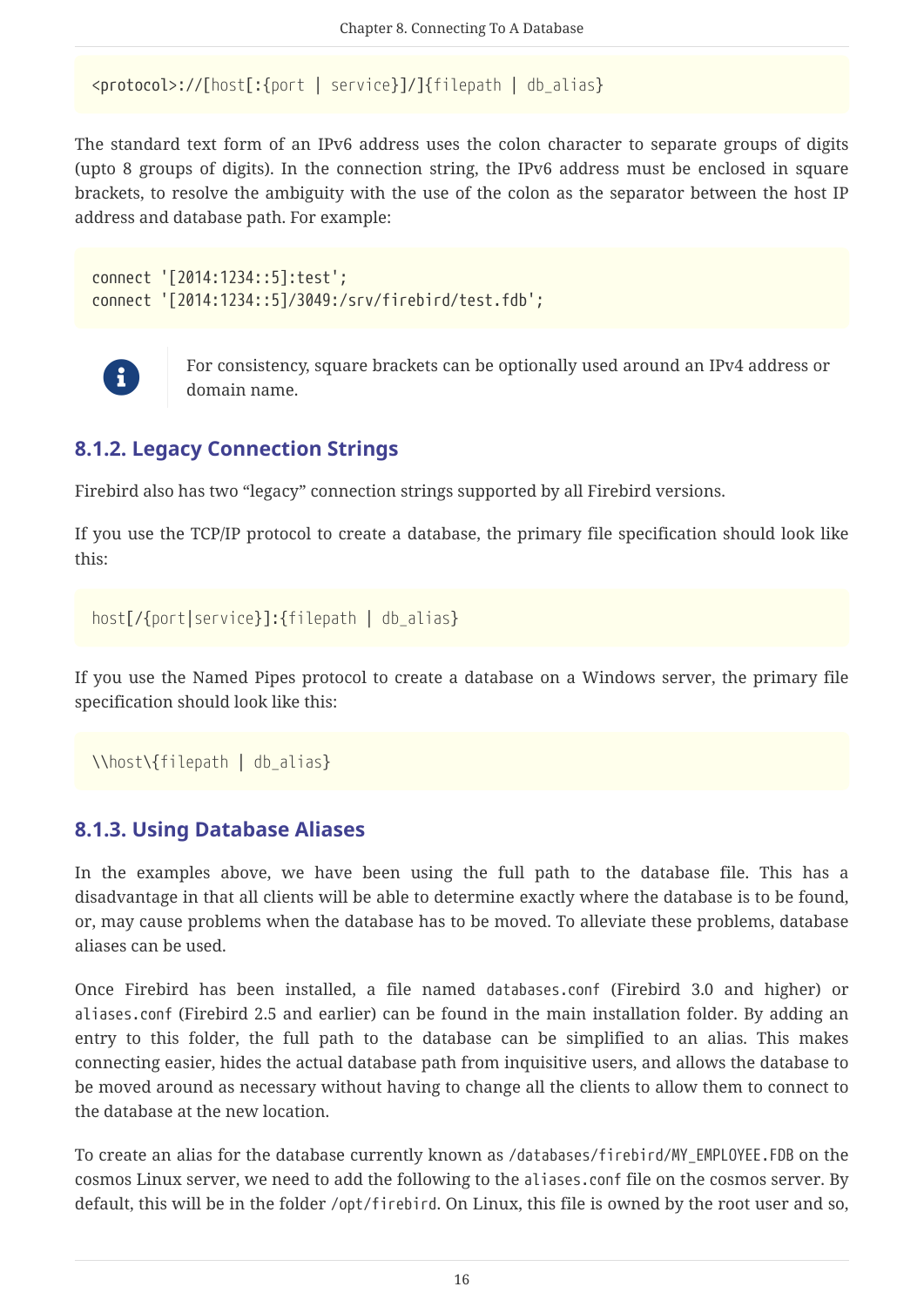must be updated by the root user. On Windows, you need to be either an administrator, a power user or SYSTEM to change the file.

```
my_employee = /databases/firebird/MY_EMPLOYEE.FDB
```
There should be no quotes around the path to the database file.

Regardless of the current location of the database file, or if it has its physical filename renamed, etc, all the local users will refer to the database simply as *my\_employee*. Remote users will refer to this database as *cosmos:my\_employee*. The following example shows an isql session connecting locally to the database using the alias rather than a full path:

\$ /opt/firebird/bin/isql my\_employee Database: test, User: sysdba SQL>

Alternatively, a remote connection would be made as follows, specifying the server name and database alias together:

```
$ isql cosmos:my_employee
Database: cosmos:my_employee
SQL>
```
Because the alias is defined on the server where the database resides, the remote client needs to supply the server name and alias (as defined on that server) in order to connect.

Using the CONNECT command in an existing isql session is equally simple using aliases:

```
SQL> CONNECT 'cosmos:my_employee';
Database: cosmos:my_employee
```
SQL>

Regarding the security aspect of using database aliases to hide the full path to the actual database file(s), it's not really all that secure as the following SQL command shows:

```
J
           SQL> select MON$DATABASE_NAME from mon$database;
           MON$DATABASE_NAME
           =================================
           /data/databases/firebird/test.fdb
```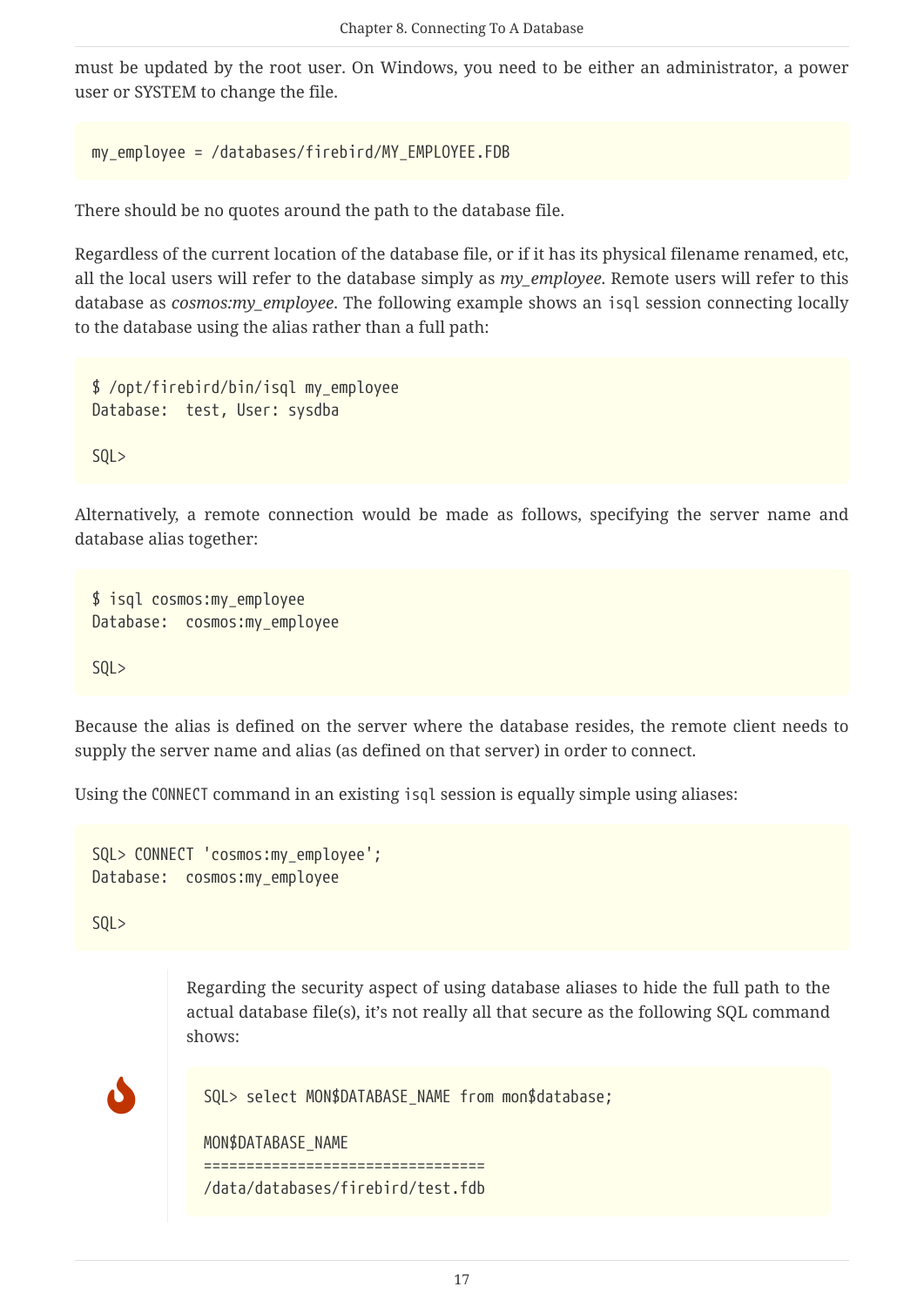## <span id="page-18-0"></span>**Chapter 9. Creating A Database**

To create a database interactively using the isql command shell, get to a command prompt in Firebird's bin subdirectory and type isql (Windows) or ./isql (Linux):

```
$ isql
Use CONNECT or CREATE DATABASE to specify a database
```
To create a database named monkey.fdb and store it in a directory named test on your C:-drive:

```
SQL>CREATE DATABASE 'C:\test\monkey.fdb' page_size 8192
CON>user SYSDBA password 'masterkey';
```
For the full syntax of CREATE DATABASE, refer to the Language Reference of your Firebird version. For example, the [Firebird 4.0 Language Reference section on](https://www.firebirdsql.org/file/documentation/html/en/refdocs/fblangref40/firebird-40-language-reference.html#fblangref40-ddl-db-create) [CREATE DATABASE](https://www.firebirdsql.org/file/documentation/html/en/refdocs/fblangref40/firebird-40-language-reference.html#fblangref40-ddl-db-create).

> In the CREATE DATABASE statement it is *mandatory* to place quote characters (single or double) around path and password. In Firebird 2.5 and earlier, it is also required to do this for usernames. Since Firebird 3.0, usernames enclosed in double quotes ('"') are case-sensitive, just like other delimited identifiers in Firebird.



When running Classic Server on Linux, if the database is not started with a host name, the database file will be created with the Linux login name as the owner. This may cause access rights to others who may want to connect at a later stage. By prepending the localhost: to the path, the server process, with Firebird running as user firebird, will create and own the file.

To test the newly created database type:

SQL>SELECT RDB\$RELATION\_ID FROM RDB\$DATABASE;

RDB\$RELATION\_ID =============== 128

SQL> commit;

To get back to the command prompt type quit or exit.



The above technique, as demonstrated, works, but ideally databases and metadata objects should be created and maintained using data definition scripts.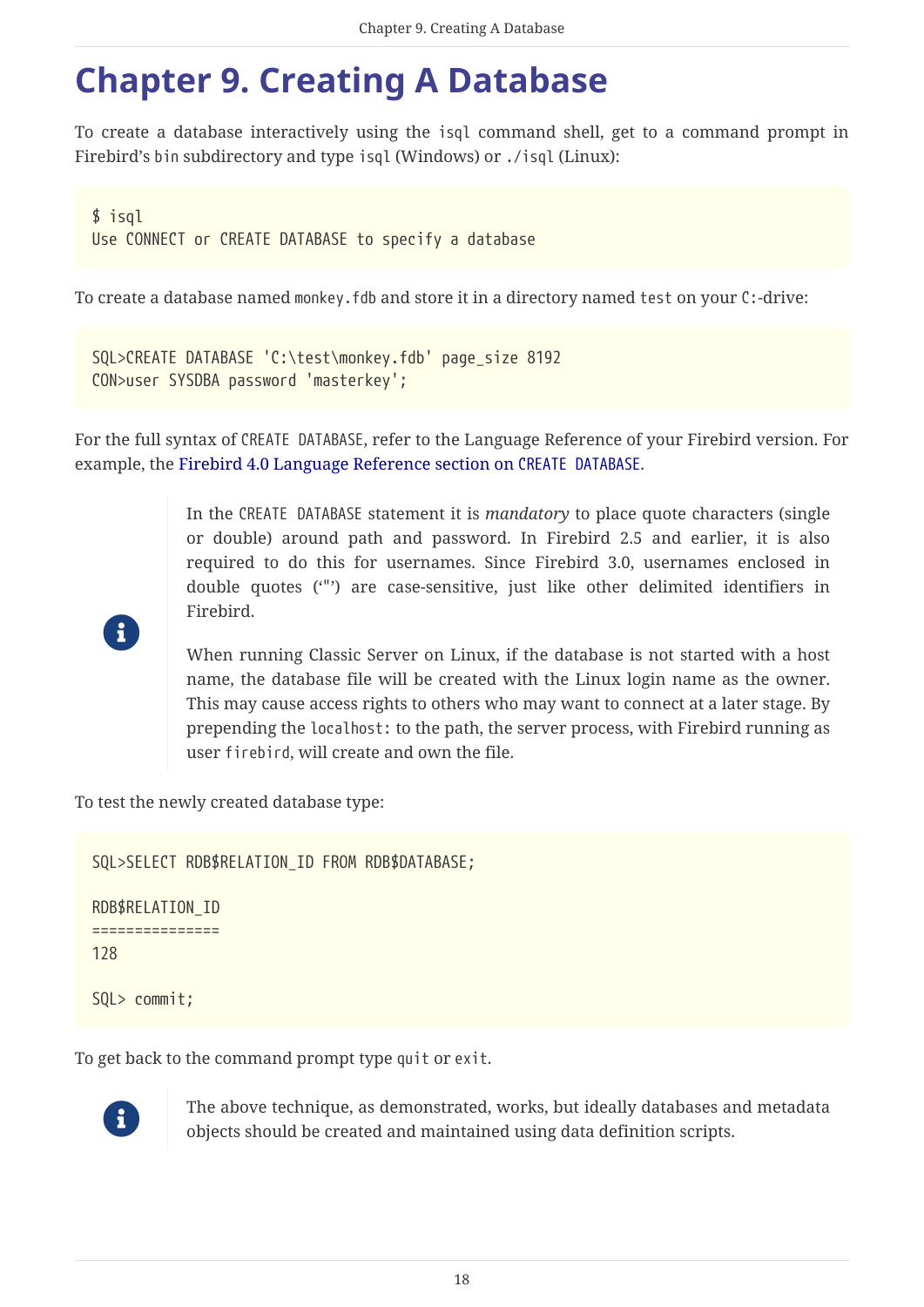## <span id="page-19-0"></span>**Chapter 10. Setting The** ISC\_USER **And** ISC\_PASSWORD **Environment Variables**

An environment variable is a named object that contains information used by one or more applications. They are global to their specific operating systems. The Firebird server recognises and uses certain environment variables configured in Windows, Linux and other Unix systems.

The ISC\_USER and ISC\_PASSWORD environment variables in Firebird are designed to give SYSDBA access to the database from the commandline utilities and client applications to anyone who has access to a host machine.

J

When running commandline utilities like isql, gbak, gstat, and gfix, Firebird will search to see if the ISC\_USER and ISC\_PASSWORD environment variables are set. If you do not provide a username and password while connecting to a database locally, Firebird will let you log in provided it finds these variables.

For security reasons, it is not advised to specify the SYSDBA username and password using these two environment variables especially on an insecure computer.

The ISC\_USER and ISC\_PASSWORD environment variables may be set in order to start isql locally. To set the environment variables:

• In Windows, this is done in the Control Panel  $\rightarrow$  System  $\rightarrow$  Advanced  $\rightarrow$  Environment Variables, or through Windows Explorer  $\rightarrow$  right-click on This PC  $\rightarrow$  Properties  $\rightarrow$  Advanced System Settings  $\rightarrow$  Environment Variables. Any changes made here will be permanent. You may also define these variables in a command window prior to running any of the Firebird utilities, such as isql. For example:

```
C:\> set ISC USER=sysdba
C:\> set ISC_PASSWORD=secret
C:\> isql my_employee
SQL>
```
• In Linux and Unix platforms, this depends on the type of shell being used and how the desktop is configured. Please refer to your operating system documentation to set environmental variables. For the bash shell, the following example shows the process:

```
$ export ISC_USER=sysdba
$ export ISC_PASSWORD=secret
$ /opt/firebird/bin/isql my_employee
SQL>
```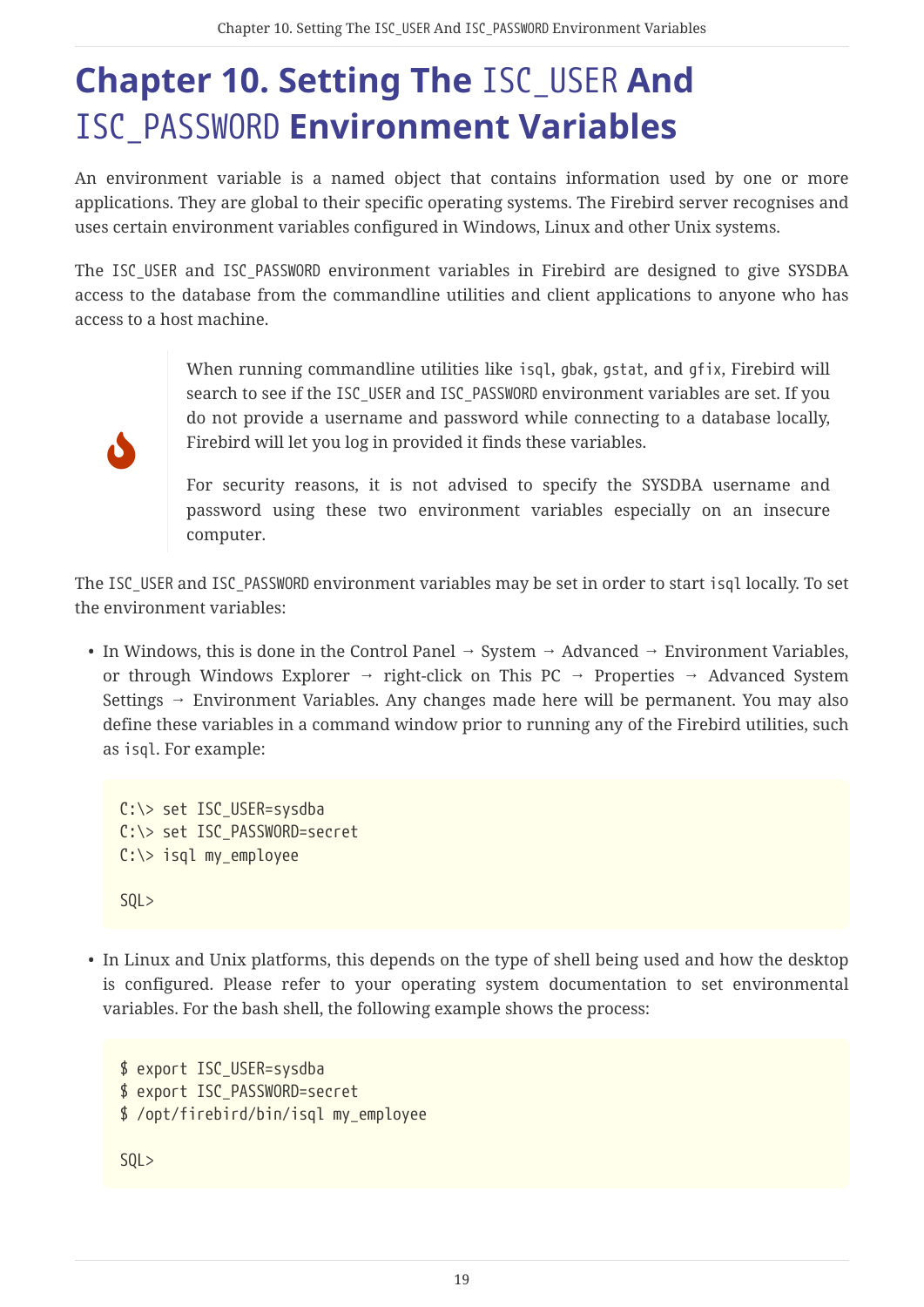## <span id="page-20-0"></span>**Chapter 11. SQL Dialects**

Firebird supports three SQL dialects in each client and database server. These SQL dialects are differentiated in the context of the date-time format, and the precision of a numerical data type. The dialects serve to instruct the Firebird server on how to process features implemented in legacy Borland Interbase databases, earlier than version 6.0. Dialects are set up at runtime and can be changed for the client at connection time or with a SET SQL DIALECT command.



Dialect 2 is only used when converting a dialect 1 database to a dialect 3 database.

The following table illustrates the differences between the dialects.

| SQL                | Dialect 1                       | Dialect 2            | Dialect <sub>3</sub> |
|--------------------|---------------------------------|----------------------|----------------------|
| Date               | Date & Time<br>(Timestamp)      | <b>ERROR Message</b> | Date only            |
| Time Stamp         | Timestamp (v.6.x only)          | Timestamp            | Timestamp            |
| Time               | Error message                   | Error message        | Time only            |
| <"quoted item">    | <b>String</b>                   | Error message        | Symbol only          |
| Precision: $1/3 =$ | 0.3333333 (double<br>precision) | $\theta$             | 0                    |
| Numeric 11         | double precision                | 64 bit int           | 64 bit int           |

#### *Table 1. SQL Dialects*



Currently, it is possible to create databases in Dialect 1 and 3 only, however it is recommended that you use Dialect 3 exclusively, since Dialect 1 is deprecated. Dialect 2 cannot be used to create a database since it only serves to convert Dialect 1 to Dialect 3.

When connecting to a database using isql, the utility takes on the dialect of the database, unless you specify otherwise. Dialects cannot be set as a parameter of a CREATE DATABASE statement. So, when creating a database using isql, the database will be in the dialect that is current in isql at the time the CREATE DATABASE statement is issued. You may set the dialect using the isql utility in two ways:

• When you start isql type:

isql -sql\_dialect *n*

(where *n* refers to the dialect number)`

• Within a SQL script or isql session, type:

```
SQL> SET SQL DIALECT n;
```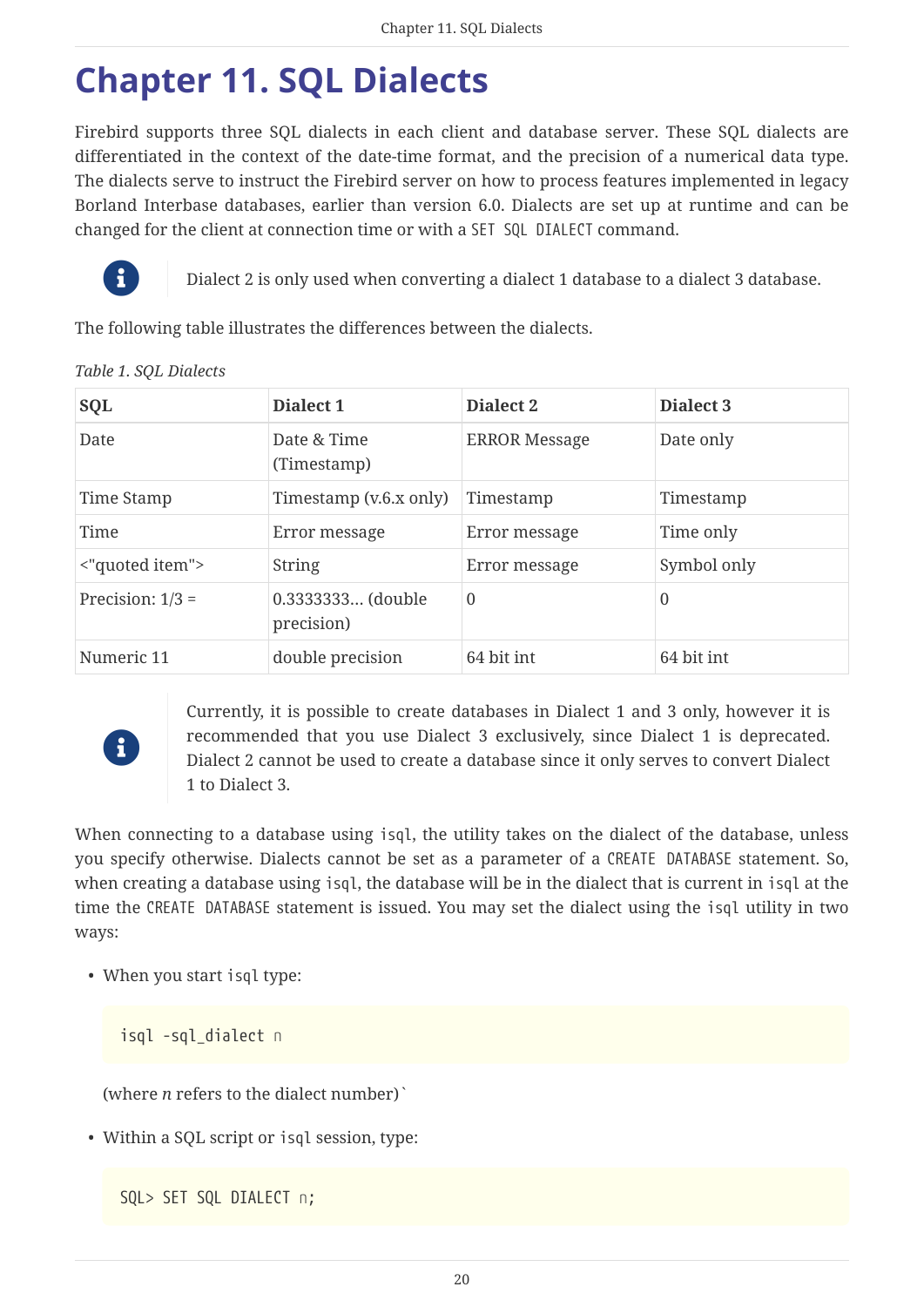

Prior to Firebird 2.0 when isql disconnected from a database, either by dropping it or by trying to connect to a non-existent database, it remembered the SQL dialect of the previous connection, which lead to some inappropriate warning messages. This has been fixed in 2.0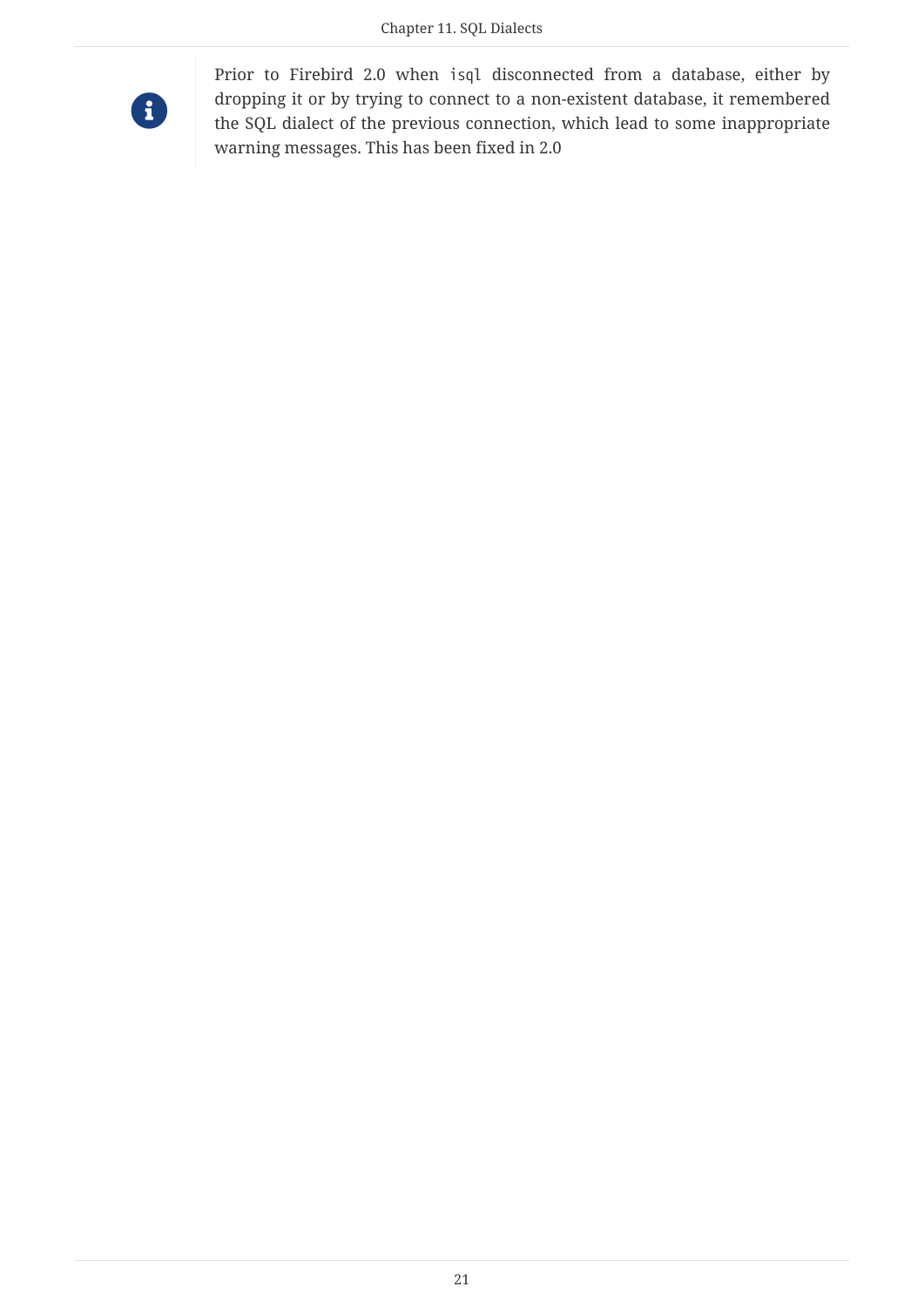### <span id="page-22-0"></span>**Chapter 12. Terminator Character**

The default terminator symbol for the Firebird database is the semicolon (';'). Statements will only be executed if they end with a semicolon. However, you may use isql to change the symbol to any printable character, or characters, from the first 127 characters of the ASCII subset, by using the SET TERM command.



The default terminator maybe changed in all instances except in the case of *Procedural SQL* or PSQL. PSQL does not accept any terminator other than a semicolon.

To change the terminator character to a tilde  $(\cdot)$  enter the following code:

SQL> SET TERM  $\sim$  ;

You must terminate this command with the current terminator of course! Changing the terminator is useful if you wish to type in a PSQL function as the following example shows. Because PSQL will *only* accept the semicolon as a terminator, then isql needs to know which semicolon is being used for the PSQL code and which is being used to terminate the SQL commands being entered.

```
SQL> set term ~ ;
SQL> create procedure test proc (iInput integer = 666)
CON> returns (oOutput integer)
CON> as
CON> begin
CON> oOutput = iInput;
CON> suspend;
CON> end~
SQL> set term ; \simSQL> commit;
SQL> select * from test_proc;
       OOUTPUT
============
           666
```
You can see that within the code for the procedure itself, the terminator is the semicolon. However, outside the actual procedure code, the terminator is the tilde  $(\cdot)$ , isql is processing a single CREATE PROCEDURE command, but within that one SQL statement, there are multiple embedded PSQL statements: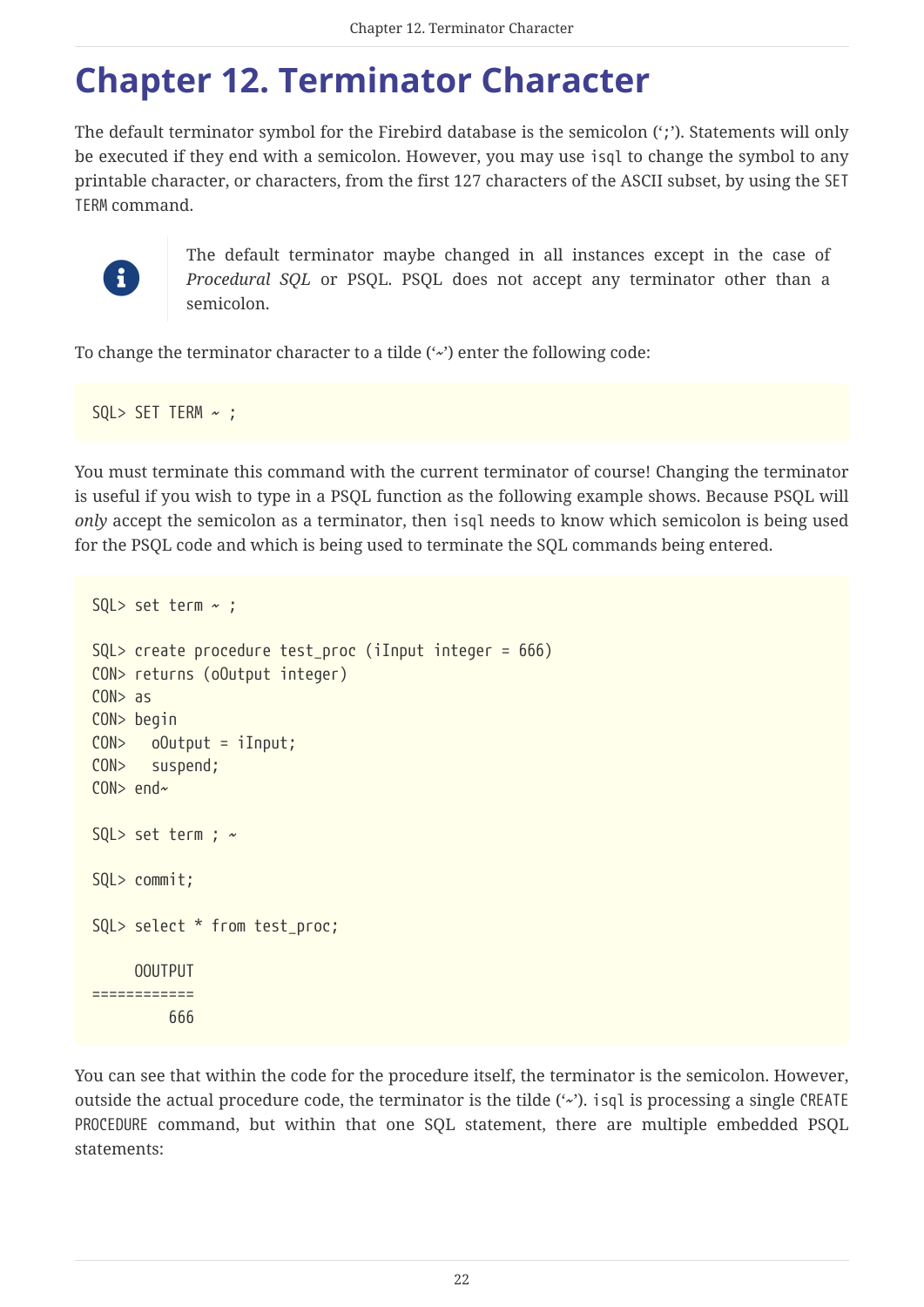$oOutput = iInput;$ suspend;

These have the semicolon terminator, as required by PSQL. The end of the CREATE PROCEDURE command is indicated by the use of the tilde as the terminator:

end~

You can, if desired, simply change the terminator because you prefer something other than a semicolon. You don't have to be writing procedures in order to change it.

```
SQL> -- Change terminator from ; to +
SQL> set term + ;
SQL> select count(*) from employee+
         COUNT
============
            42
SQL> -- Change terminator from + to 'fred'
SQL> set term fred +
SQL> select count(*) from employee fred
         COUNT
============
            42
SQL> -- Change back from 'fred' to ;
SQL> set term ; fred
```
However, you must be careful not to pick a terminator character that will cause SQL statements to fail due to the terminator being used at some point within the SQL statement.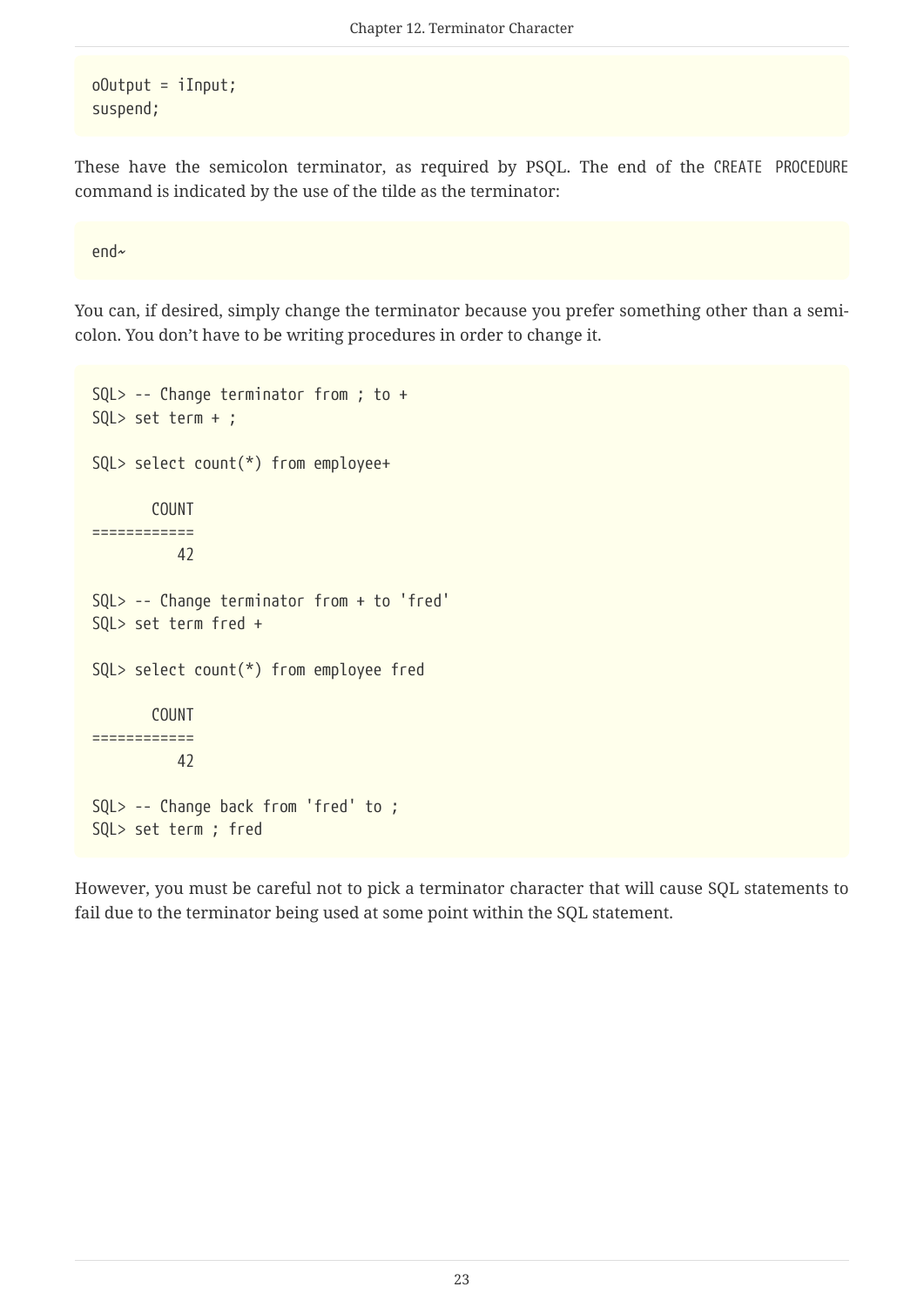```
SQL> select 600+60+6 as The_Beast from rdb$database;
              THE_BEAST
=====================
                    666
SQL> set term + ;
SQL> select 600+60+6 as The_Beast from rdb$database+
Statement failed, SQLSTATE = 42000
Dynamic SQL Error
-SQL error code = -104-Unexpected end of command - line 1, column 8
...
SQL> set term ; +
```
The presence of the terminator within an expression has caused the "unexpected end of command" error. The SQL Parser within the Firebird database engine has determined that "select 600" is not a valid statement. For this reason, it is best to always choose a character, or characters, that will not confuse the parser.

```
SQL> set term ++ ;
SQL> select 600+60+6 as The_Beast from rdb$database++
              THE_BEAST
=====================
                     666
```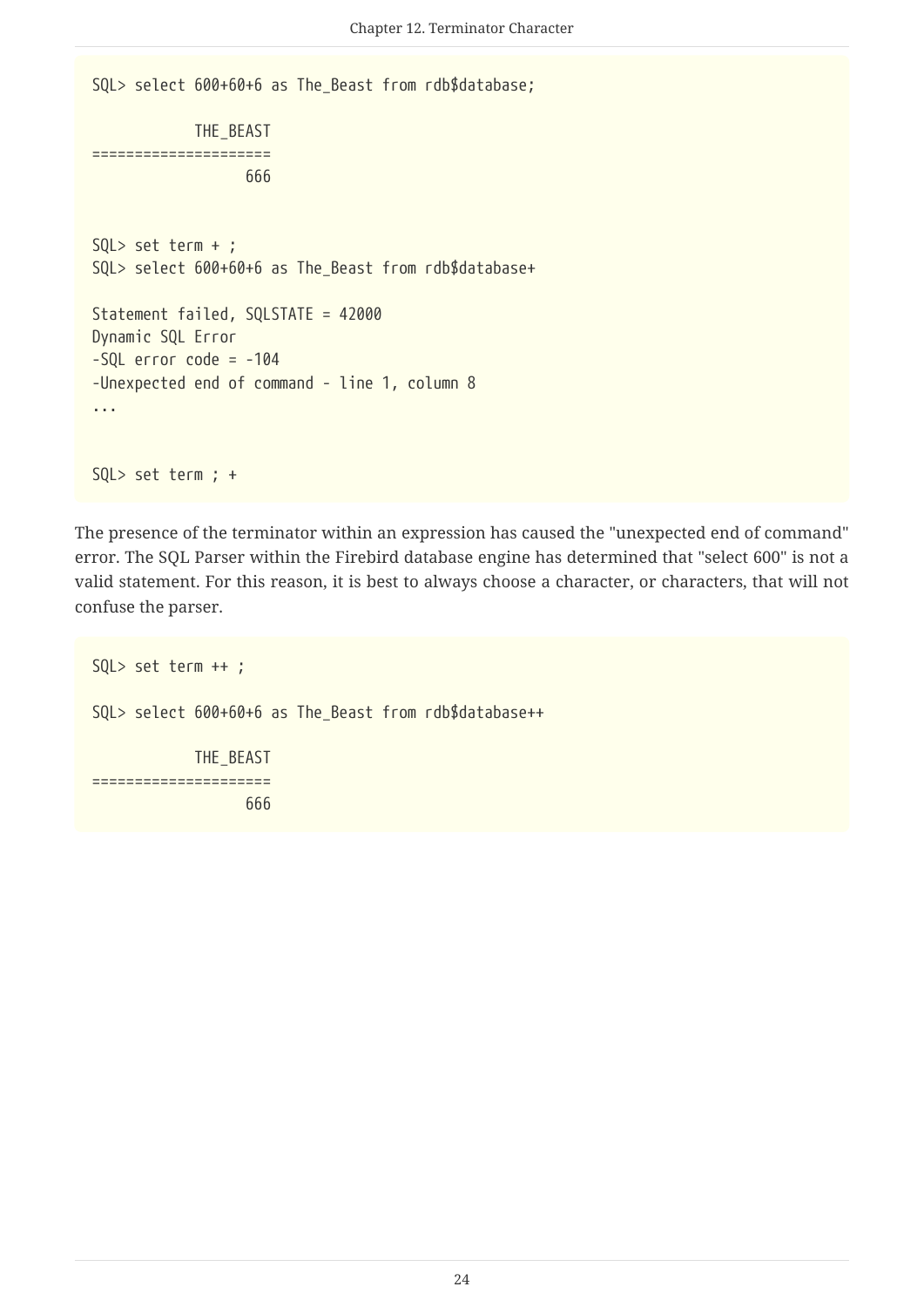## <span id="page-25-0"></span>**Chapter 13. Isql Prompts**

#### *The* SQL *prompt*

As shown above, the normal isql prompt for input is the SQL> prompt. This indicates that the previous command has been completed and isql is now waiting for a new command to process.

#### *The* CON *prompt*

The CON> or *Continuation* prompt is displayed if users press Enter without ending a SQL statement with a terminator. For example:

SQL> HELP CON>

Whenever you see the CON> prompt, you may either continue entering the remainder of the command, or, enter a terminator to terminate the command. When you press Enter , the command will be executed in the latter case.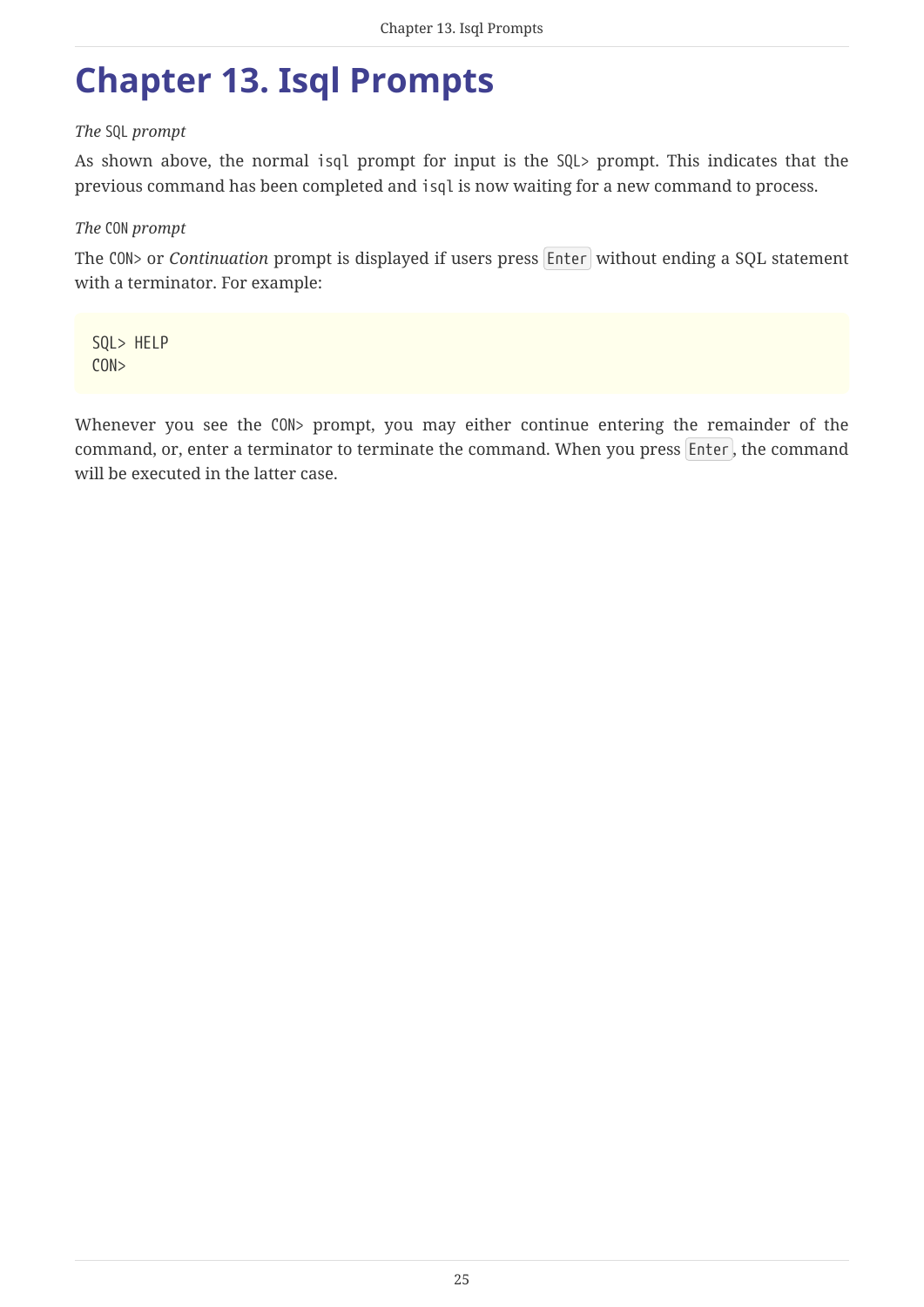## <span id="page-26-0"></span>**Chapter 14. Error Handling And Exception Support**

Exception handling is a programming construct designed to handle an occurrence that disrupts the normal execution of a program. These are called errors. Exceptions are user-defined named error messages, written specifically for a database and stored in that database for use in stored procedures and triggers.

For example, if it is ascertained in a trigger that the value in a table is incorrect, the exception is fired. This leads to a rollback of the total transaction that the client application is attempting to commit. Exceptions can be interleaved, and shared among the different modules of an application, and even among different applications sharing a database. They provide a simple way to standardize the handling of preprogrammed input errors.

Exceptions are database objects, like Tables, Views and Domains, and are part of the database's metadata. They can be created, modified and dropped like all other Firebird objects using isql.

In isql, error messages comprise the SQLCODE variable and the Firebird status array. The following table provides some examples:

| <b>SQLCODE</b> | <b>Message</b> | <b>Meaning</b>                                                            |
|----------------|----------------|---------------------------------------------------------------------------|
| < 0            | SQLERROR       | Error occurred: statement did not execute                                 |
| 0              | <b>SUCCESS</b> | Successful execution                                                      |
| $+1$ to $+99$  | G              | SQLWARNIN System warning or information message                           |
| $+100$         | NOT FOUND      | No qualifying rows found, or end of current active set of rows<br>reached |

*Table 2. ISQL Error Codes and Messages*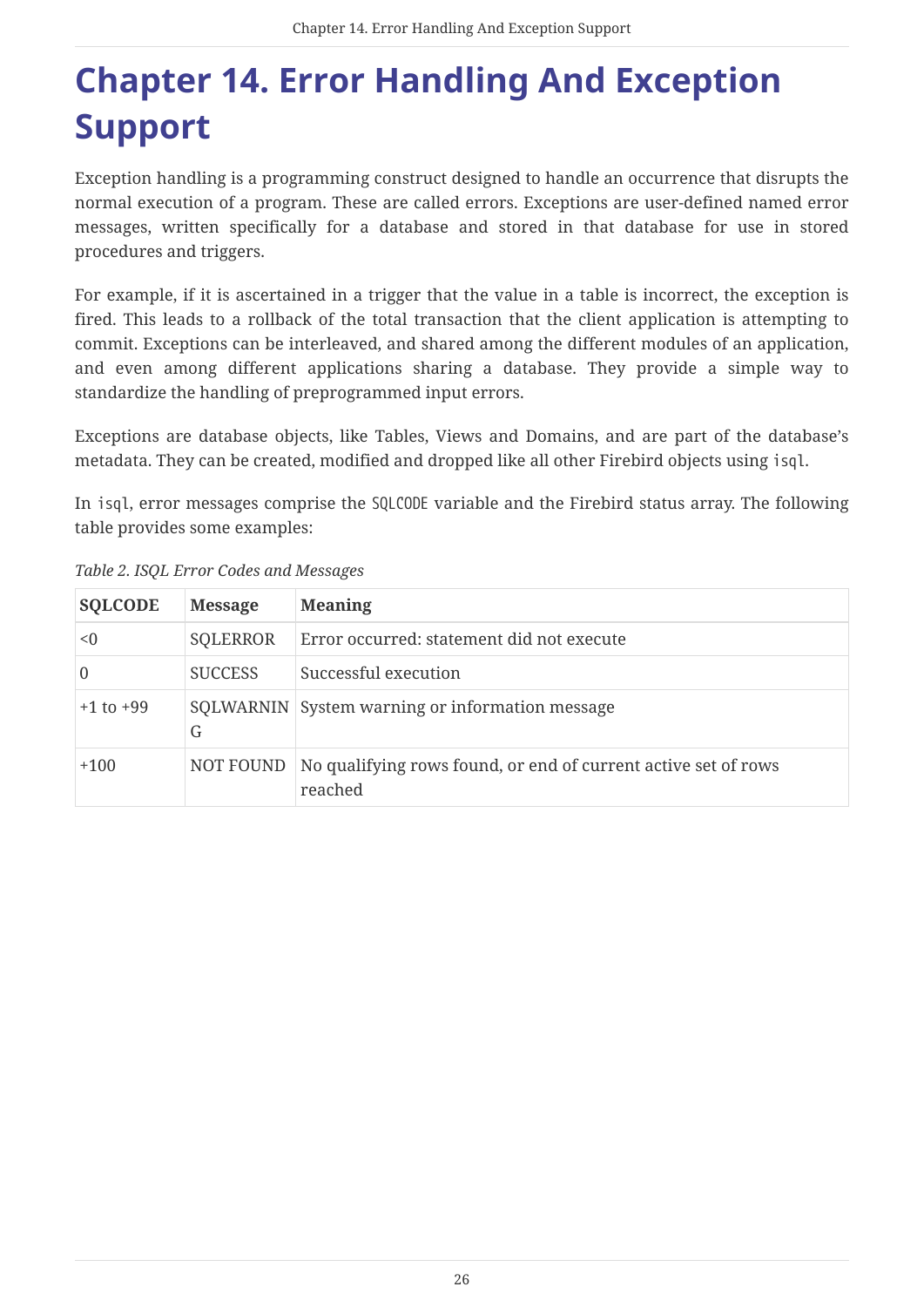### <span id="page-27-0"></span>**Chapter 15. Transaction Handling**

The Firebird architecture allows high transaction concurrency. Transaction save points (nested transactions) are also supported. All Firebird transactions are ACID compliant. ACID is explained below:

### *Atomicity*

ensures that transactions either complete in their entirety or not at all, even if the system fails halfway through the process.

#### *Consistency*

ensures that only valid data will be written to the database. If a transaction is executed that violates the database's consistency rules, the entire transaction will be rolled back and the database will be restored to a state consistent with those rules. If a transaction successfully executes, it will take the database from one state that is consistent with the rules to another state that is also consistent with the rules, without necessarily preserving consistency at all intermediate levels.

#### *Isolation*

ensures that transactions are isolated from one another, even if several transactions are running concurrently. Concurrency refers to a state within the database where two or more tasks are running simultaneously. This way, a transaction's updates are concealed from the rest until that transaction commits. Transactions in Firebird are isolated within separate contexts defined by client applications passing transaction parameters.

#### *Durability*

ensures that once a transaction commits, its updates survive within the database, even if there is a subsequent system crash.

There are several parameters available to configure transactions in order to ensure consistency within the database. These parameters invoke the concept of concurrency. To ensure data integrity, there are four configurable parameters affecting concurrency: isolation level; lock resolution mode; access mode; and table reservation.

• *Isolation Level:* A transaction isolation level defines the interaction and visibility of work performed by simultaneously running transactions. There are four transaction isolation levels according to the SQL standard:

#### **READ COMMITTED**

A transaction sees only data committed before the statement has been executed.

#### **READ UNCOMMITTED**

A transaction sees changes done by uncommitted transactions.

#### **REPEATABLE READ**

A transaction sees during its lifetime only data committed before the transaction has been started.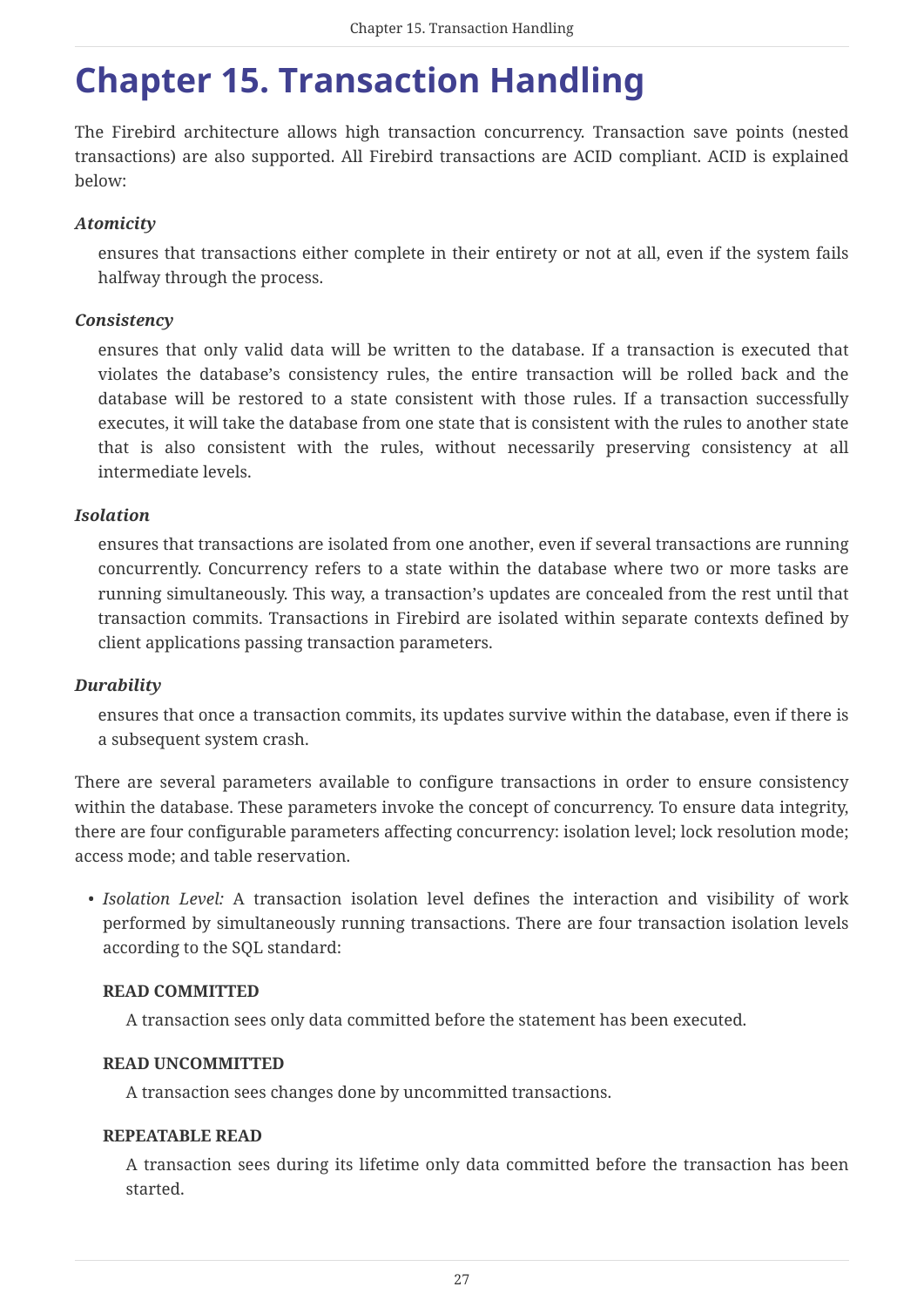#### **SERIALIZABLE**

This is the strictest isolation level, which enforces transaction serialization. Data accessed in the context of a serializable transaction cannot be accessed by any other transaction.

In isql, a transaction is begun as soon as the utility is started. The transaction is begun in SNAPSHOT isolation, with a lock resolution set to WAIT. Since the Firebird isql utility accepts DDL, DML and other commands, transactions are handled accordingly, in the following ways:

- DDL statements are committed automatically when issued at the SQL prompt in two ways:
	- When COMMIT statements are included in the script.
	- By ensuring the automatic commit of DDL in a isql script, by issuing a SET AUTODDL ON statement. To turn it off, issue a SET AUTODDL OFF statement at the isql prompt.
- DML statements are not committed automatically. You must issue a COMMIT statement to commit any DML changes to the database.
- You can use various SHOW commands in isql to query database metadata. Metadata is stored in system tables. When a SHOW command is issued, it operates in a separate transaction from user statements. They run as READ COMMITTED background statements and acknowledge all metadata changes immediately.

Users can specify the access mode and level of isolation for the next transaction, and explicitly commit the current transaction by using the SET TRANSACTION statement. *SET TRANSACTION* can be executed only when there is no other transaction being processed. It does not by itself initiate a transaction. Here is the syntax:

SQL> SET TRANSACTION;

In Firebird 2.0 the SET TRANSACTION statement has been enhanced to support all Transaction Parameter Buffer (TPB) options. These include:

- NO AUTO UNDONE
- IGNORE LIMBO
- LOCK TIMEOUT *number*

Example:

```
SET TRANSACTION WAIT SNAPSHOT NO AUTO UNDONE LOCK TIMEOUT 10:
```


If you request help on the set in isql then the set transaction command is not shown.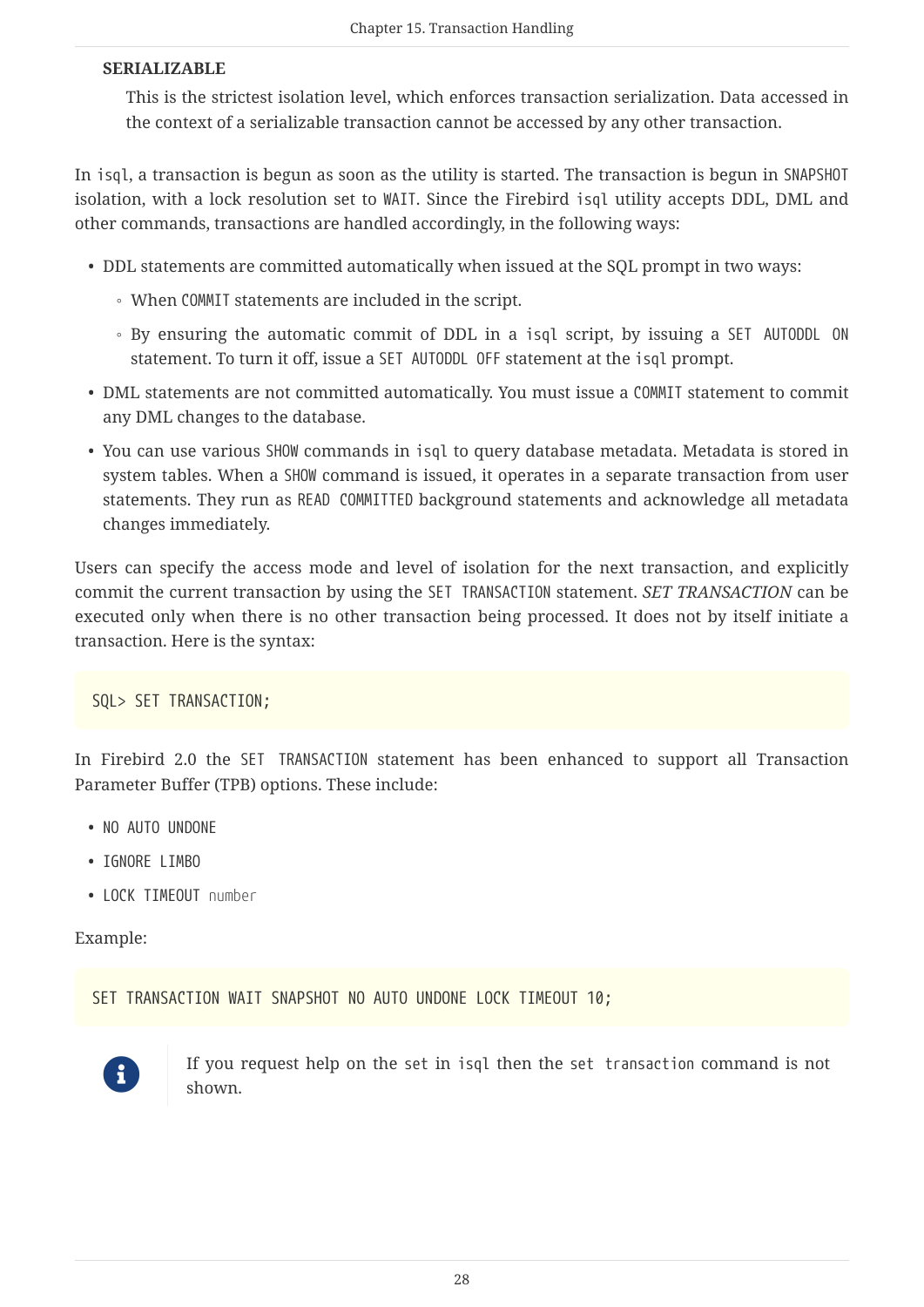## <span id="page-29-0"></span>**Chapter 16. Script Handling**

A batch of DDL and/or DML statements in a text file is known as a script. Scripts can be used to create and alter database objects. These are referred to as *Data Definition Language* (DDL) scripts. Scripts that manipulate data by selecting, inserting, updating, deleting or performing data conversions, are called *Data Manipulation Language* (DML) scripts.

One of the most important tasks handled by isql is to process scripts. It can handle both DDL and DML Scripts, but they should be included in separate scripts to avoid data integrity problems. This script processing feature of isql allows the linking of one script to another using the isql command INPUT <*filespec*>. Scripts statements are executed in order that they appear in the script file. The default setting in isql for AUTODDL is set to ON. You may use the SET AUTODDL command to control where or when statements will be committed.

> The AUTODDL setting *only* affects DDL statements. It doesn't commit DML statements. If you mix DDL and DML statements within the same interactive session, then the AUTODDL commits *do not* commit your DML transactions. For example:

```
SQL> set autoddl on;
SQL> insert into test(a) values (666);
SQL> commit;
SQL> select * from test;
  A
============
          666
SQL> insert into test(a) values (999);
SQL> select * from test;
  A
============
          666
          999
SQL> create table another test(b integer);
SQL> rollback;
SQL> select * from test;
  A
============
          666
```
 $\mathbf{i}$ 

Scripts can redirect their output to a log file using the OUTPUT file\_name command. This can be entered directly at the isql prompt, or as part of a script file itself.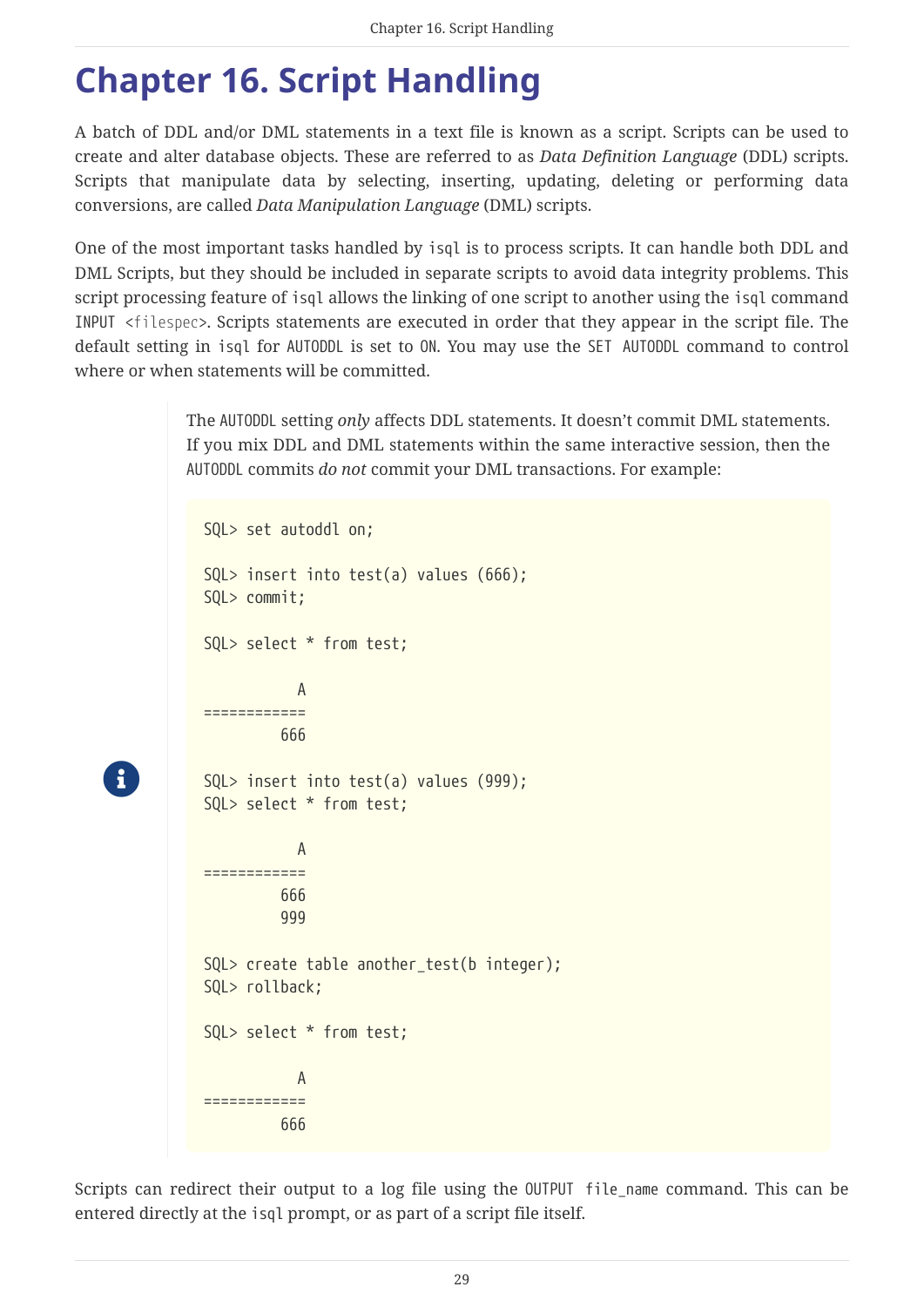### <span id="page-30-0"></span>**Chapter 17.** Isql **Commands**

Isql commands affect the running of isql itself and do not affect the database or data in any way. These commands are used to display help, run scripts, create listings and so on. You can easily see a list of the available commands by typing the help command which will produce the following output:

```
SQL> help;
Frontend commands:
BLOBDUMP <blobid> <file> -- dump BLOB to a file
BLOBVIEW <blobid> -- view BLOB in text editor
EDIT [<filename>] -- edit SQL script file and execute
EDIT EDIT EXECUTE: \frac{1}{2} and \frac{1}{2} and \frac{1}{2} and \frac{1}{2} and \frac{1}{2} and \frac{1}{2} and \frac{1}{2} and \frac{1}{2} and \frac{1}{2} and \frac{1}{2} and \frac{1}{2} and \frac{1}{2} and \frac{1}{2} and \frac{1}{2} and \fracHELP -- display this menu
INput <filename> -- take input from the named SQL file
OUTput [<filename>] -- write output to named file
OUTput - return output to stdout
SET <option> -- (Use HELP SET for complete list)
SHELL <command> -- execute Operating System command in sub-shell
SHOW <object> [<name>] -- display system information
      <object> = CHECK, COLLATION, DATABASE, DOMAIN, EXCEPTION, FILTER, FUNCTION,
                 GENERATOR, GRANT, INDEX, PACKAGE, PROCEDURE, ROLE, SQL DIALECT,
                 SYSTEM, TABLE, TRIGGER, VERSION, USERS, VIEW
EXIT -- exit and commit changes
QUIT -- exit and roll back changes
All commands may be abbreviated to letters in CAPitals
```
Each of these commands will now be discussed. Note the last line of output from the help command. It explains that each of the commands may be abbreviated to just those letters displayed in capital letters. In the following discussion, the optional characters will be displays, as above, in lower case letters. For example, the input command will be shown as INput to indicate that the characters 'put' are optional.

### <span id="page-30-1"></span>**17.1.** BLOBDUMP

SQL> BLOBDUMP *blob\_id filename*;

This command allows you to copy a BLOB from the database into an external file. It is the responsibility of the user to ensure that the correct file type is used — don't call an image file something.txt when it should be a jpeg for example.

Blobdump requires two parameters, a blob id and a filename. The latter is simple, but the former is more convoluted. You are required to pass the blob id as a pair of hexadecimal numbers, separated by a colon. The first number is the relation id number for the table in question, and the second is a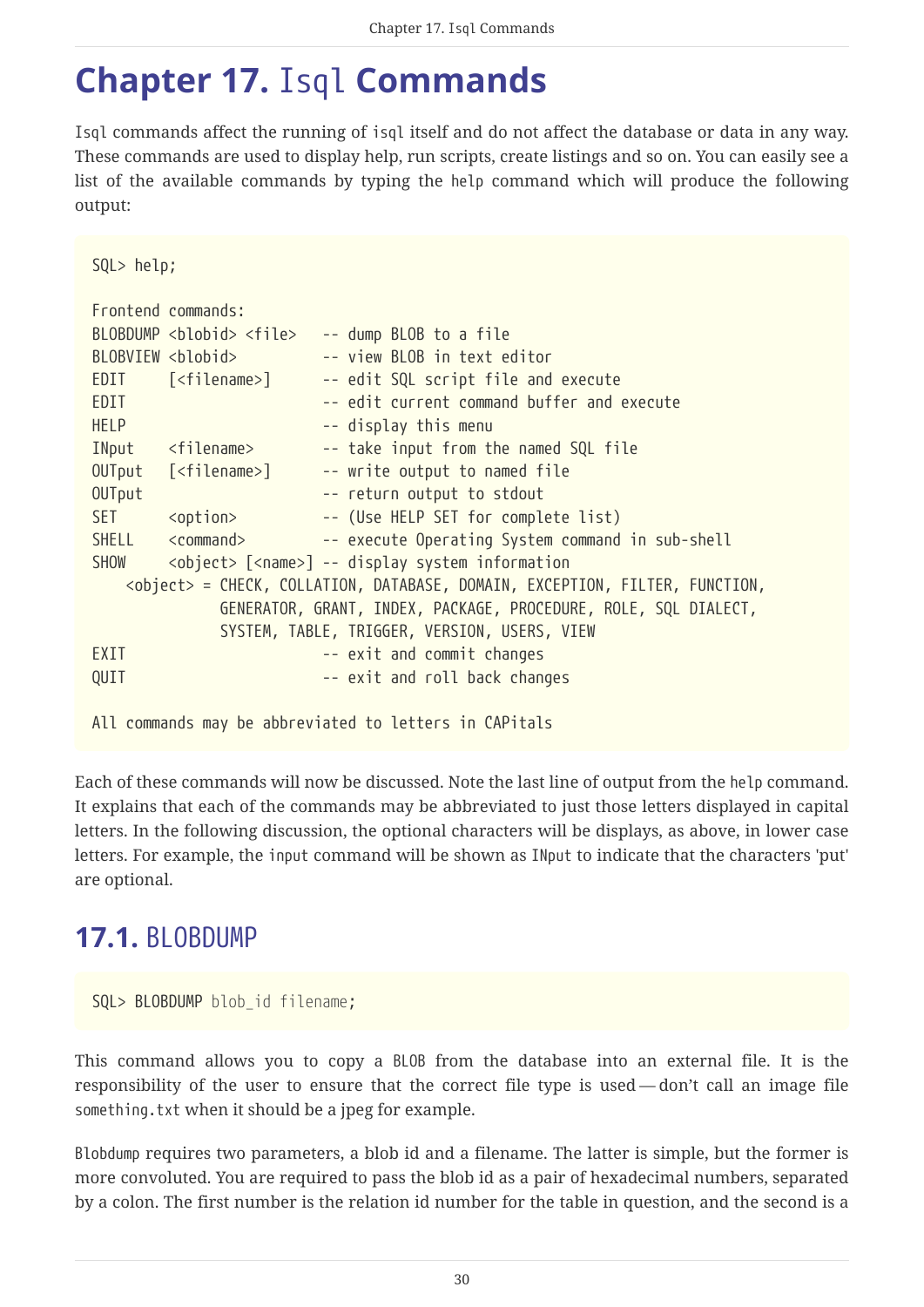sequential number within the database. You will see this pair of numbers when you select any BLOB column's data from a table — it is displayed above the BLOB contents, assuming that the display of BLOBs is turned on. See the set blobdisplay command below for details.

```
SQL> set blobdisplay off;
SQL> select proj_id, proj_desc
CON> from project
CON> where proj id = 'MKTPR';
PROJ ID PROJ DESC
======= =================
MKTPR 85:10
SQL> blobdump 85:10 project.jpg;
SQL> blobdump 85:10 project.txt;
```
The blob id required in the above example is the '85:10' value. You will notice that I have dumped this BLOB to both a jpeg and a text file. Isql gave no errors for the fact that I attempted to dump the BLOB to a jpeg file when the BLOB in question is text. Attempting to open the jpeg file with any image viewers will, however, result in an error. The text file opens happily in any of the assorted text viewers or editors installed on the system.

### <span id="page-31-0"></span>**17.2.** BLOBVIEW

```
SQL> BLOBVIEW blob_id;
```
This command is similar to blobdump above, but only requires the blob id parameter as the BLOB data will be displayed in an editor.

SQL> blobview 85:10;

The contents of the selected BLOB are displayed in an external editor. When the editor is closed, control returns to isql. You cannot use isql while the editor is open.



BLOBVIEW may return an "Invalid transaction handle" error after you close the editor. This is a known bug. To correct the situation, start a transaction manually, with the command SET TRANSACTION;

### <span id="page-31-1"></span>**17.3.** EDIT

SQL> EDIT [*filename*];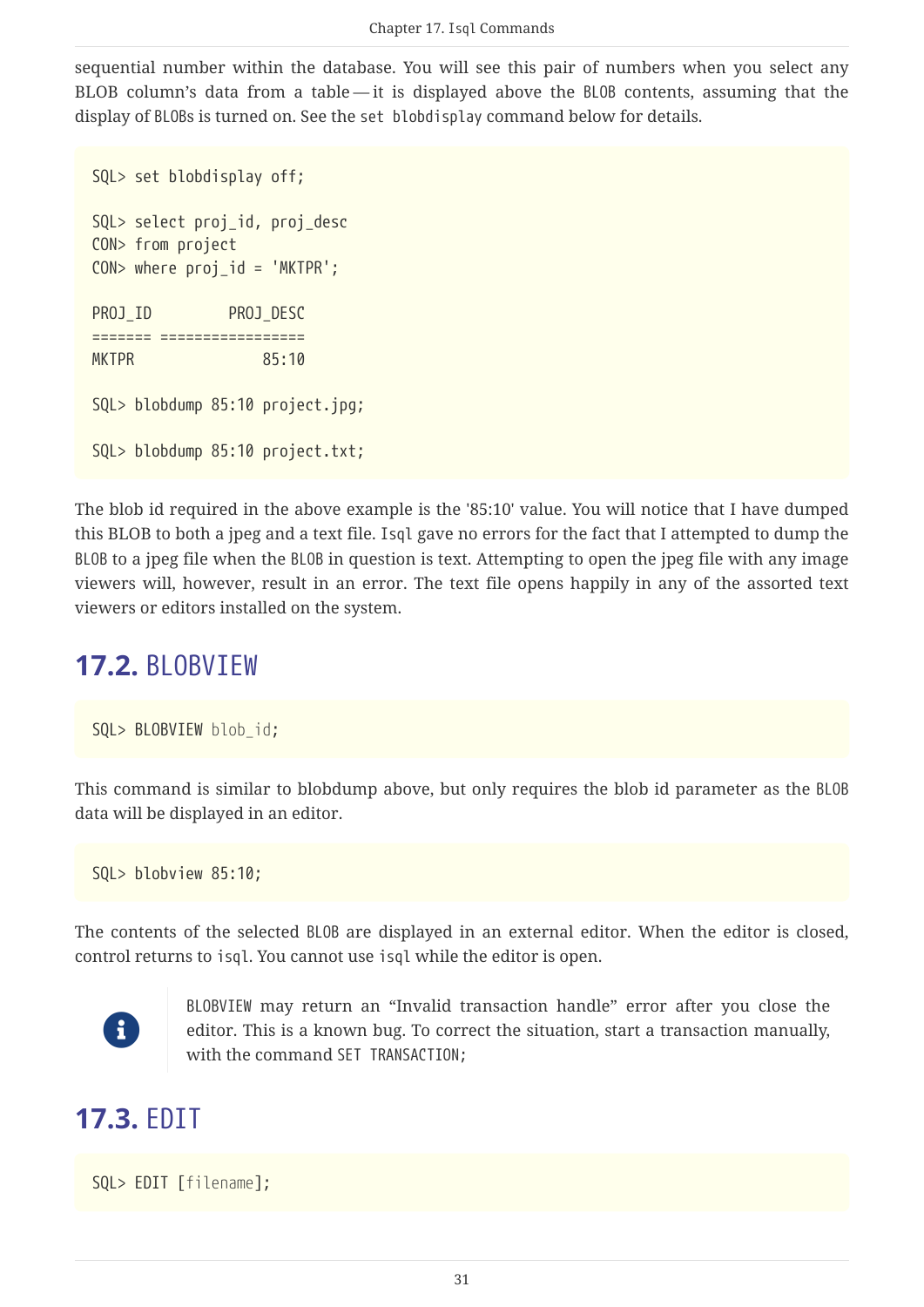This command allows you to edit an existing file. This may be a file of SQL commands to be used by the isql input command (see below) or any other text file. The file must, however, already exist.

If no filename is supplied, a history of all your previous commands will be displayed for editing. Please note that when you exit from the editor in this case, the commands left in the buffer at the end of the edit will be executed as a script file.

### <span id="page-32-0"></span>**17.4.** HELP

The help command has been discussed above.

### <span id="page-32-1"></span>**17.5.** ADD

SQL> ADD *table\_name*;

This command, when passed a table name, prompts you for each column's data and adds a row to the table. You may add as many rows as you wish as the command continues until either an error occurs, or the Enter key is pressed with no data. If you wish to set a column to NULL, type it in exactly as shown.

```
SQL> add country;
Enter data or NULL for each column. RETURN to end.
Enter COUNTRY>Scotland
Enter CURRENCY>GBP
Enter COUNTRY>
SQL> commit;
```
### <span id="page-32-2"></span>**17.6.** COPY

SQL> COPY *from\_table\_name to\_table\_name* [*other\_database*];

The copy command allows you to copy *most of* the *structure* of a table to a new table, in the current database or to a different one. Unfortunately it has a couple of problems:

- It shells out to the command line to do the work, and connects to the receiving database using an application named isql. If, like me, your system has renamed isql to isql-fb, you will actually end up running the wrong isql application and confusing error messages will be the only result.
- It assumes that isql will be on the \$PATH or %PATH%.
- You need to define ISC\_USER and ISC\_PASSWORD for the child isql process to login to the receiving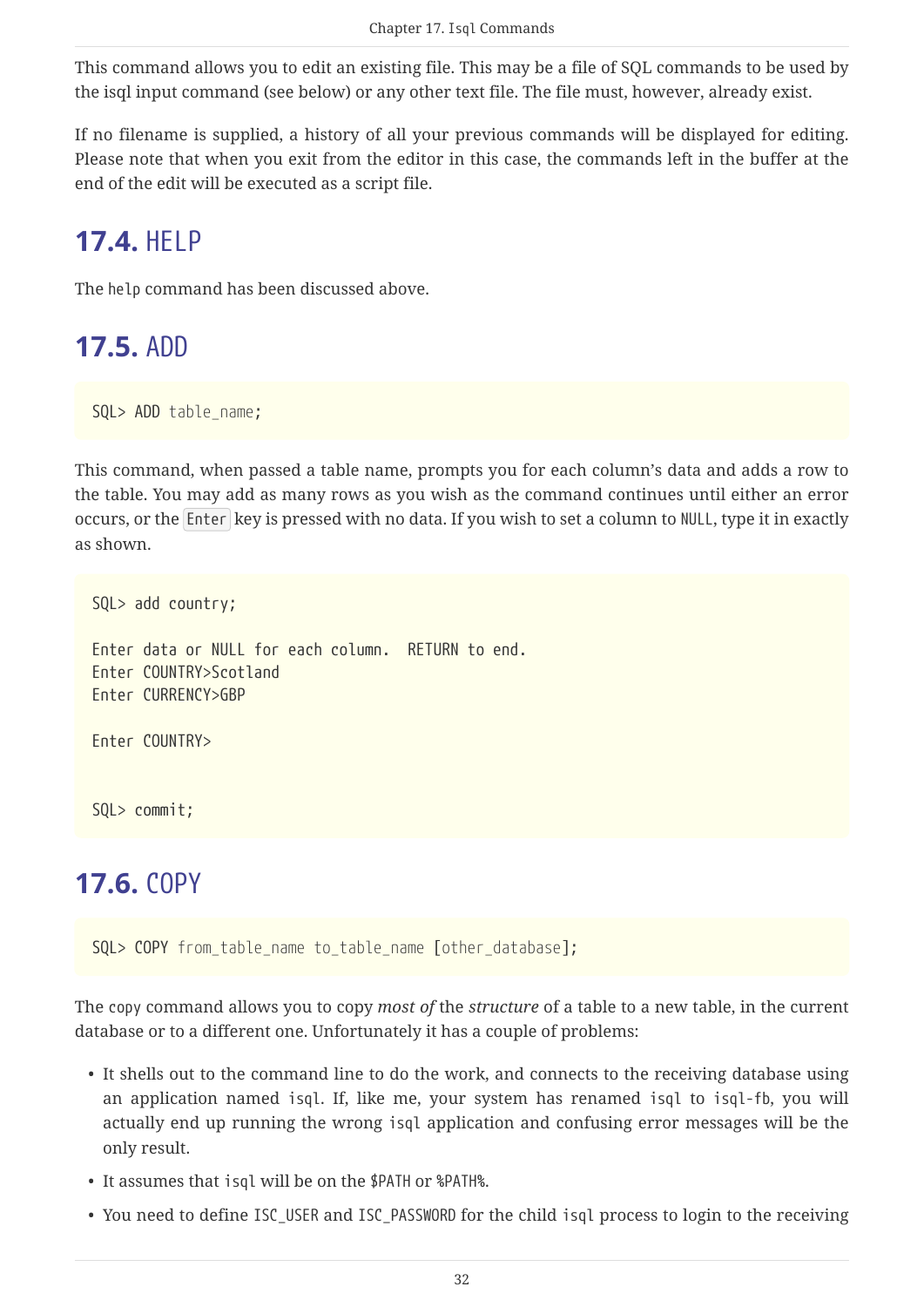database to create the table. This is *very* insecure.

- Because of the need for ISC\_USER and ISC\_PASSWORD, the receiving database must be running on the *same server* as the source database.
- The data in the table is not copied to the receiving database. Only the following parts of the table's structure is copied.
	- Domains required to recreate the table. This only applies if the copy is to another database.
	- The table itself will be created.
	- Primary key constraint, if there is one.
	- The index used to support the primary key constraint, if there is one.
- Not all of the table structure is actually copied. Missing are:
	- Foreign Key constraints.
	- Check constraints.
	- Indices other than the primary key index.
	- Triggers.
	- All of the table's data.

If you wish to copy to a different database, then the other database must be on the *same server* as the current one. You cannot, for example, connect to a database on a server named tux, and copy a table to a database running on the server tuxrep. The copy command has no way to allow you to pass a username and/or password and, equally, setting ISC\_USER and ISC\_PASSWORD only affects databases on the current server.

```
tux> $ export ISC_USER=SYSDBA
tux> $ export ISC_PASSWORD=secret
tux> isql employee
Database: employee, User: sysdba
SQL> -- MAke a copy of the employee table into this database.
SQL> copy employee employee_2;
SQL> -- Compare table structures...
SQL> show table employee;
EMP_NO (EMPNO) SMALLINT Not Null
FIRST_NAME (FIRSTNAME) VARCHAR(15) Not Null
LAST NAME (LASTNAME) VARCHAR(20) Not Null
PHONE EXT VARCHAR(4) Nullable
HIRE_DATE TIMESTAMP Not Null DEFAULT 'NOW'
DEPT NO GEPTNO) CHAR(3) Not Null
                           CHECK (VALUE = '000' OR
                           (VALUE > '0' AND VALUE <= '999') OR VALUE IS NULL)
JOB CODE (JOBCODE) VARCHAR(5) Not Null
```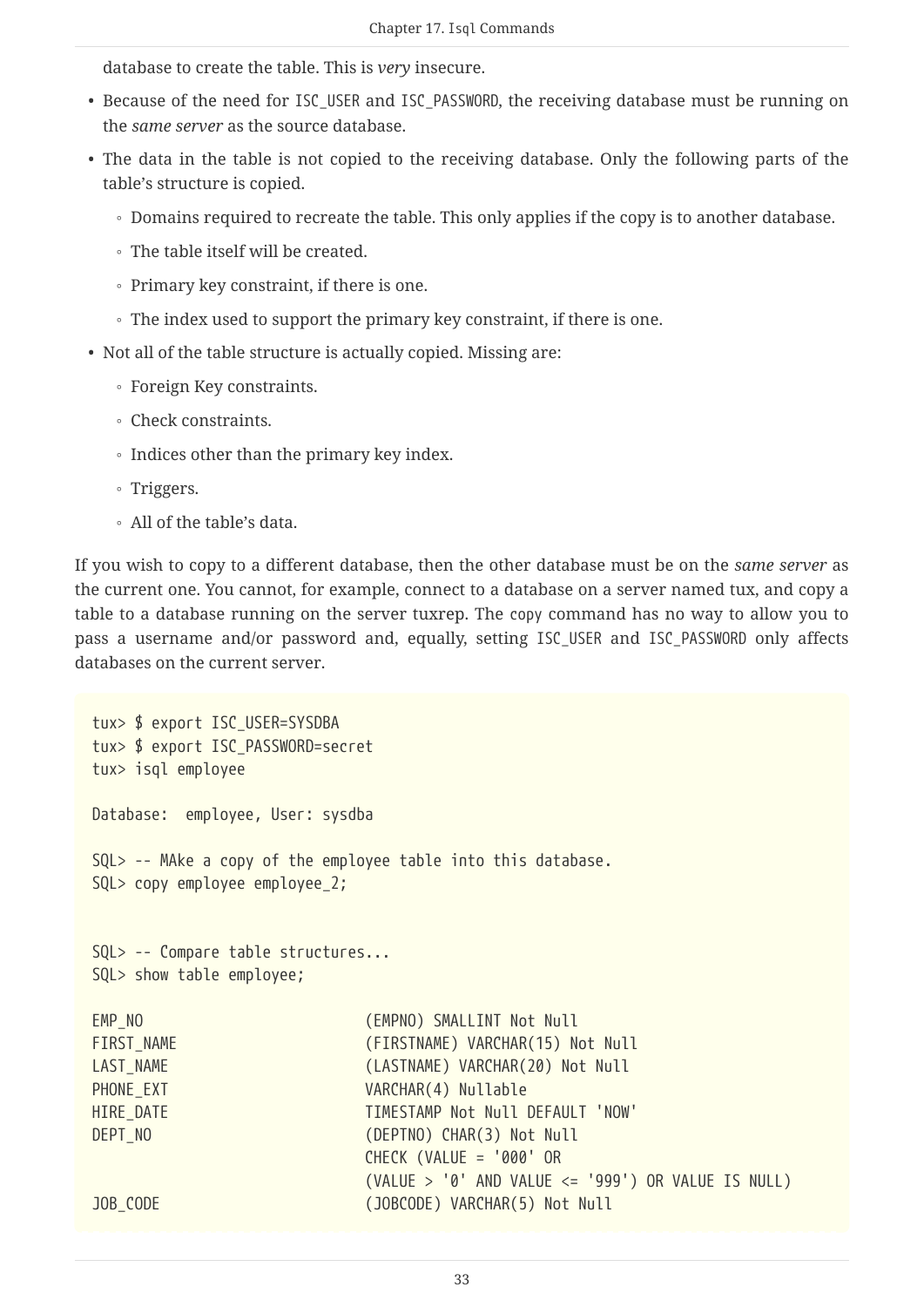Chapter 17. Isql Commands

```
  CHECK (VALUE > '99999')
JOB_GRADE (JOBGRADE) SMALLINT Not Null
                                CHECK (VALUE BETWEEN 0 AND 6)
JOB COUNTRY (COUNTRYNAME) VARCHAR(15) Not Null
SALARY (SALARY) NUMERIC(10, 2) Not Null DEFAULT 0
                                CHECK (VALUE > 0)
FULL_NAME Computed by: (last_name || ', ' || first_name)
CONSTRAINT INTEG_28:
  Foreign key (DEPT NO) References DEPARTMENT (DEPT NO)
CONSTRAINT INTEG_29:
   Foreign key (JOB_CODE, JOB_GRADE, JOB_COUNTRY)
   References JOB (JOB_CODE, JOB_GRADE, JOB_COUNTRY)
CONSTRAINT INTEG_27:
   Primary key (EMP_NO)
CONSTRAINT INTEG_30:
   CHECK ( salary >= (SELECT min_salary FROM job WHERE
                         job.job_code = employee.job_code AND
                        job.job_grade = employee.job_grade AND
                         job.job_country = employee.job_country) AND
             salary <= (SELECT max_salary FROM job WHERE
                        job.job_code = employee.job_code AND
                         job.job_grade = employee.job_grade AND
                      job.iob country = employee.job country))
Triggers on Table EMPLOYEE:
SET_EMP_NO, Sequence: 0, Type: BEFORE INSERT, Active
SAVE_SALARY_CHANGE, Sequence: 0, Type: AFTER UPDATE, Active
SQL> show table employee 2;
EMP_NO THE CONTROL CONTROL CONTROL CONTROL CONTROL CONTROL CONTROL CONTROL CONTROL CONTROL CONTROL CONTROL CONTROL CONTROL CONTROL CONTROL CONTROL CONTROL CONTROL CONTROL CONTROL CONTROL CONTROL CONTROL CONTROL CONTROL CON
FIRST NAME (FIRSTNAME) VARCHAR(15) Not Null
LAST NAME (LASTNAME) VARCHAR(20) Not Null
PHONE EXT VARCHAR(4) Nullable
HIRE DATE TIMESTAMP Not Null DEFAULT 'NOW'
DEPT NO GEPTNO) CHAR(3) Not Null
                                CHECK (VALUE = '000' OR
                                (VALUE > '0' AND VALUE <= '999') OR VALUE IS NULL)
JOB CODE (JOBCODE) VARCHAR(5) Not Null
                                CHECK (VALUE > '99999')
JOB GRADE (JOBGRADE) SMALLINT Not Null
                                CHECK (VALUE BETWEEN 0 AND 6)
JOB_COUNTRY (COUNTRYNAME) VARCHAR(15) Not Null
SALARY (SALARY) NUMERIC(10, 2) Not Null DEFAULT 0
                                CHECK (VALUE > 0)
FULL_NAME Computed by: (last_name || ', ' || first_name)
CONSTRAINT INTEG_93:
   Primary key (EMP_NO)
```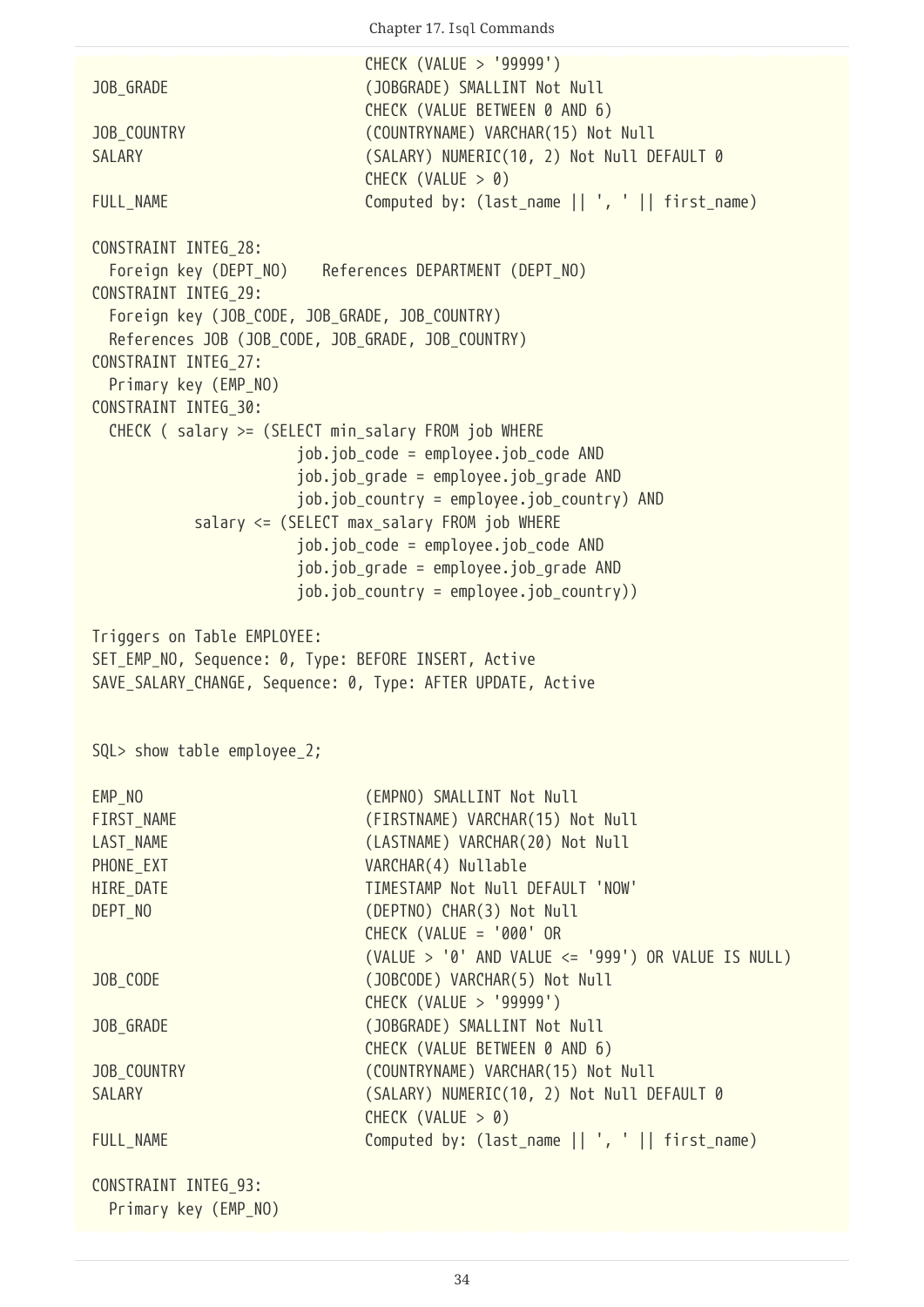```
SQL> -- Check indices on both tables...
SQL> show indices employee;
NAMEX INDEX ON EMPLOYEE(LAST NAME, FIRST NAME)
RDB$FOREIGN8 INDEX ON EMPLOYEE(DEPT_NO)
RDB$FOREIGN9 INDEX ON EMPLOYEE(JOB CODE, JOB GRADE, JOB COUNTRY)
RDB$PRIMARY7 UNIQUE INDEX ON EMPLOYEE(EMP_NO)
SQL> show indices employee_2;
RDB$PRIMARY27 UNIQUE INDEX ON EMPLOYEE_2(EMP_NO)
SQL> -- Check data counts on both tables...
SQL> select count(*) from employee;
         COUNT
============
         42
SQL> select count(*) from employee_2;
        COUNT
============
  0
```
The copy command only works provided your isql application is really named isql. In addition, if you have lots of data in the table, you still have to copy it manually as the copy command will only copy the table structure. Remember that the new table will have no triggers, no foreign keys, no indices — other than the primary key one — and no data.



It is possible that the copy command will be removed from isql at some future release.

### <span id="page-35-0"></span>**17.7.** INput

SQL> INput *filename*;

This command enables the user to execute a number of commands from a script file rather than manually typing them all into isql at the prompt. The script may contain any mix of DDL and/or DDL commands, along with isql commands to redirect output, change options, etc.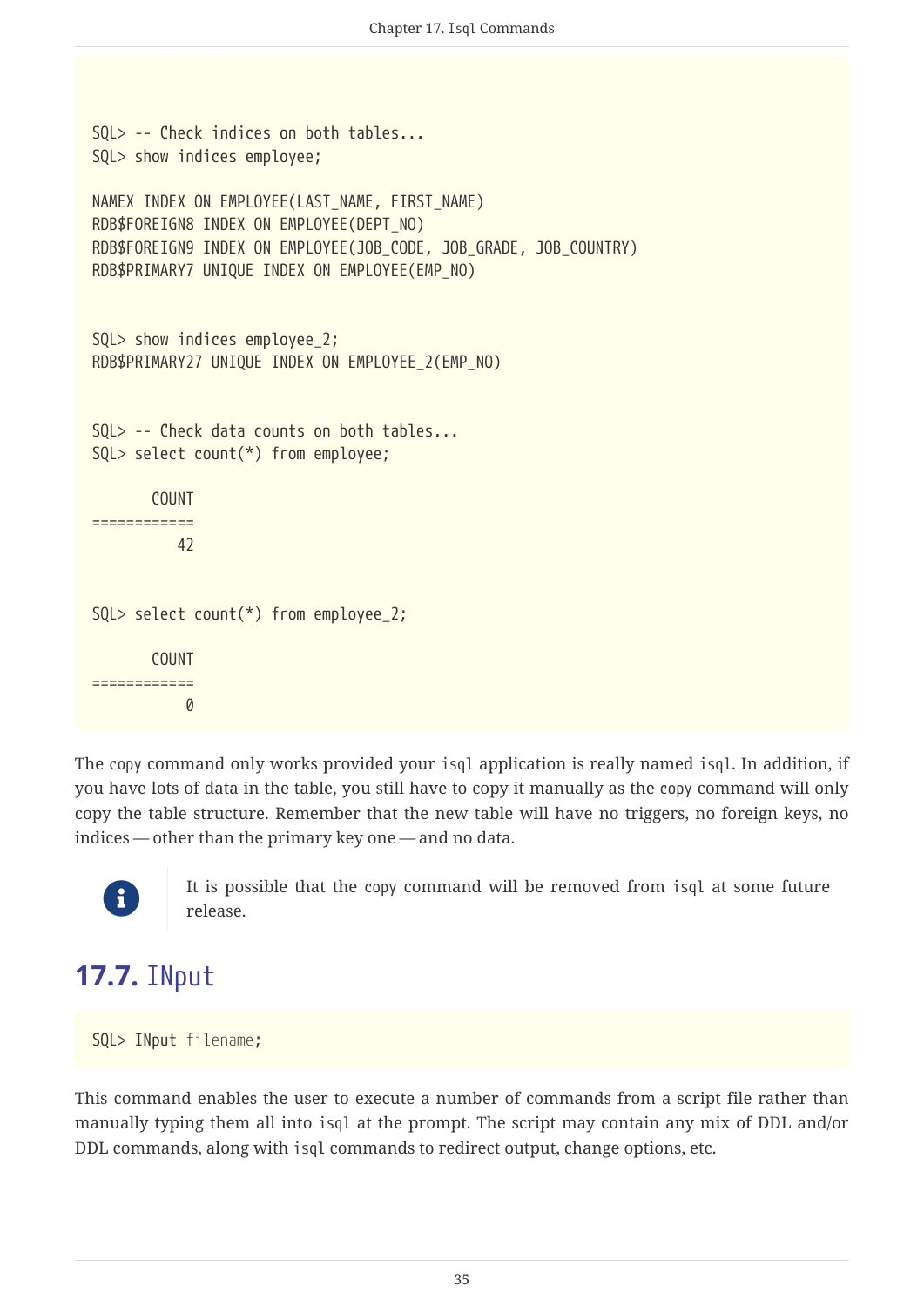```
SQL> shell;
$ cat test.sql
drop table fred;
commit;
$ exit;
SQL> show table fred;
A INTEGER Nullable
B INTEGER Not Null
SQL> input test.sql;
SQL> show table fred;
There is no table FRED in this database
```
#### **17.8.** OUTput

```
SQL> OUTput [filename];
```
This command redirects all output that normally is displayed on the screen, to a specific file. If a file name is supplied, all subsequent output goes to that file and is not displayed on screen. If no file name is supplied, output is once more redirected to the screen.

SQL> output test.log;

SQL> show tables;

SQL> output;

SQL> shell;

\$ cat test.log

```
  COUNTRY CUSTOMER
DEPARTMENT EMPLOYEE
EMPLOYEE_PROJECT FRED
  JOB PROJECT
PROJ_DEPT_BUDGET SALARY_HISTORY
  SALES
```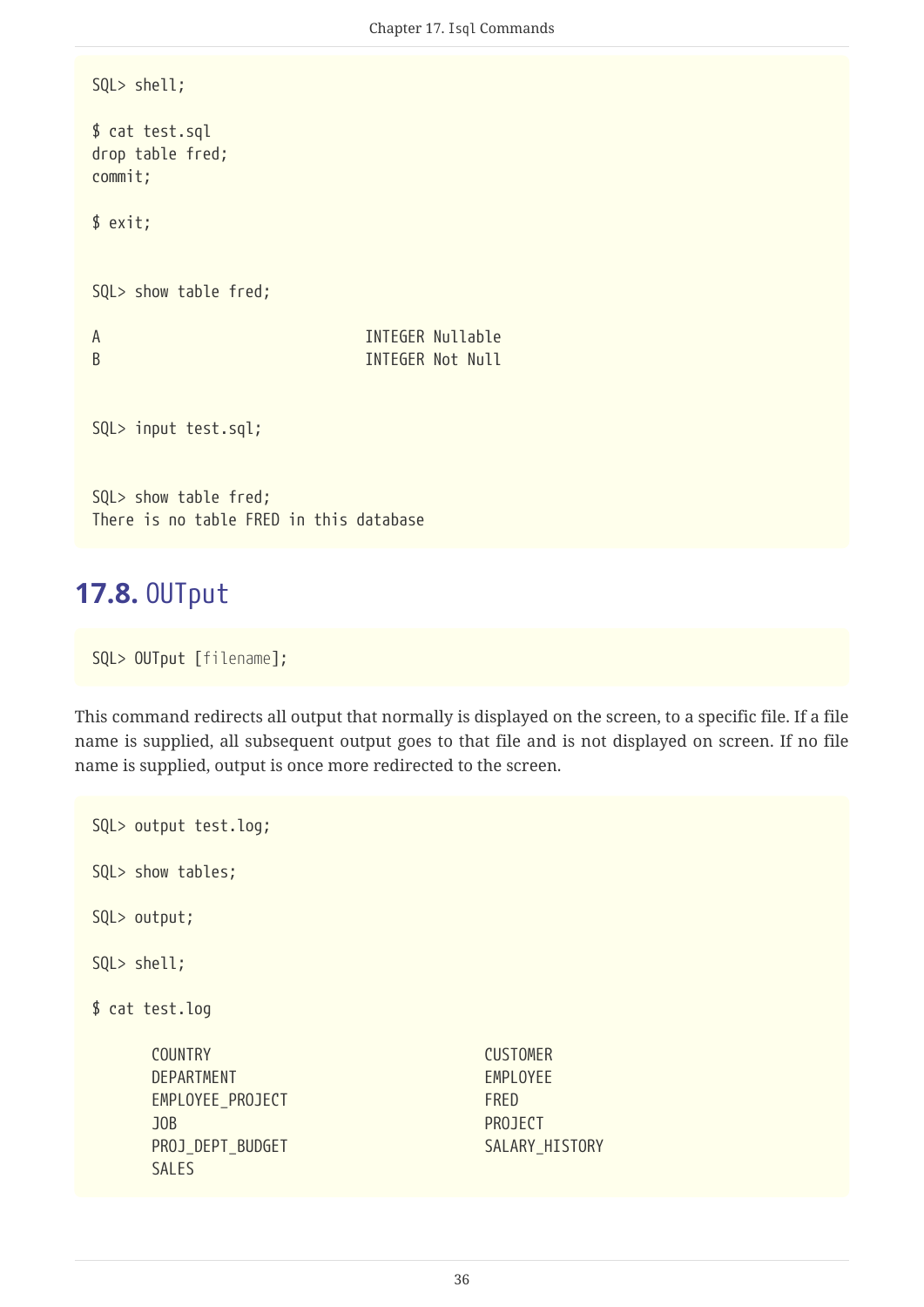# **17.9.** SET

There are a number of settings and options that can be changed to suit how you wish isql to operate. These settings are changed by the set command which is discussed [below.](#page-39-0)

# **17.10.** SHELL

SQL> SHELL;

This command allows you to temporarily exit from isql and use a shell session to carry out some further processing. On exiting from the shell, you will return to isql. You cannot use the isql session that activated the shell while the shell session remains open.

```
SQL> shell;
$ cat test.log
     COUNTRY CUSTOMER
   DEPARTMENT EMPLOYEE
   EMPLOYEE PROJECT FRED
     JOB PROJECT
   PROJ DEPT BUDGET SALARY HISTORY
   SALES
$ exit
SQL>
```
#### **17.11.** SHOW

There are a number of settings and options that can be changed to suit how you wish isql to operate. The show command allows you to view the way that these have been set up by the set commands, or by other options. These are discussed [below](#page-57-0).

## **17.12.** EXIT

SQL> EXIT;

The exit command will commit any uncommitted work and exit from isql.

## **17.13.** QUIT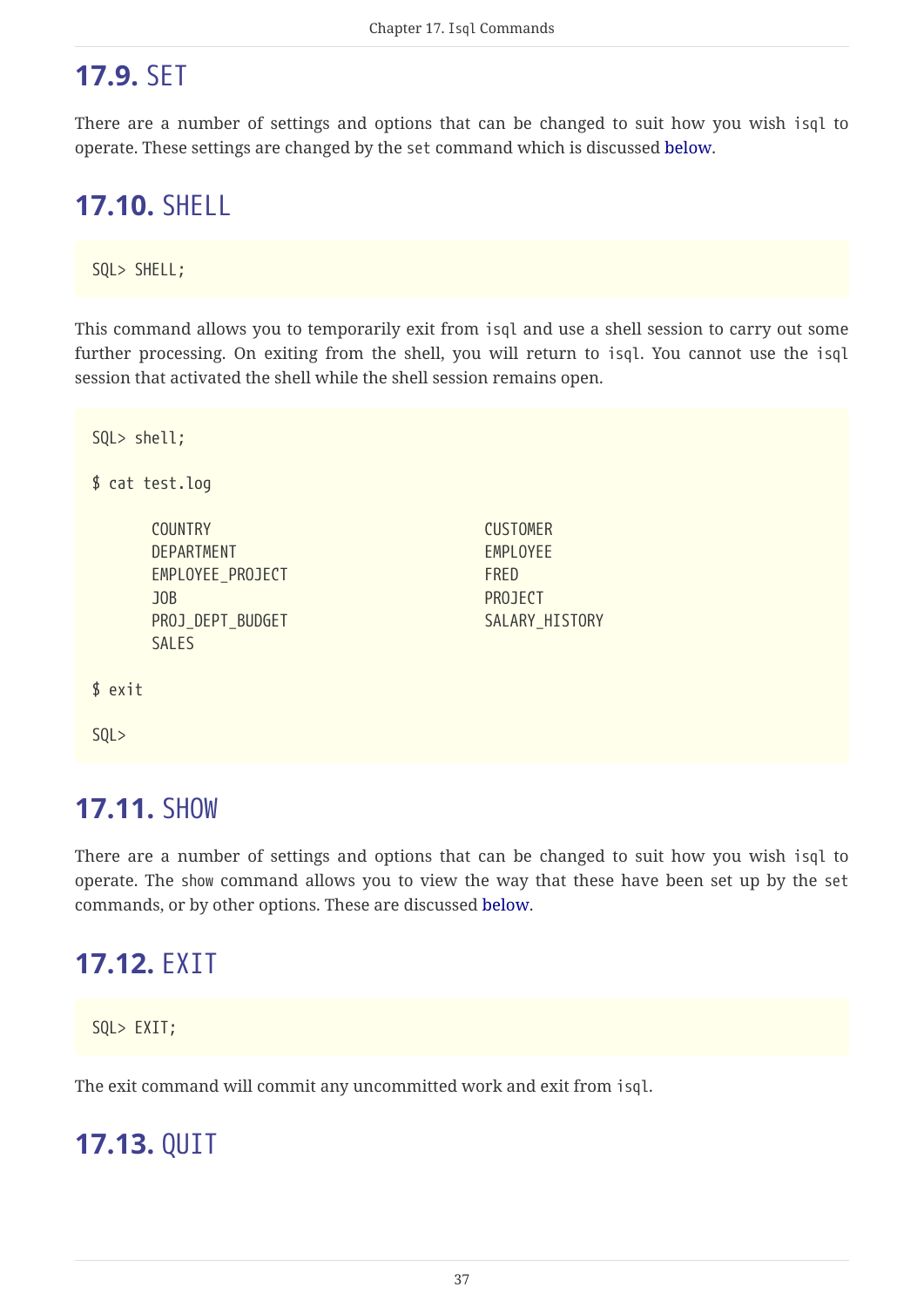SQL> QUIT;

The quit command will rollback any uncommitted work and exit from isql.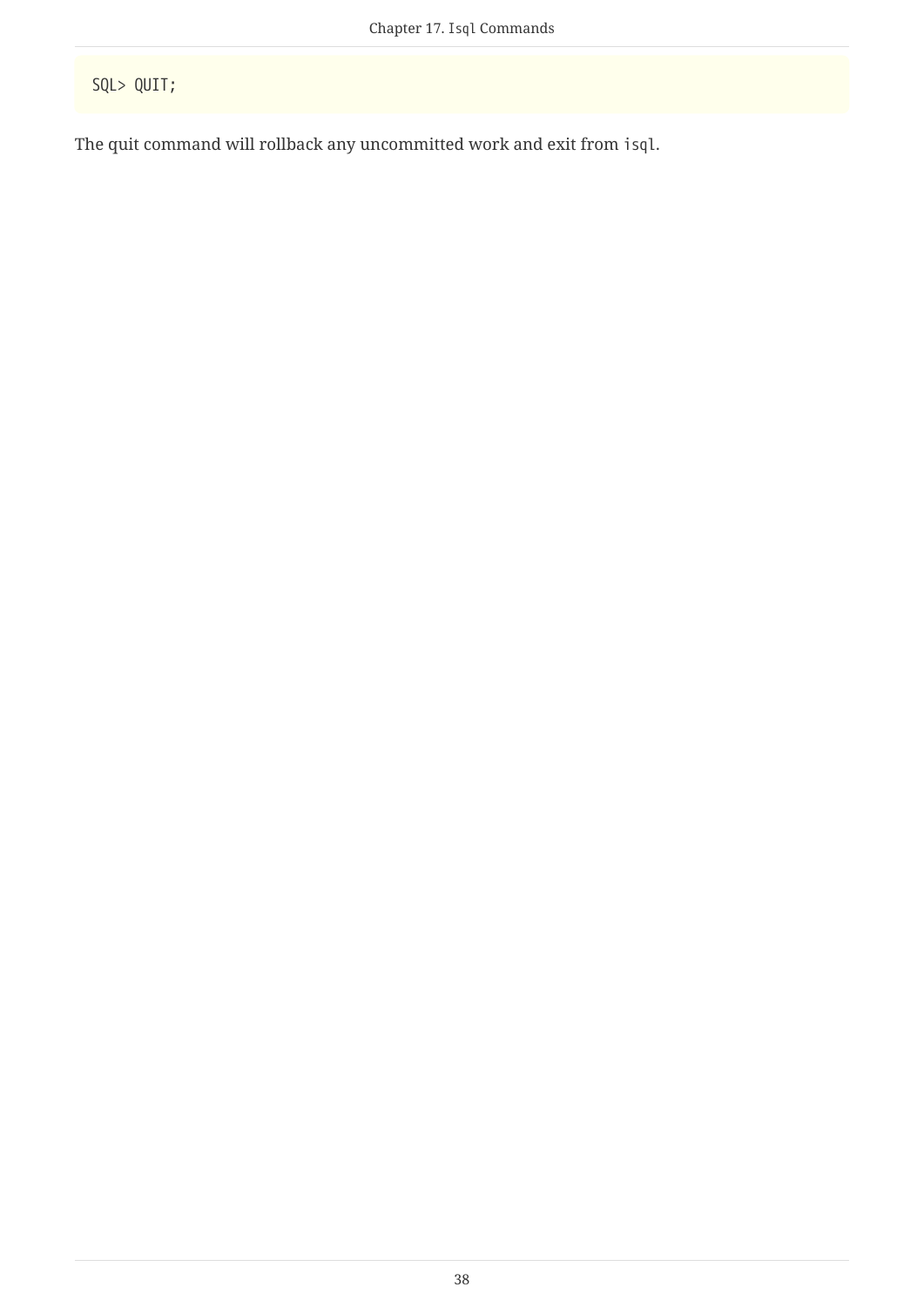# <span id="page-39-0"></span>**Chapter 18.** Isql **Set Commands**

As explained in the help command, you may enter the help set command to drill down into the various options available for the set command. These are all discussed below. Note that the output from the help set command does not include the set transaction command. The help set command produces the following output (from Firebird 4.0):

| SQL> help set;                                                                                                                                            |                                                                                                                                                                                                                                                                                                                                                                                                                                                                                                                                                                                                                              |
|-----------------------------------------------------------------------------------------------------------------------------------------------------------|------------------------------------------------------------------------------------------------------------------------------------------------------------------------------------------------------------------------------------------------------------------------------------------------------------------------------------------------------------------------------------------------------------------------------------------------------------------------------------------------------------------------------------------------------------------------------------------------------------------------------|
| Set commands:<br><b>SET</b><br>SET AUTOddl<br>SET BAIL<br>SET BLOB [ALL  <n>]<br/>SET BLOB<br/>SET COUNT<br/>SET MAXROWS [<n>]<br/>SET ECHO</n></n>       | -- display current SET options<br>-- toggle autocommit of DDL statements<br>-- toggle bailing out on errors in non-interactive mode<br>-- display BLOBS of subtype <n> or ALL<br/>-- turn off BLOB display<br/>-- toggle count of selected rows on/off<br/>-- limit select stmt to <n> rows, zero is no limit<br/>-- toggle command echo on/off</n></n>                                                                                                                                                                                                                                                                      |
| <b>SET EXPLAIN</b><br>form                                                                                                                                | -- toggle display of query access plan in the explained                                                                                                                                                                                                                                                                                                                                                                                                                                                                                                                                                                      |
| SET HEADING<br>SET LIST<br>SET NAMES <csname><br/><b>SET PLAN</b><br/>SET PLANONLY<br/>SET SQL DIALECT <n><br/><b>SET STATs</b><br/>SET TIME</n></csname> | -- toggle display of query column titles<br>-- toggle column or table display format<br>-- set name of runtime character set<br>-- toggle display of query access plan<br>-- toggle display of query plan without executing<br>-- set sql dialect to <n><br/>-- toggle display of performance statistics<br/>-- toggle display of timestamp with DATE values<br/>SET TERM <string> -- change statement terminator string<br/>SET WIDTH <math>\langle col \rangle</math> <math>[\langle n \rangle]</math> -- set/unset print width to <math>\langle n \rangle</math> for column <math>\langle col \rangle</math></string></n> |

All commands may be abbreviated to letters in CAPitals



In the above, the BLOB commands are incomplete. They should be BLOBdisplay. The above is displayed when the set command is executed with no parameters, however, in the following descriptions of the various set commands, we will use the full BLOBdisplay version of the appropriate commands.

The last line of the above output indicates that these commands can be abbreviated to the letters in capitals. Unfortunately, other than the set autoddl command, none of the others appear to have a short form.

# **18.1.** SET

The set command, without parameters, displays the current settings, as the following example from Firebird 4.0 shows: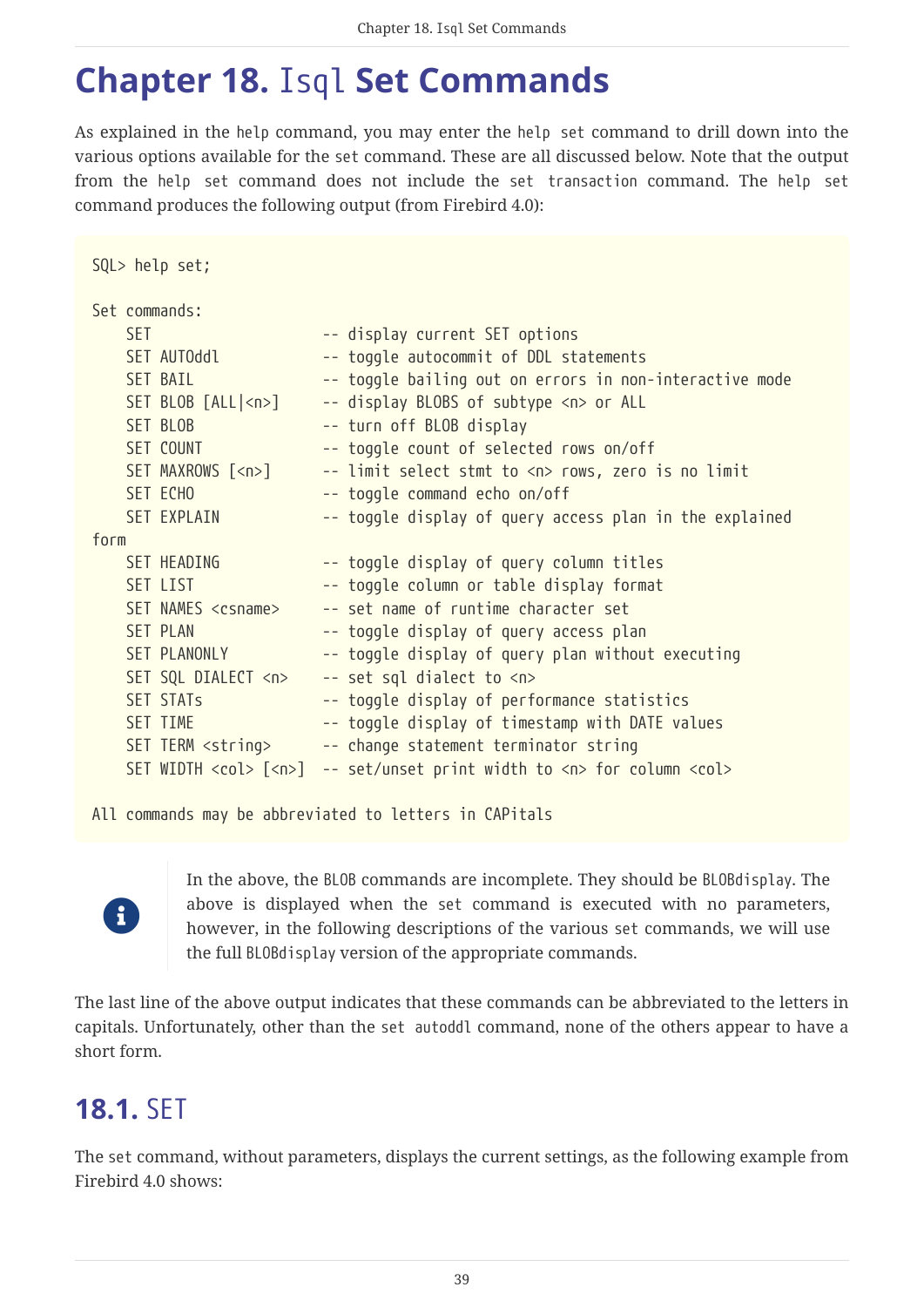SQL> set;

| Print statistics:          | 0FF       |
|----------------------------|-----------|
| Echo commands:             | 0FF       |
| List format:               | 0FF       |
| Show Row Count:            | 0FF       |
| Select maxrows limit:      | Ø         |
| Autocommit DDL:            | ON        |
| Access Plan:               | 0FF       |
| Access Plan only:          | 0FF       |
| Explain Access Plan:       | 0FF       |
| Display BLOB type:         | 1         |
| Column headings:           |           |
| Terminator:                | ÷.        |
| Time:                      | 0FF       |
| Warnings:                  | <b>ON</b> |
| Bail on error:             | 0FF       |
| Local statement timeout: 0 |           |
| Keep transaction params:   | <b>ON</b> |
| SET TRANSACTION            |           |

#### **18.2.** SET AUTOddl

SQL> SET AUTOddl [on | off];

This command sets whether all DDL statements executed will be automatically committed or not. The command without any parameters acts as a toggle and turns autoddl off if it is currently on and vice versa. You may supply a specific parameter to make your intentions clear. The parameter must be one of on or off. The set command, with no parameters, will display the current setting. The default in isql is equivalent to set autoddl on.

#### **18.3.** SET BAIL

SQL> SET BAIL [on | off];

Setting this command determines whether or not isql will "bail out" on any errors when the input command has been used to read a script file. Isql will not exit if it is running in interactive mode, and you cause an error.

Executing this command, without passing a parameter, results in a toggling of the current state. If bail is on, it will turn off and vice versa.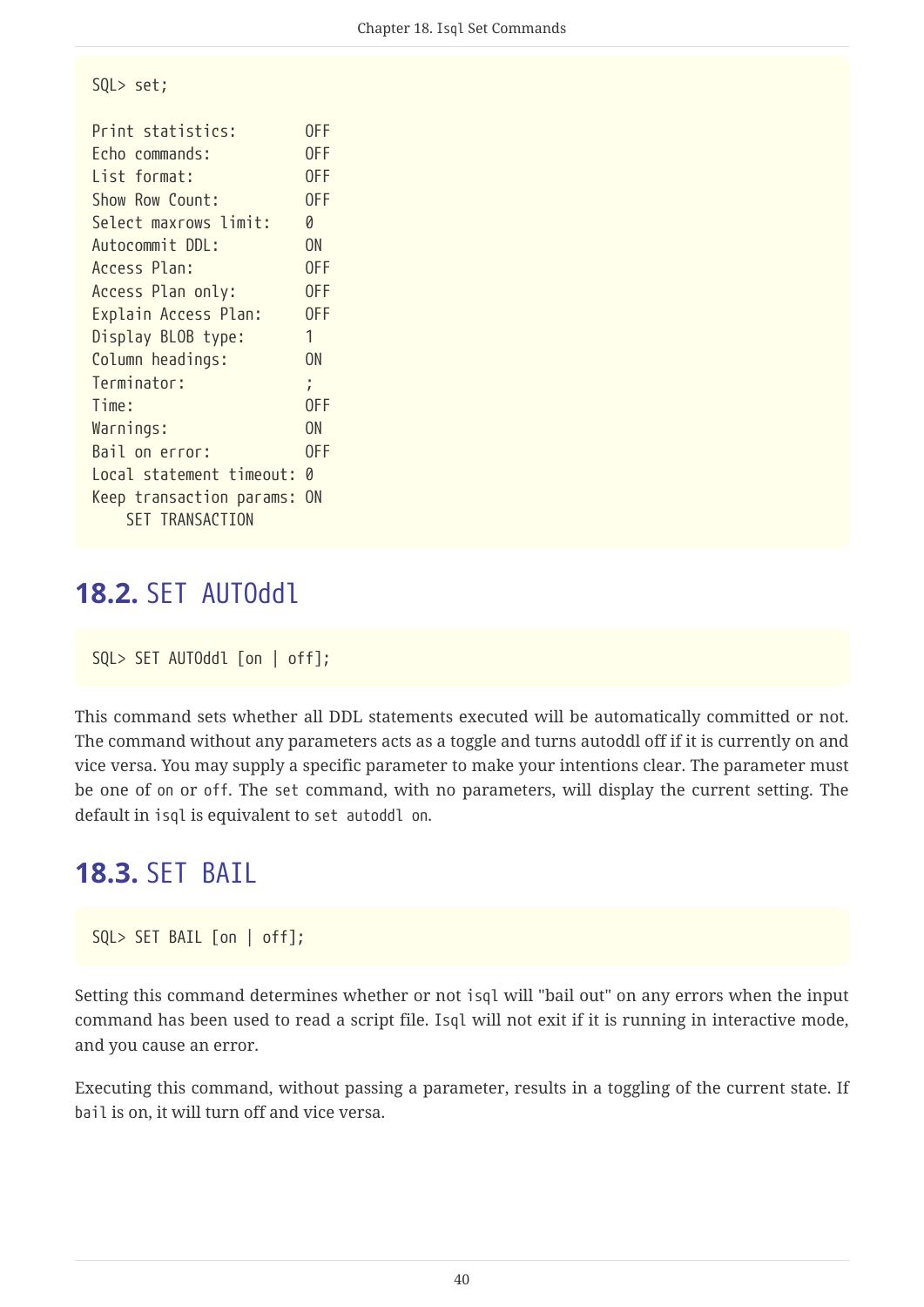# **18.4.** SET BLOBdisplay

```
SQL> SET BLOBdisplay [n | all | off];
```
This command determines if BLOB column data is to be displayed in the output when a table with BLOB columns is queried. The default for this command, if no parameters are passed, is to set BLOB data off — it will not be displayed, only the blob id will be shown.

The blob id is discussed above in the section describing the blobdump and blobview commands.

If all is passed, then all BLOB sub-types will be displayed.

If a number representing the blob sub-type is passed, then only BLOBs with the specififc sub-type will be displayed. The default is 1 for text sub-types.

```
SQL> -- Don't display any blob data.
SQL> set blob off;
SQL> select proj_desc
CON> from project
CON> where proj_id = 'HWRII';  PROJ_DESC
=================
               85:e
SQL> -- Display all blob data.
SQL> set blobdisplay all;
SQL> select proj_desc
CON> from project
CON> where proj_id = 'HWRII';  PROJ_DESC
=================
               85:e
==============================================================================
PROJ_DESC:
Integrate the hand-writing recognition module into the
universal language translator.
==============================================================================
SQL> -- Only display type 1 blob data = text.
SQL> set blob 1;
SQL> select proj_desc
CON> from project
```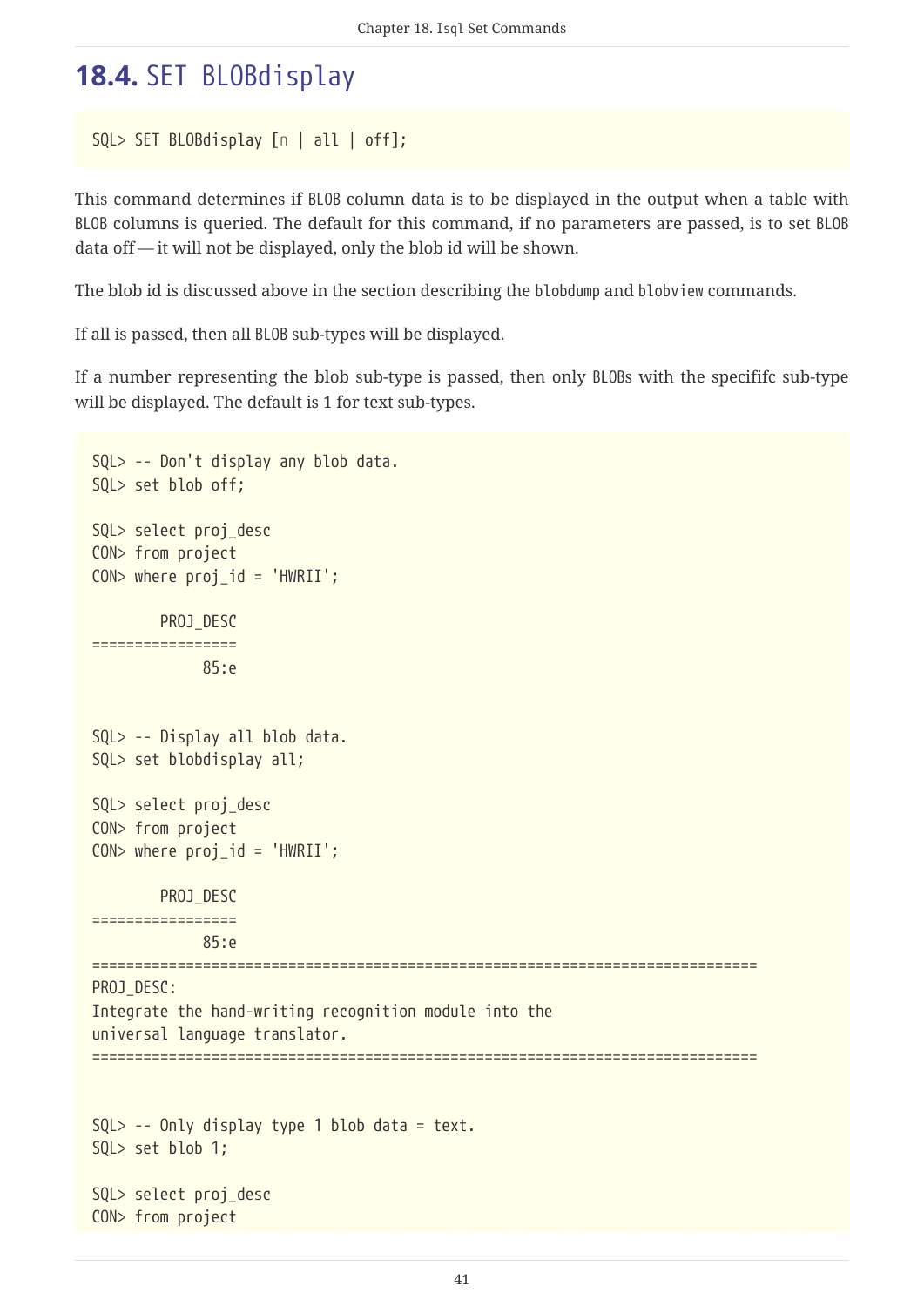```
CON> where proj_id = 'HWRII';
          PROJ_DESC
=================
               85:e
==============================================================================
PROJ_DESC:
Integrate the hand-writing recognition module into the
universal language translator.
==============================================================================
SQL> -- Only display blob type 7 = not text!SQL> set blob 7;
SQL> select proj_desc
CON> from project
CON> where proj_id = 'HWRII';
          PROJ_DESC
=================
               85:e
==============================================================================
PROJ_DESC:
BLOB display set to subtype 7. This BLOB: subtype = 1
==============================================================================
```
You will notice in the last example that a message was displayed advising that we are only displaying BLOB data for sub-type 7 and the BLOB data in this table is a sub-type 1, so the data are not displayed.

#### **18.5.** SET COUNT

```
SQL> SET COUNT [on | off];
```
This command determines whether a line of text is displayed at the end of the output from a DML statement, telling the user how many rows were affected.

```
SQL> set count on;
SQL> select count(*) from employee;
         COUNT
============
            42
Records affected: 1
```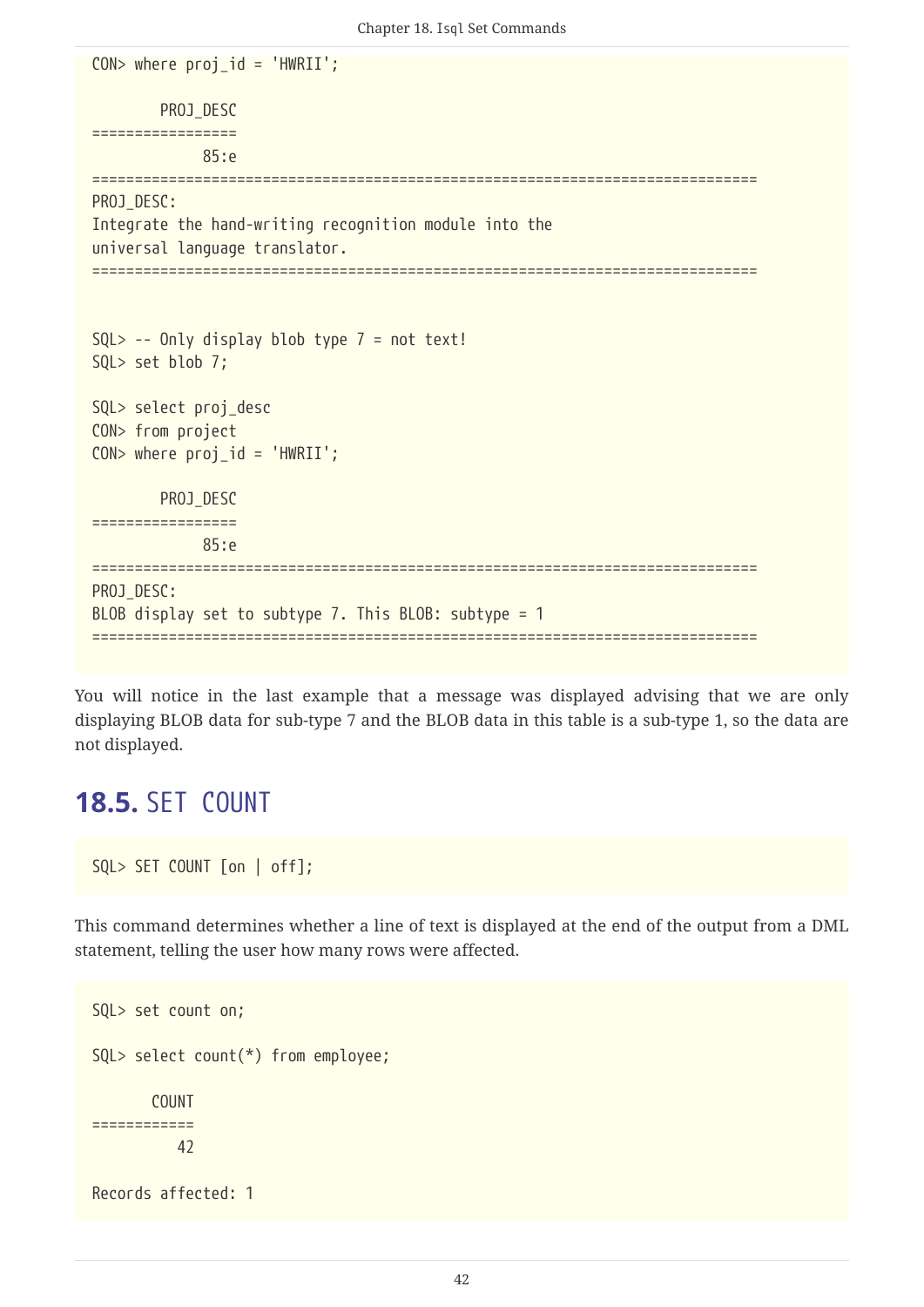The record count is displayed for all DDL operations, not just for a SELECT.

```
SQL> create table fred( a integer);
SQL> commit;
SQL> insert into fred values (666);
Records affected: 1
SOL> update fred set a = 123 where a = 666;
Records affected: 1
SQL> delete from fred;
Records affected: 1
SQL> commit;
```
## **18.6.** SET MAXROWS **or** SET ROWCOUNT

SQL> SET {MAXROWS | ROWCOUNT} [*n*];

Setting maxrows to zero, which is the default when isql is started, results in a select statement returning all rows which meet the criteria in the where clause. There are circumstances where you do not want lots and lots of output scrolling up the screen, so you may set maxrows to a smaller number and all subsequent select statements will only display the first *n* rows instead of everything.



In older versions of isql, only set row count is available.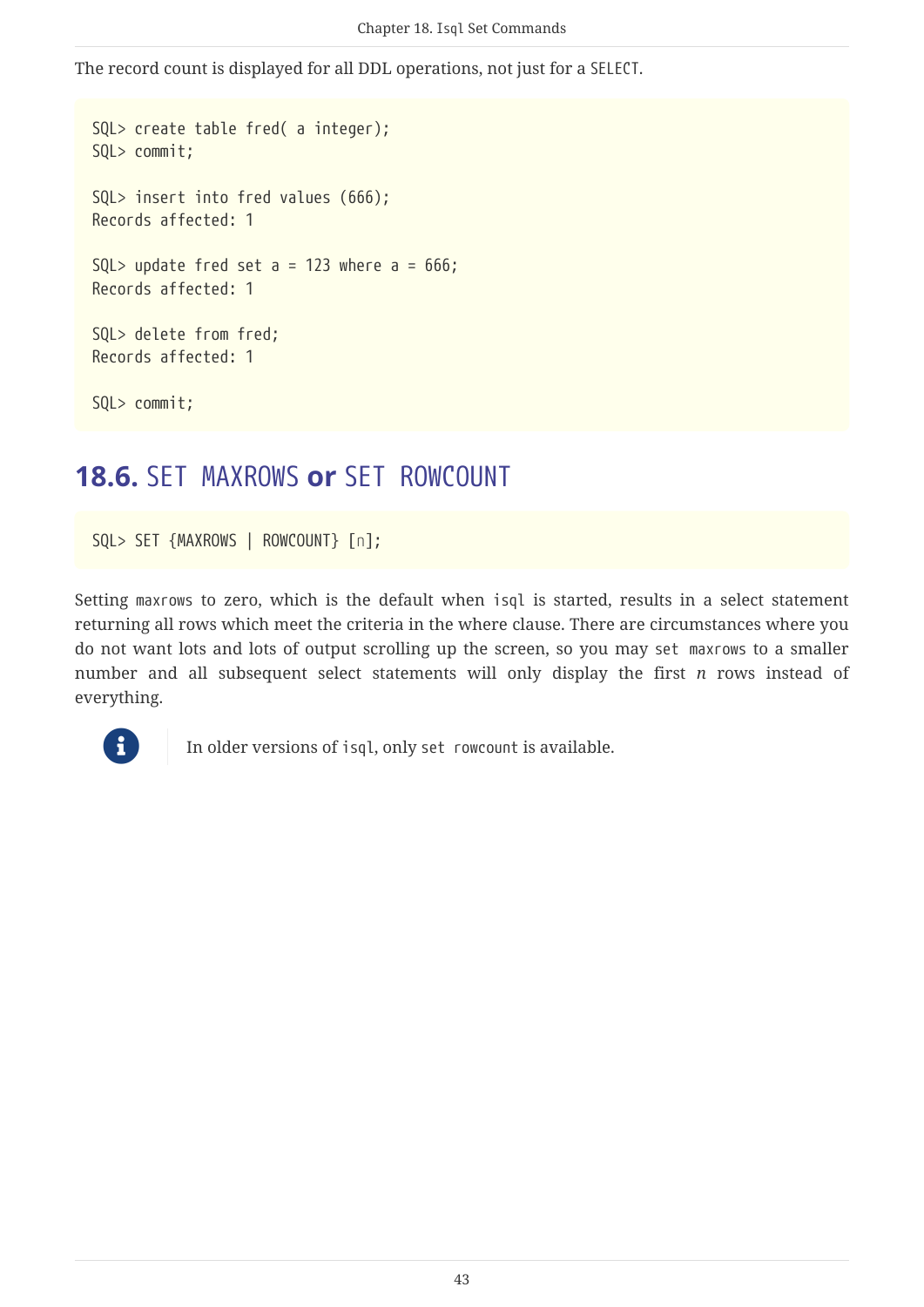```
SQL> set count on;
SQL> set maxrows 0;
SQL> select emp_no from employee;
  EMP_NO
=======
         2
         4
...
       144
       145
Records affected: 42
SQL> set maxrows 10;
SQL> select emp_no from employee;
  EMP_NO
=======
       \overline{\phantom{a}}  4
...
        15
        20
Records affected: 10
```
There is no indication that maxrows is restricting the number of rows returned, it is the responsibility of the user to remember, or check whether maxrows is on or off. Using maxrows can lead to confusion about exactly how many rows there are in a table!

#### **18.7.** SET ECHO

SQL> SET ECHO [ON | OFF];

The default is on if you do not supply a value. This command causes all the SQL commands being executed to be displayed on the output device prior to their execution. You may wish to turn echo off as part of a script file although the isql default is for echo to be off.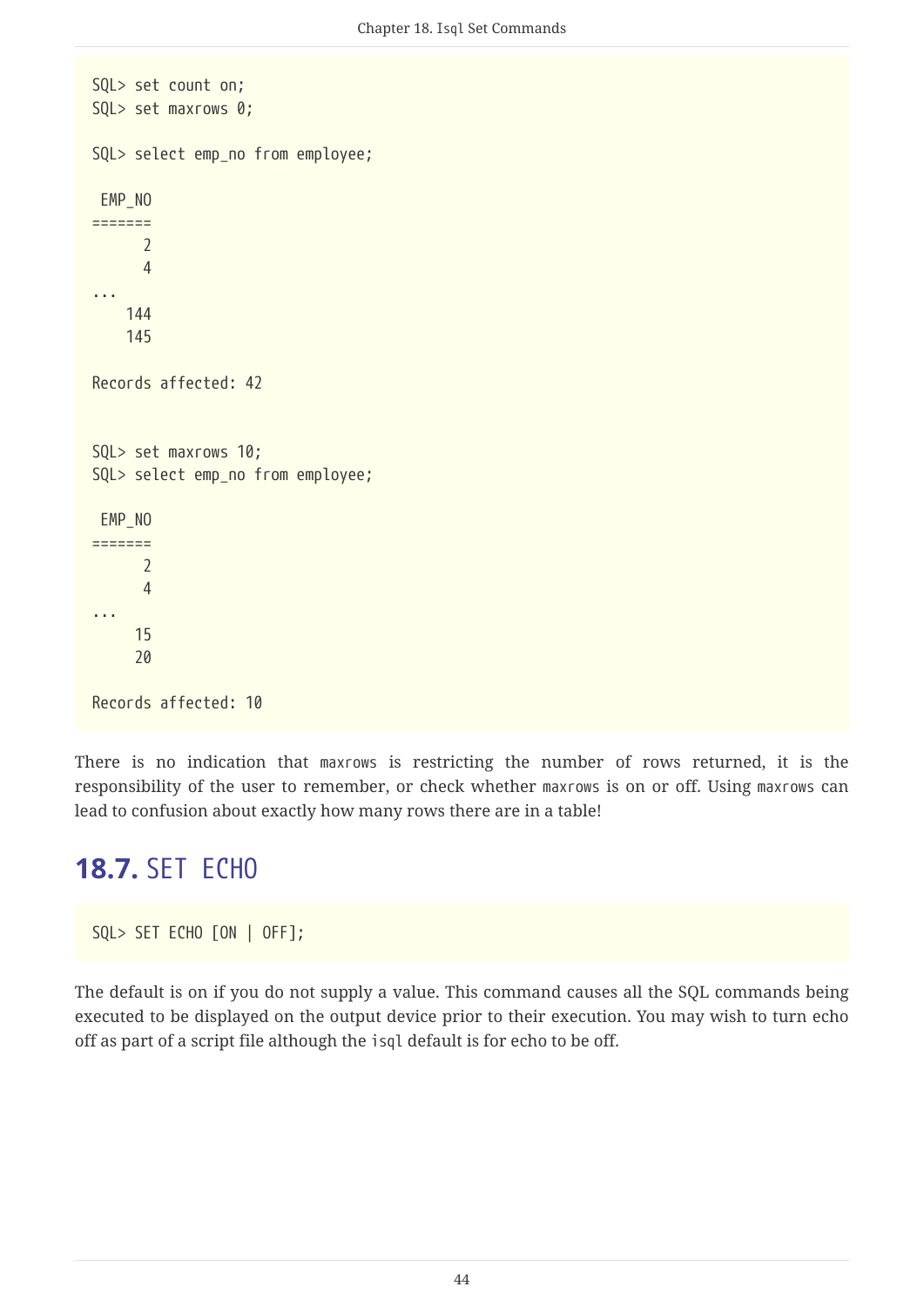```
SQL> set echo on;
SQL> select count(*) from rdb$database;
select count(*) from rdb$database;
        COUNT
============
  1
SQL> set echo off;
set echo off;
SQL> select count(*) from rdb$database;
      COUNT
============
  1
```
This command can be handy in a script file. If you receive an error, it can sometimes be difficult to determine the exact SQL statement that caused it. If you set echo on in your script, you will at least be able to determine exactly which statement failed.

# **18.8.** SET EXEC\_DISPLAY\_PATH

*Added in* Firebird 4.0.1

SQL> SET EXEC\_DISPLAY\_PATH [BLR | OFF];

Retrieves the execution path of a DML statement formatted as BLR (Binary Language Representation) text.

It requires a Firebird 4.0.1 server or greater to work.



This feature is closely tied to engine internals and its usage is discouraged if you do not understand very well how these internals are subject to change between versions.

## <span id="page-45-0"></span>**18.9. SFT FXPLATN**

*Added in* Firebird 3.0

```
SQL> SET EXPLAIN [ON | OFF];
```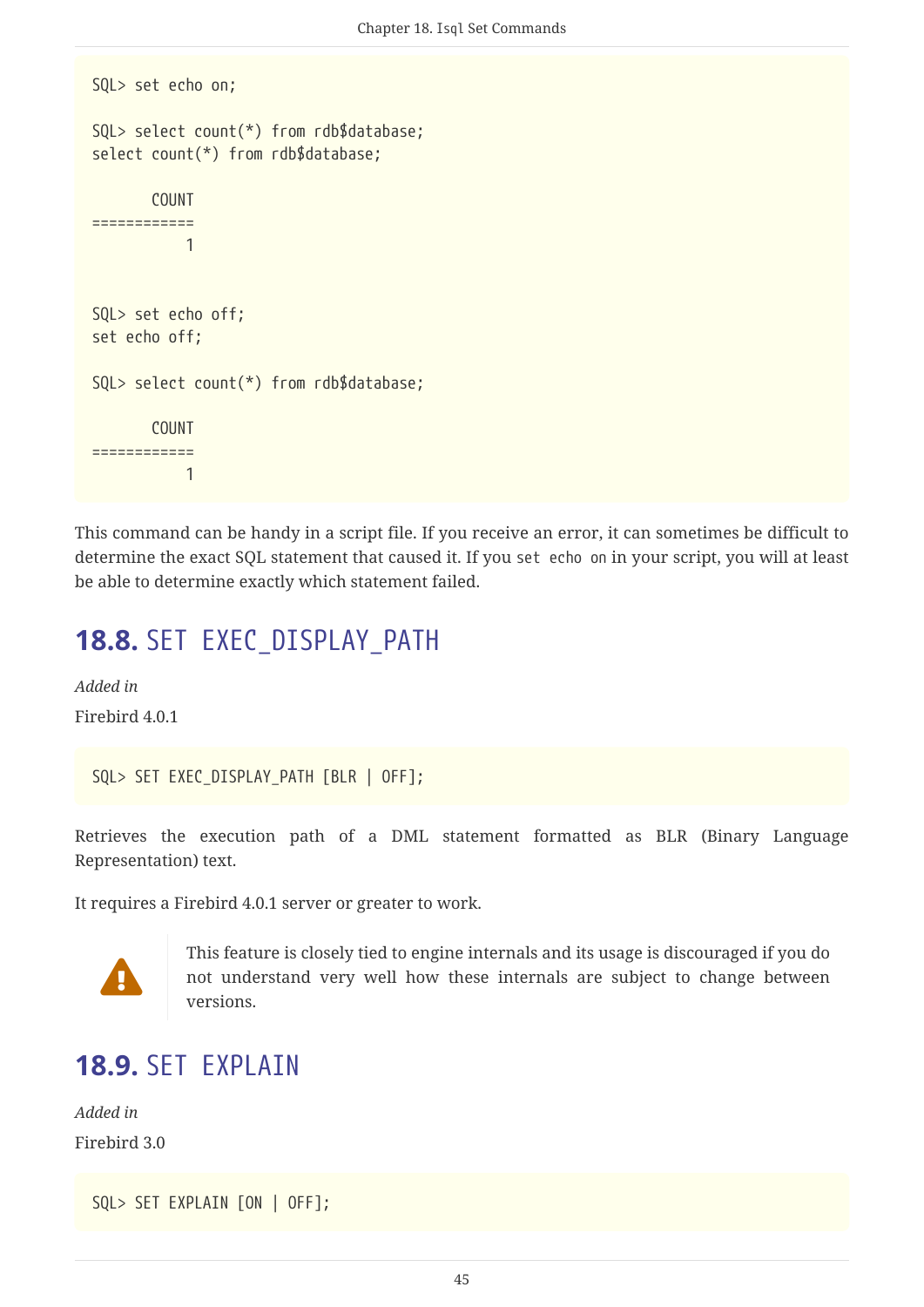This command extends the [SET PLAN](#page-49-0) option to report the explained plan instead of the standard one.

If plan output is not currently enabled, then set explain on turns the plan output on.

```
SQL> set explain on;
SQL> select emp_no, first_name, last_name
CON> from employee
CON> where emp no = 107;
Select Expression
      -> Filter
          -> Table "EMPLOYEE" Access By ID
              -> Bitmap
                  -> Index "RDB$PRIMARY7" Unique Scan
 EMP_NO FIRST_NAME LAST_NAME
======= =============== ====================
      107 Kevin Cook
```
See [SET PLAN](#page-49-0) for more details.

#### **18.10.** SET HEADING

SQL> SET HEADING [ON | OFF];

This command turns the display of column headings on or off as desired. If no parameter is supplied to the command, it toggles the current state of the heading display.

```
SQL> set heading off;
SQL> select count(*) from employee;
            42
SQL> set heading on;
SQL> select count(*) from employee;
         COUNT
============
            42
```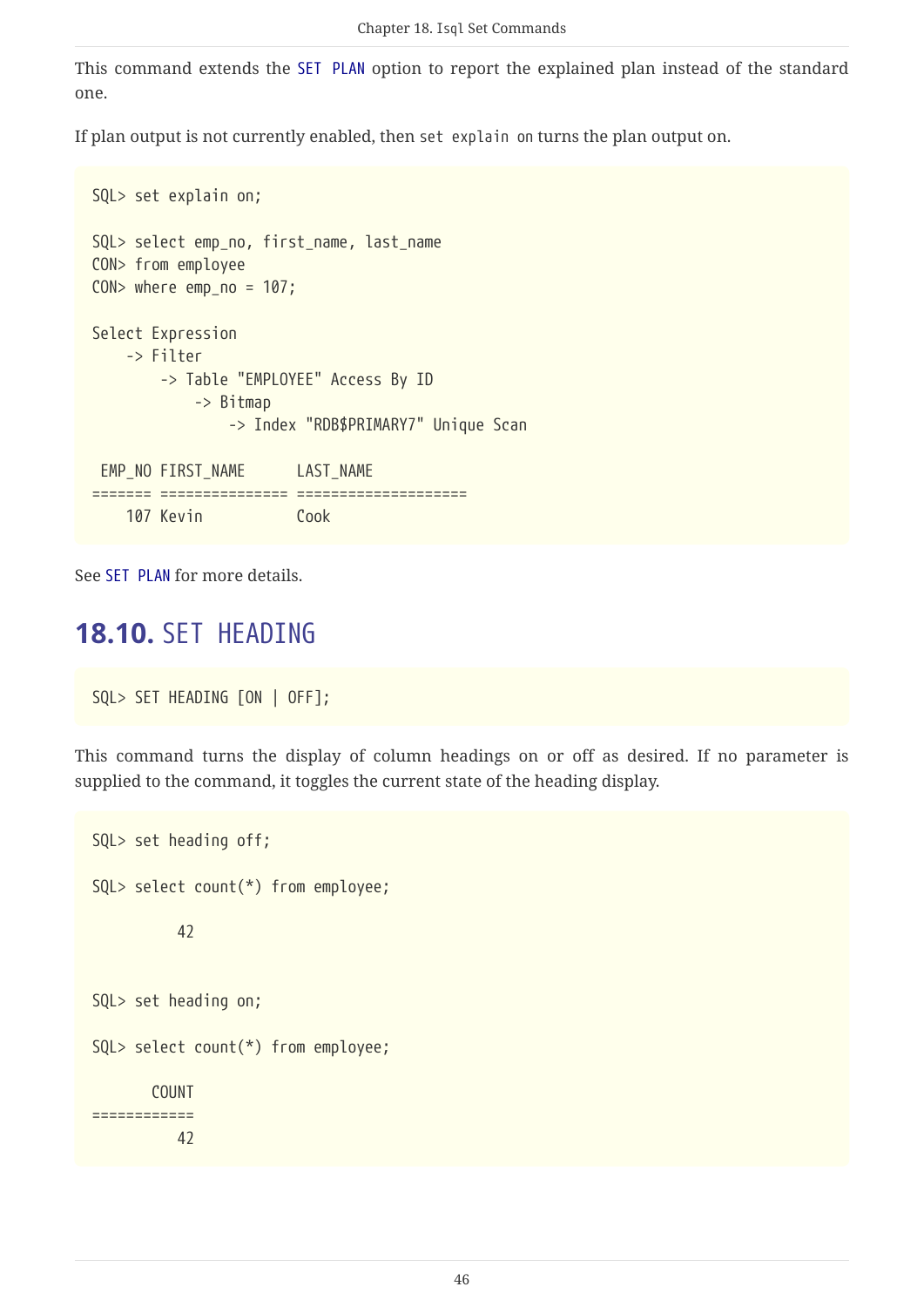# **18.11.** SET LIST

SQL> SET LIST [ON | OFF];

This command controls how the data returned by a select statement will be displayed. The default setting is to display the data in tabular form with optional column headings at the top of each 'page'. Setting the list mode to on results in a different format where each column heading is displayed on the left and the column data on the right. This repeats for each and every row returned by the query.

As with other commands, not providing a value to the command results in a toggle of the current setting.

```
SQL> set list off;
SQL> select emp_no, first_name, last_name, salary
CON> from employee;
EMP_NO_FIRST_NAME LAST_NAME LAST_NAME SALARY
======= =============== ==================== =====================
     2 Robert Nelson 105900.00
     4 Bruce Young 97500.00
     5 Kim Lambert 102750.00
     8 Leslie Johnson 64635.00
...
SQL> set list on;
SQL> select emp_no, first_name, last_name, salary
CON> from employee;
EMP_NO 22
FIRST NAME Robert
LAST NAME Nelson
SALARY 105900.00
EMP_NO 44
FIRST NAME Bruce
LAST_NAME Young
SALARY 97500.00
...
```
#### **18.12.** SET KEEP\_TRAN\_params

*Added in* Firebird 4.0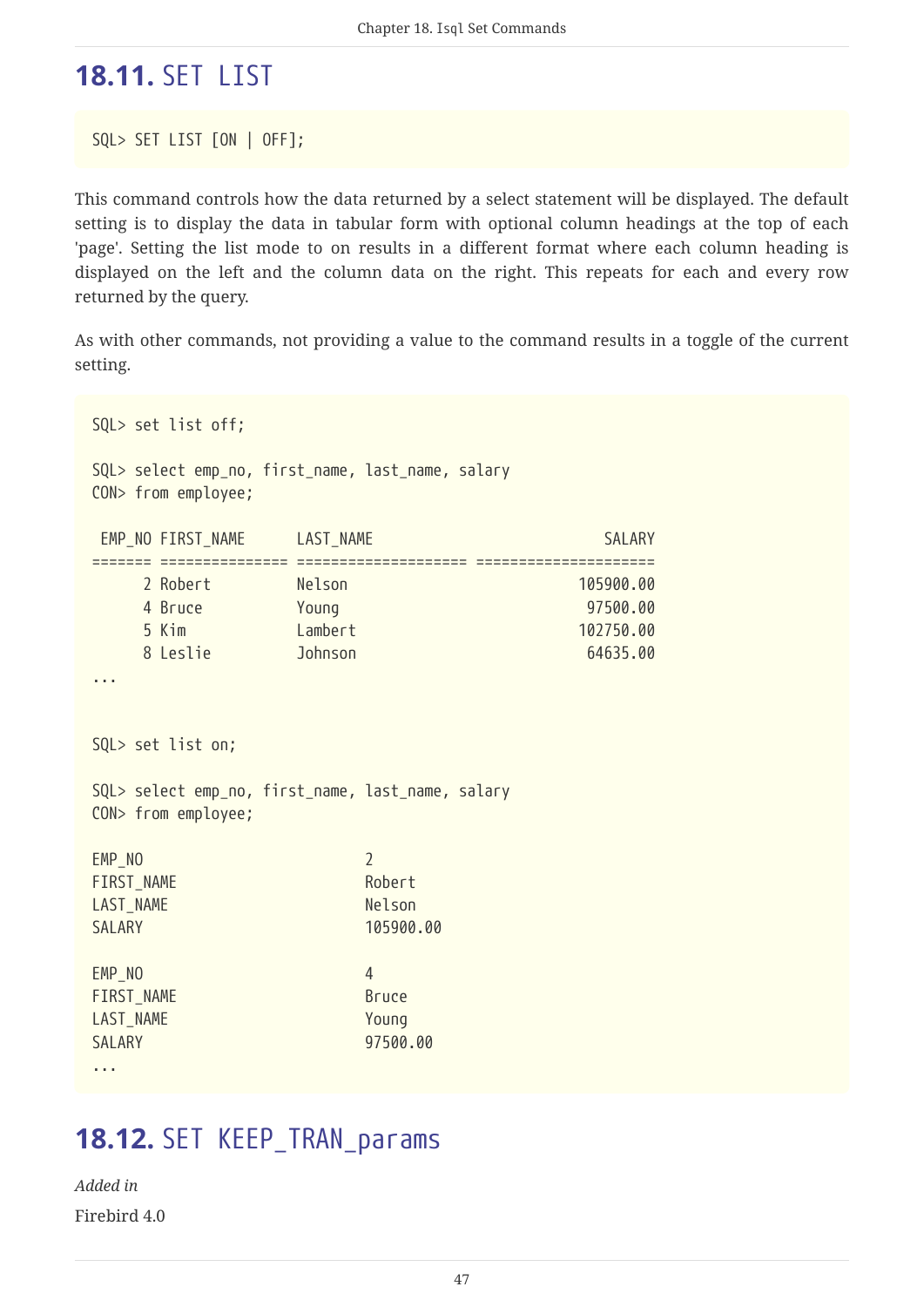```
SQL> SET KEEP TRAN params [{ON | OFF}]
```
This command configures whether isql remembers the transaction configuration of the last SET TRANSACTION and applies it for automatically started transactions. The default is ON.

When set to ON, isql keeps the complete SQL text of the last successful SET TRANSACTION statement. New transactions are started using the same SQL text (instead of the default CONCURRENCY WAIT mode). When set to OFF, isql starts new transactions as usual. Name KEEP\_TRAN can be used as a shorthand for KEEP\_TRAN\_PARAMS.

## **18.13.** SET LOCAL\_TIMEOUT

*Added in* Firebird 4.0

```
SQL> SET LOCAL_TIMEOUT timeout_value
```
The SET LOCAL\_TIMEOUT configures a one-off statement timeout in milliseconds for the first statement executed after this SET LOCAL\_TIMEOUT.

After statement execution, the timeout is automatically reset to zero.



SET LOCAL\_TIMEOUT is only available in isql for Firebird 4 or higher, and only when connecting to a Firebird 4 or higher database.

# **18.14. SET NAMES**

```
SQL> SET NAMES [character_set];
```
This command defines the character set to be used in subsequent database connections. If the default database character set is not NONE, then in situations where the client uses a different character set to the database, it is possible to suffer from data corruption as some character sets cannot convert some characters to a suitable character in another character set.

If you don't pass a character set, the default will be to use the NONE character set.

You can determine a list of the valid character sets to use with the following query: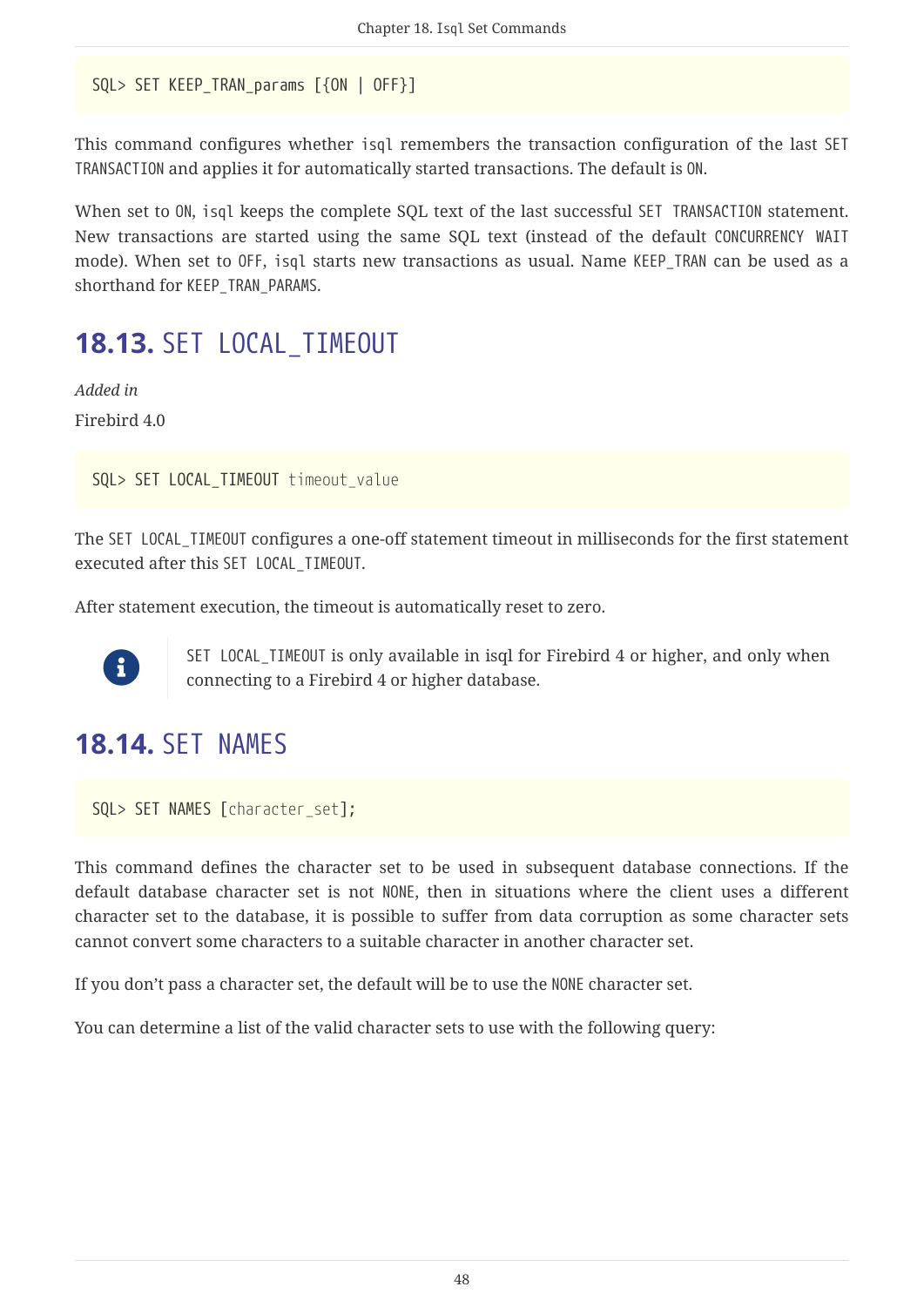```
SQL> set width RDB$CHARACTER_SET_NAME 30;
SQL> select RDB$CHARACTER_SET_NAME
CON> from RDB$CHARACTER_SETS
CON> order by 1;
RDB$CHARACTER_SET_NAME
==============================
ASCII
BIG<sub>5</sub>
CP943C
CYRL
DOS437
...
ISO8859_1
ISO8859_13
...
NONE
OCTETS
...
UTF8
...
WIN1258
```
#### <span id="page-49-0"></span>**18.15.** SET PLAN

```
SQL> SET PLAN [ON | OFF];
```
This command determines whether isql will display the plan it used to access the data for each statement executed. The isql default is never to display the plan. As with many other commands, not providing a parameter toggles the current state.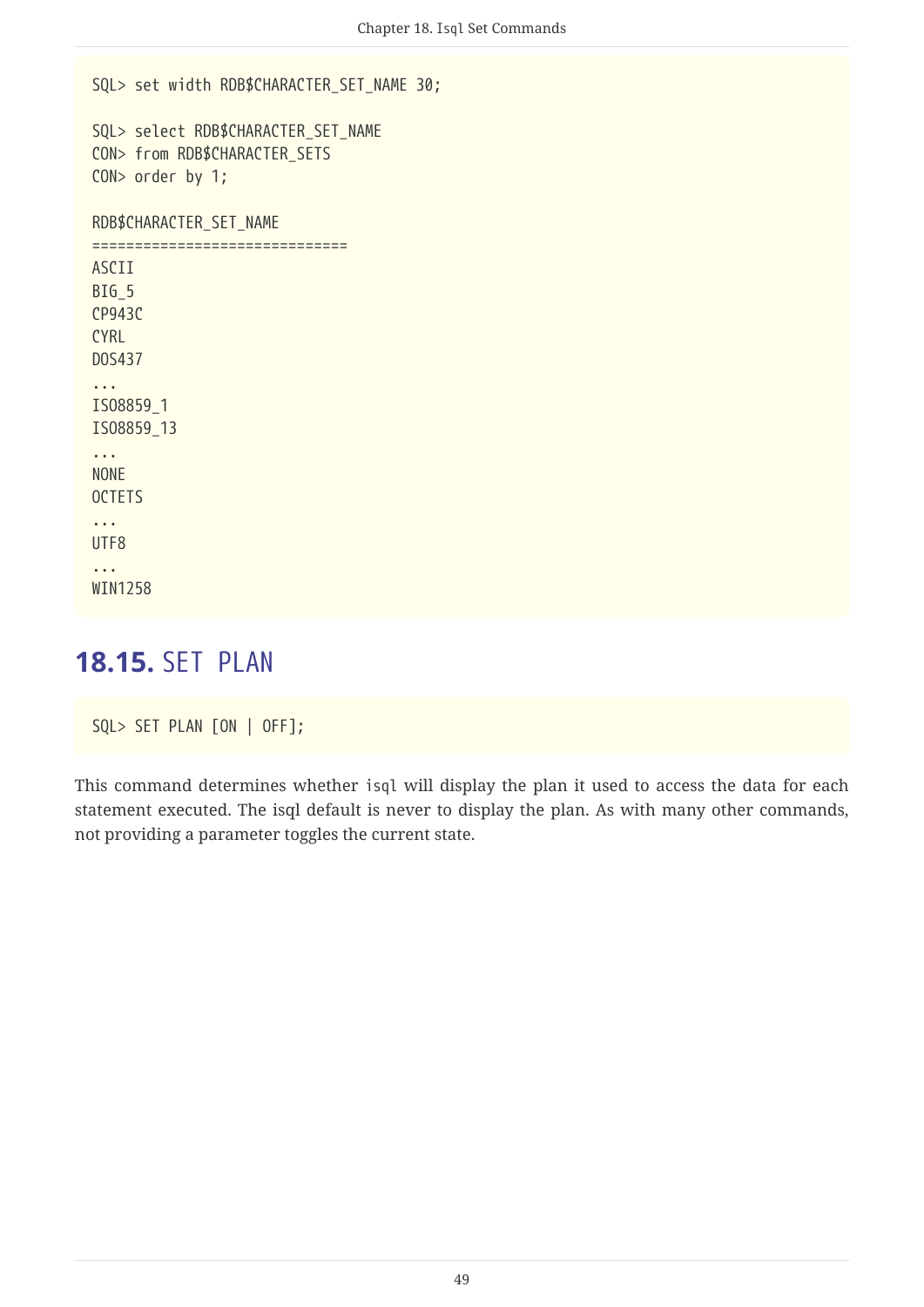```
SQL> set plan on;
SQL> select emp_no, first_name, last_name
CON> from employee
CON> where emp_no = 107;
PLAN (EMPLOYEE INDEX (RDB$PRIMARY7))
EMP_NO_FIRST_NAME LAST_NAME
======= =============== ====================
      107 Kevin Cook
SQL> update employee
CON> set first_name = 'Norman'
CON> where last name = 'Cook';
PLAN (EMPLOYEE INDEX (NAMEX))
SQL> select count(*) from employee;
PLAN (EMPLOYEE NATURAL)
        COUNT
============
            42
```
The execution plan is displayed before the output from a select statement.

#### **18.15.1. Effects of Various Plan-Related Commands**

Usage options

```
SET PLAN
```
simple plan + query execution

**SET PLANONLY**

simple plan, no query execution

**SET PLAN + SET EXPLAIN**

explained plan + query execution

**SET PLAN + SET EXPLAIN + SET PLANONLY**

explained plan, no query execution

```
SET EXPLAIN
```
explained plan + query execution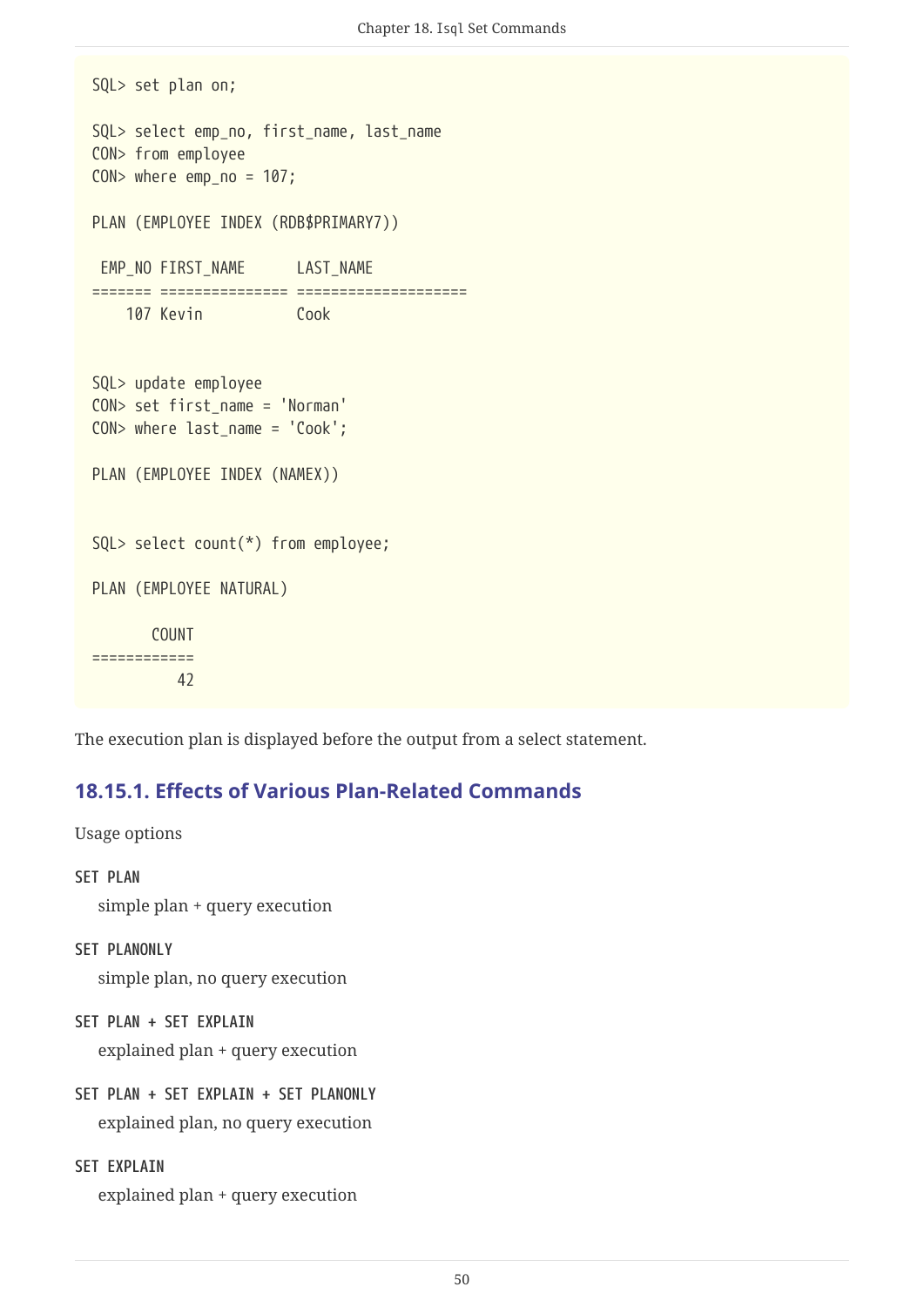**SET EXPLAIN + SET PLANONLY** explained plan, no query execution

*See also*

[SET EXPLAIN](#page-45-0), [SET PLANONLY](#page-51-0)

## <span id="page-51-0"></span>**18.16.** SET PLANONLY

SQL> SET PLANONLY [ON | OFF];

This command prevents isql from actually executing the SQL statement, and instead simply shows the plan that it would use to access the data. This command relies on the set plan command. If set plan off had been executed, this command would have no effect, so turning planonly on has the additional effect of executing set plan on implicitly. Executing set planonly off does *not* implicitly execute set plan off.

```
SQL> set planonly on;
SQL> select count(*) from employee;
PLAN (EMPLOYEE NATURAL)
```
As before, not supplying a parameter toggles the current setting.

*See also* [SET EXPLAIN](#page-45-0), [SET PLAN](#page-49-0)

# **18.17.** SET SQLDA\_DISPLAY

This is a hidden command which is not mentioned in the output from the help set command. It displays internal details about the SQL statements being executed by isql. This used to be only available in a special debug build, but since version 2.0, it is available in isql.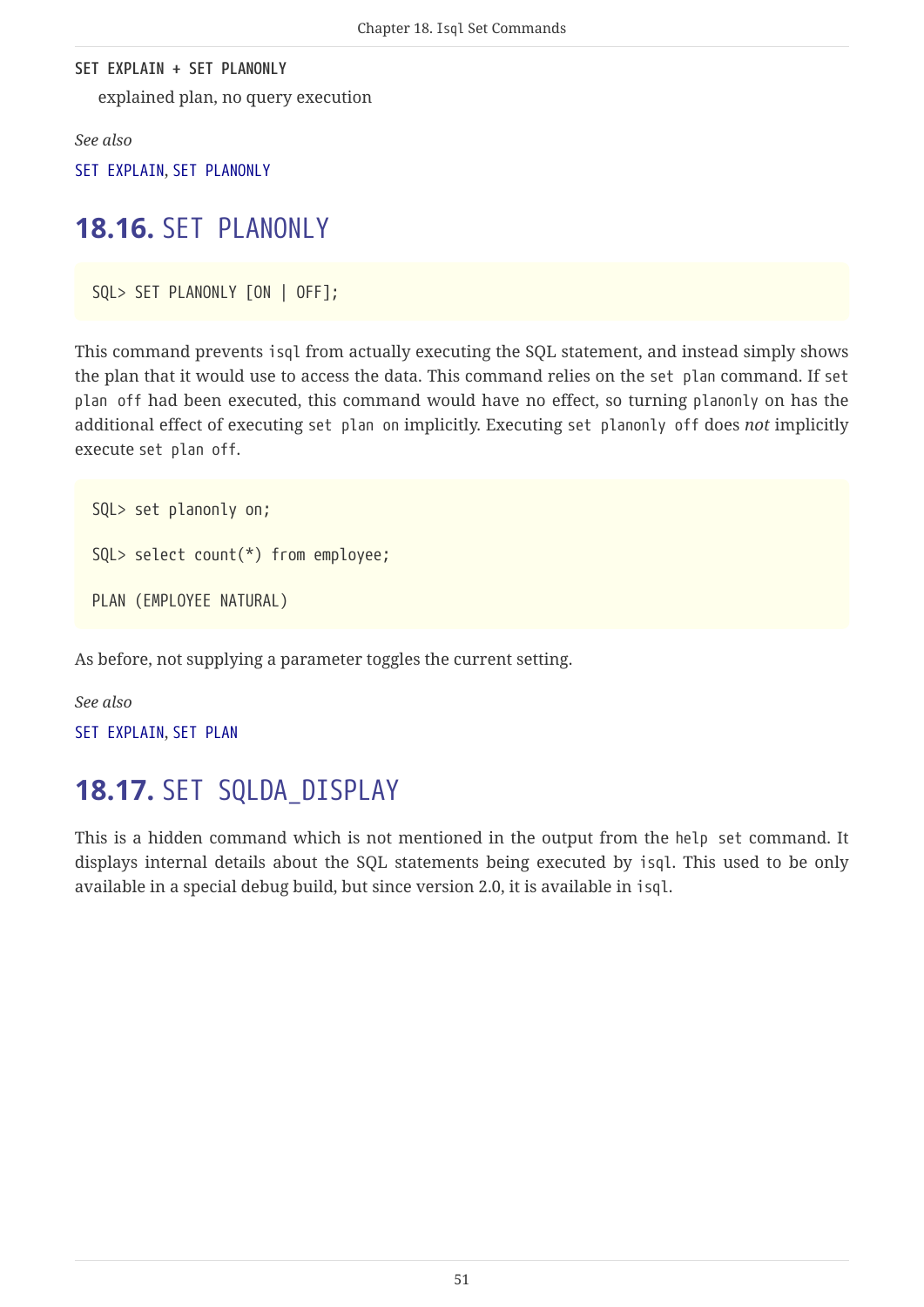```
SQL> set sqlda_display on;
SQL> select count(*) from employee;
INPUT message field count: 0
OUTPUT message field count: 1
01: sqltype: 580 INT64 scale: 0 subtype: 0 len: 8
    : name: COUNT alias: COUNT
    : table: owner:
                 COUNT
=====================
42 and 2
```
Note that when you run the help set or set commands, no information about this command will be displayed.

## **18.18.** SET SQL DIALECT

```
SQL> SET SQL DIALECT \{1 \mid 2 \mid 3\};
```
This command specifies the Firebird SQL dialect to which the client session is to be changed. If the session is currently attached to a database of a different dialect to the one specified in the command, a warning is displayed. The values permitted are:

- 1 which sets the client connection to SQL dialect 1
- 2 which sets the client connection to SQL dialect 2.
- 3 which sets the client connection to SQL dialect 3.

See [Dialects](#page-20-0) for details of the differences between the three dialects.

```
SQL> set sql dialect 1;
WARNING: Client SQL dialect has been set to 1 when
connecting to Database SQL dialect 3 database.
...
SQL> set sql dialect 3;
SQL>
```
The warning in the above example has had to be split over two lines in order to have it fit on the page. Normally, it consists of a single line.

#### **18.19.** SET STATs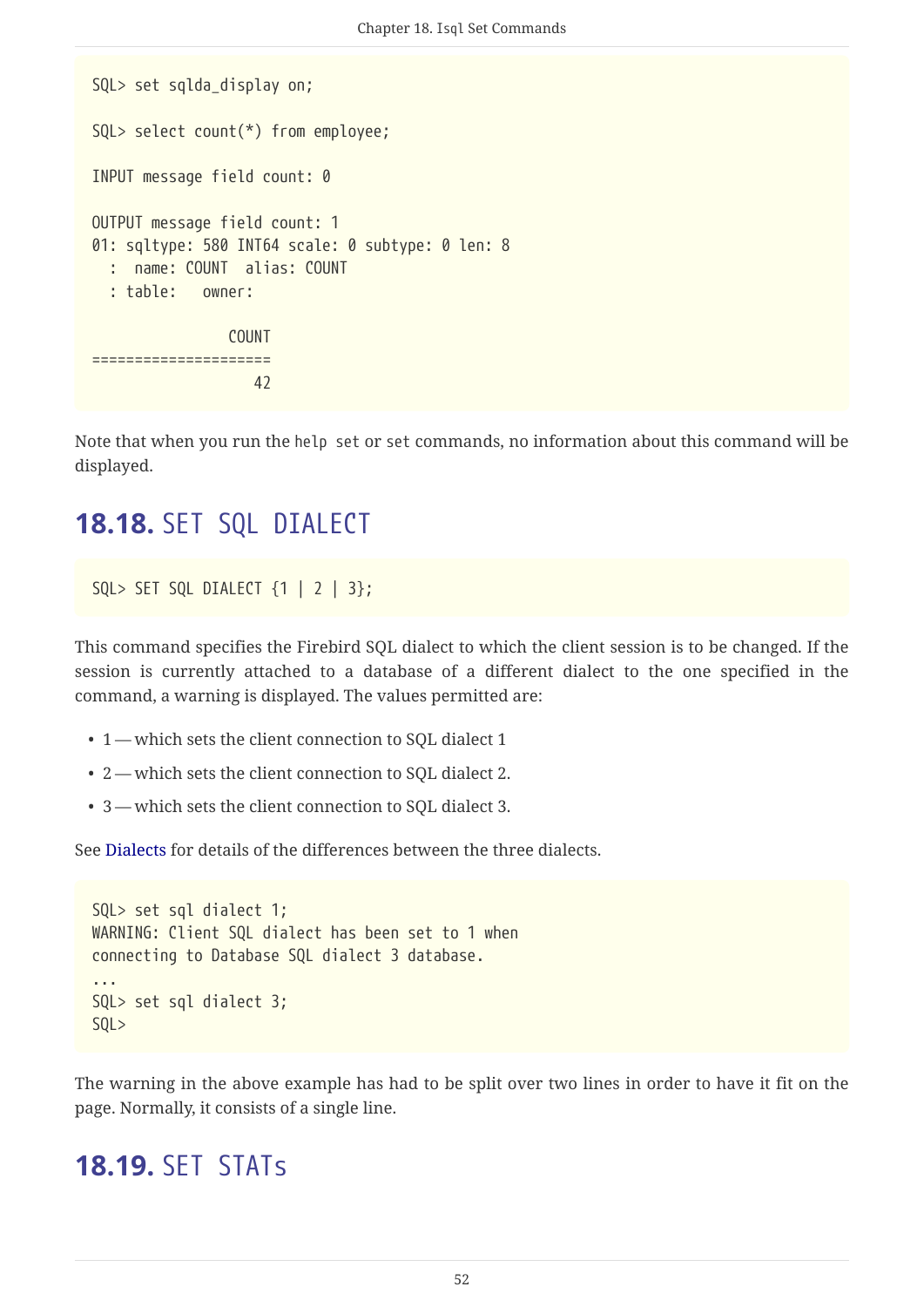SQL> SET STATs [ON | OFF];

This command determines whether isql should display various statistics about each SQL command executed. As usual, failing to pass a parameter results in the current setting being toggled.

```
SQL> set stats on;
SQL> select count(*) from employee;
                  COUNT
=====================
42 and 2
Current memory = 19570960
Delta memory = \thetaMax memory = 19652528
Elapsed time = 0.001 sec
Buffers = 2048
Reads = 0Writes = 0Fetches = 48
```
## **18.20.** SET TIME

SQL> SET TIME [ON | OFF];

This command applies to dialect 1 databases only. It causes the time portion to be displayed or not, when the selected data is a column defined with the DATE data type. It has no effect in other dialects.

## **18.21.** SET TERM

SQL> SET TERM *new\_terminator current\_terminator*

This command changes the default statement terminator from a semi-colon to something else as defined in the passed string. This is mostly useful when you are about to enter a string of SQL statements making up a procedure, for example, or a trigger. Isql would attempt to execute each statement when it sees a terminating semi-colon, so you would change the terminator first, then enter the required code. When complete, you would change it back, but when doing so, you must remember to terminate the set term command with the *current* terminating character(s).

When first started, isql uses the semi-colon as the default terminator.

You can, if desired, simply change the terminator because you prefer something other than a semicolon. You don't have to be writing procedures in order to change it.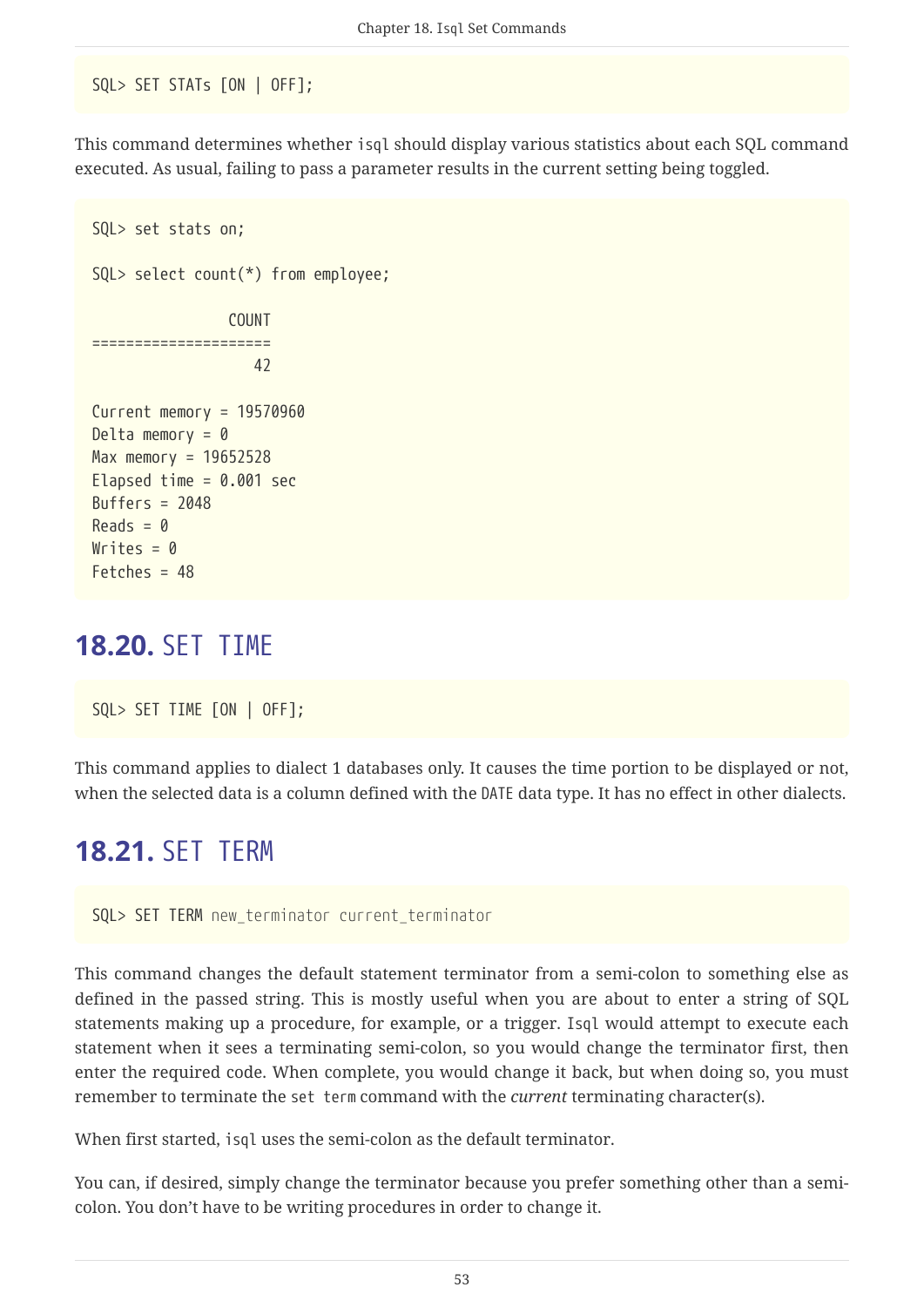```
SQL> -- Change terminator from ; to +
SQL> set term +;
SQL> select count(*) from employee+
         COUNT
============
            42
SQL> -- Change terminator from + to 'fred'
SQL> set term fred +
SQL> select count(*) from employee fred
         COUNT
============
            42
SQL> -- Change back from 'fred' to ;
SQL> set term ; fred
```
See the section on the [terminator](#page-22-0) for full details.

#### **18.22.** SET TRANSACTION

This is not a hidden command which is not mentioned in the output from the help set command because it is a Firebird SQL statement.

There is a default transaction started for you when you use isql. When you commit or rollback in isql, the default transaction ends, and a new default transaction begins. These transactions are:

- READ WRITE meaning that any SQL statement that is executed may make changes in the database.
- WAIT meaning that if a row in a table is currently locked by another session, the execution of the statement will appear to hang until the other session either commits or rolls back.
- SNAPSHOT meaning that this transaction will be guaranteed a non-volatile view of the data and will be unaffected by any changes made and committed in any other transactions that take place while this one remains unfinished by a commit or rollback.

A full explanation of transactions is beyond the scope of this manual. For more information see the *Firebird Language Reference* for your Firebird version, or *The Firebird Book* by Helen Borrie.

#### **18.23.** SET WARNINGS **or** SET WNG

SQL> SET {WARNINGS | WNG} [ON | OFF];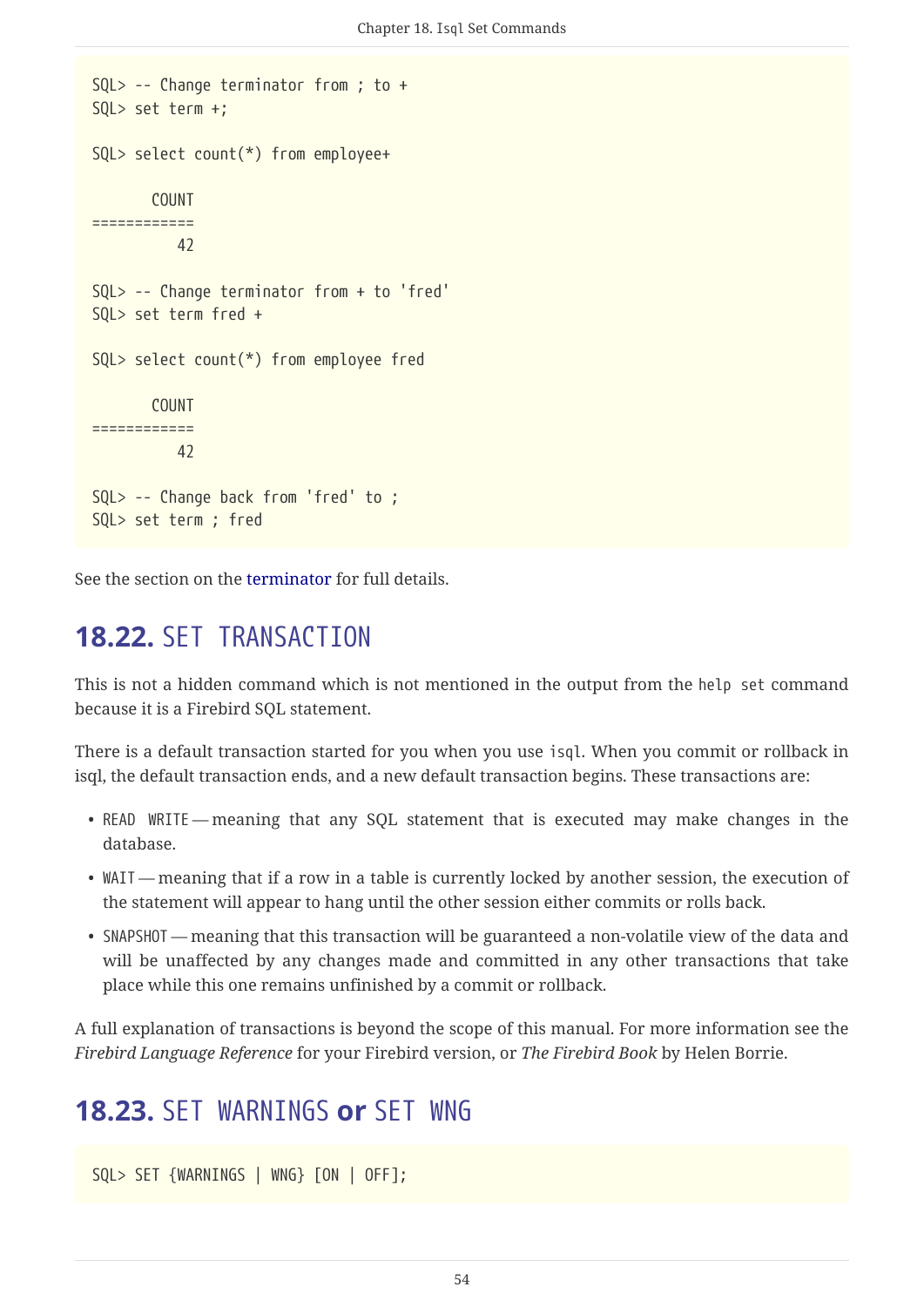This command specifies whether warnings are to be output. A few examples for which isql issues warnings are:

- SQL statements with no effect.
- Pending database shutdown.
- API calls that may be replaced in future versions of Firebird.
- Expressions that may cause differing results in different versions of Firebird.
- In Firebird 1.0, SQL statements with ambiguous join specifications. More recent Firebird versions will raise an exception rather than a warning.

As with many of the set commands, set warnings acts as a toggle if no parameter is supplied.

# **18.24.** SET WIDTH

Normally the width of a *character* column in a table defines the width of the output when that column is selected. Using the set width command allows the user to define a wider or narrower output column width.

The format of the command is:

```
SQL> SET WIDTH column_or_alias [width];
```
The setting remains until changed to a new width, or until cancelled by the set width *column\_or\_alias*; command — no width supplied means use the default width setting for this column.

The following example shows the width of the last name column being amended. The first SELECT shows the default setting which is a width of 20 characters (count the '=' in the headings) which is the definition of the last name column in the employee table. The second shows the width being reduced to 10 characters.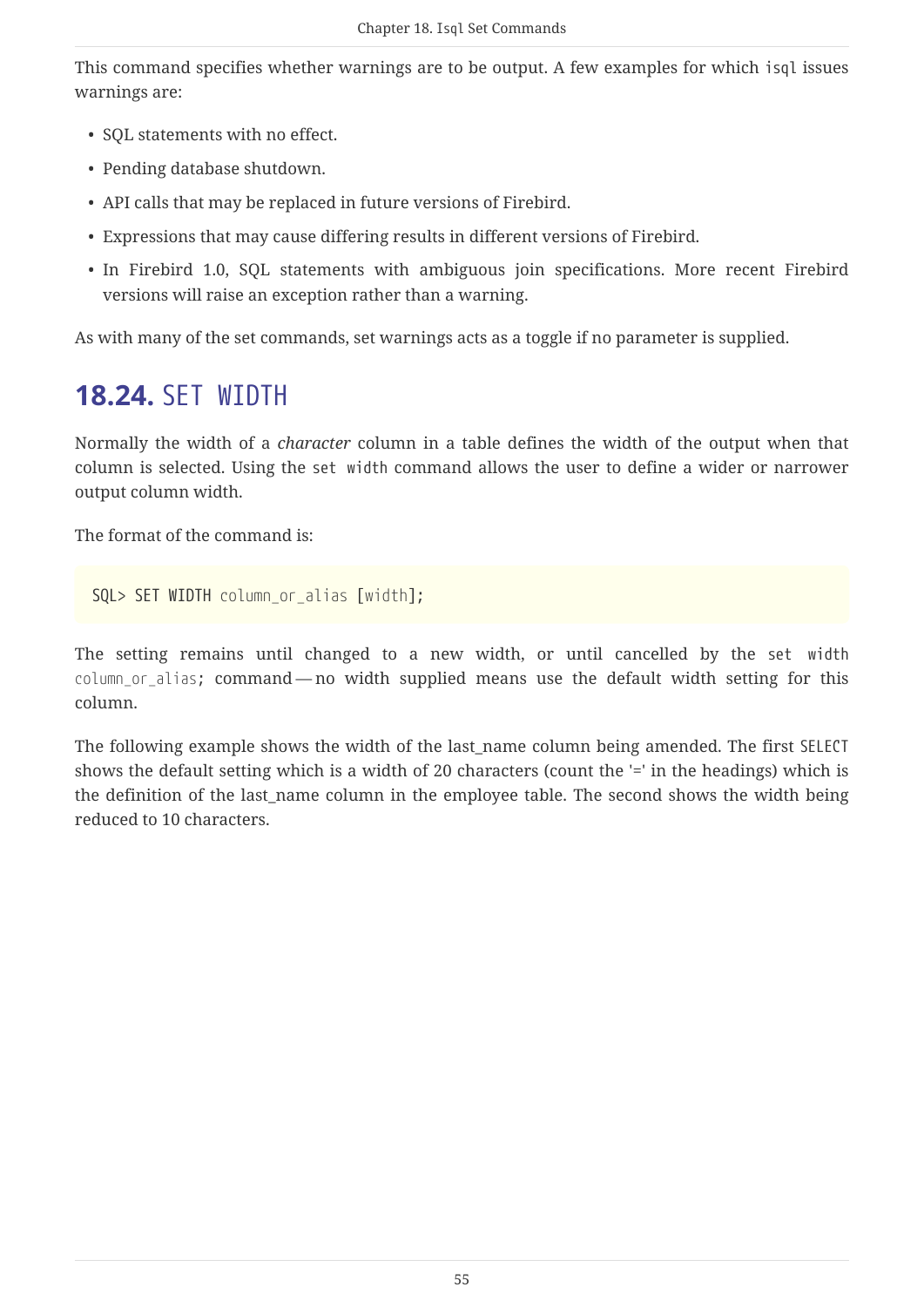```
SQL> select first 10 emp no, last name
CON> from employee
CON> order by last_name;
 EMP_NO LAST_NAME
======= ====================
       34 Baldwin
      105 Bender
       28 Bennet
       83 Bishop
      109 Brown
SQL> set width last_name 10;
SQL> select first 10 emp no, last name
CON> from employee
CON> order by last_name;
 EMP_NO LAST_NAME
======= ==========
       34 Baldwin
      105 Bender
       28 Bennet
       83 Bishop
      109 Brown
```
EMP\_NO is a smallint data type. Unfortunately, it doesn't appear to be possible to change the width on non-character columns like integer, smallint etc. The set width emp\_no 10; command, for example, has no effect, as shown below, which also demonstrates turning off a previous width setting for the last name column:

```
SQL> set width last_name;
SQL> set width emp_no 10;
SQL> select first 10 emp_no, last_name
CON> from employee
CON> order by last_name;
 EMP_NO LAST_NAME
======= ====================
       34 Baldwin
      105 Bender
       28 Bennet
       83 Bishop
      109 Brown
```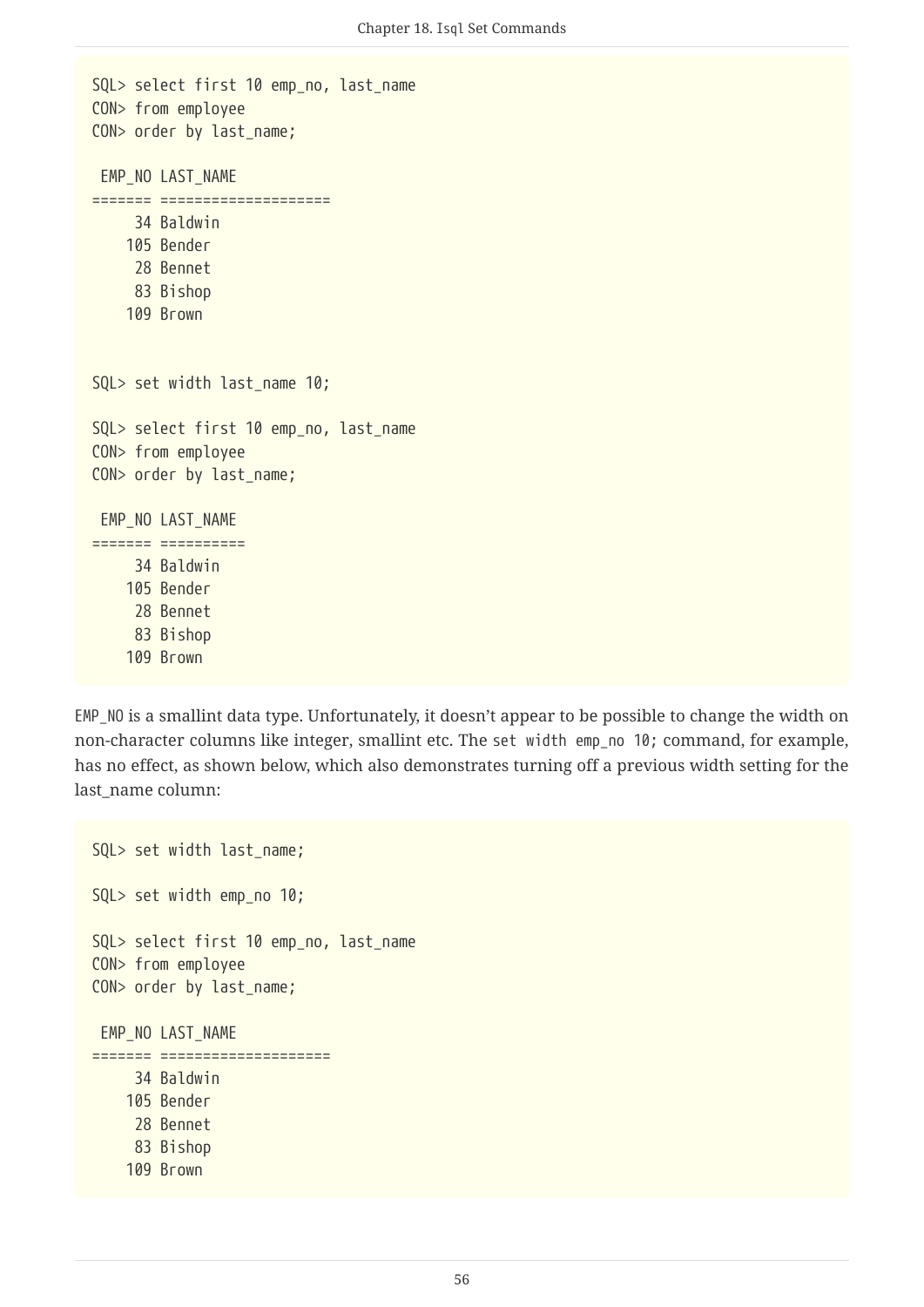# <span id="page-57-0"></span>**Chapter 19.** Isql **Show commands**

As explained in the help command, there are a number of individual show commands within isql. The general format of the show commands is:

SQL> SHOW [<*object*> [*name*]] ;

 $S(1) > Show$ 

The *object* is always required, and the *name* is required to display details of a specific object. Without a name, the commands will normally display all the objects of the requested type.

Unfortunately, unlike the set commands, there is no handy drill down into the various show commands using the help command. However, if you type show on its own, you will be given a little more assistance. For example, isql of Firebird 4.0 shows:

| Valid options are:  |                         |                     |
|---------------------|-------------------------|---------------------|
| <b>CHECKS</b>       | <b>COMMENTS</b>         | <b>COLLATES</b>     |
| <b>COLLATIONS</b>   | <b>DOMAINS</b>          | DB                  |
| <b>DATABASE</b>     | DEPENdency              | <b>DEPENdencies</b> |
| EXCEPtions          | <b>FILTERS</b>          | FUNCtions           |
| GENerators          | GRANTS                  | <b>INDexes</b>      |
| INDICES             | MAPping                 | <b>PROCedures</b>   |
| PACKages            | <b>ROLES</b>            | SYStem              |
| <b>SEQuences</b>    | <b>SECURITY CLAsses</b> | <b>SECCLAsses</b>   |
| <b>SCHEmas</b>      | <b>TABLEs</b>           | TRIGgers            |
| <b>USERS</b>        | <b>VIEWs</b>            |                     |
| Command error: show |                         |                     |

The upper case letters indicate what you must type as an absolute minimum.

The show commands are detailed and described below. Where possible, examples from the employee database are shown.

# **19.1. SHOW CHECKS**

SQL> SHOW CHECKs *table\_name*;

This command displays all user-defined check constraints defined for a specific table. Unlike other show commands, there is no option to display a list of all the check constraints in the database. You must always provide a table name as part of the command.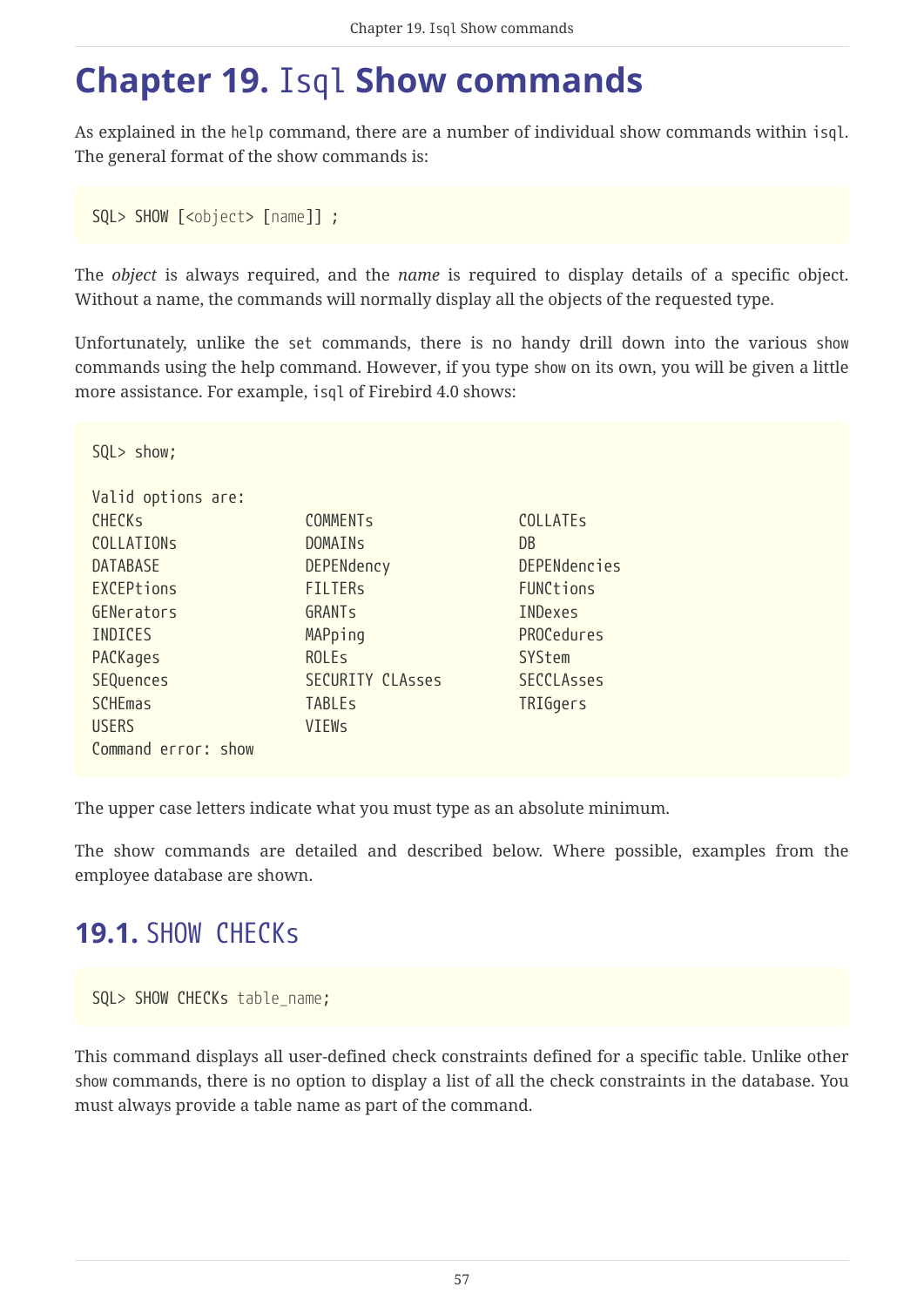```
SQL> show check employee;
CONSTRAINT INTEG_30:
   CHECK ( salary >= (SELECT min_salary FROM job WHERE
                           job.job_code = employee.job_code AND
                           job.job_grade = employee.job_grade AND
                           job.job_country = employee.job_country) AND
              salary <= (SELECT max_salary FROM job WHERE
                           job.job_code = employee.job_code AND
                           job.job_grade = employee.job_grade AND
                           job.job_country = employee.job_country))
```
#### **19.2.** SHOW COLLATIONs **or** SHOW COLLATEs

```
SQL> SHOW {COLLATIONs | COLLATEs} [name];
```
These commands display a list of all the user defined collations in the current database. It is only available from Firebird 2.0 onwards. The first form of the commands display a list of all the collations while a specific collation may be displayed by providing the collation name.

```
SQL> show collations;
UNICODE_ENUS_CI, CHARACTER SET UTF8, FROM EXTERNAL ('UNICODE'), PAD SPACE,
CASE INSENSITIVE, 'COLL-VERSION=58.0.6.48'
UNICODE_ENUS_CS, CHARACTER SET UTF8, FROM EXTERNAL ('UNICODE'), PAD SPACE,
'COLL-VERSION=58.0.6.48'
SQL> show collation unicode enus ci;
UNICODE_ENUS_CI, CHARACTER SET UTF8, FROM EXTERNAL ('UNICODE'), PAD SPACE,
CASE INSENSITIVE, 'COLL-VERSION=58.0.6.48'
```
You can see from the output above, which is not part of the employee database, does appear to display all the relevant information in the first form of the command. There does not appear to be much reason to drill down into a specific collation — at least, not according to this example. Some lines in the above have had to be split over two to allow it to fit on the page.

#### <span id="page-58-0"></span>**19.3.** SHOW COMMENTs

```
SQL> SHOW COMMENTs;
```
This command displays all comments that have been created, on various objects, in the current database. There is no option to display a specific comment. Each comment is listed along with the object type and name, to which it has been applied.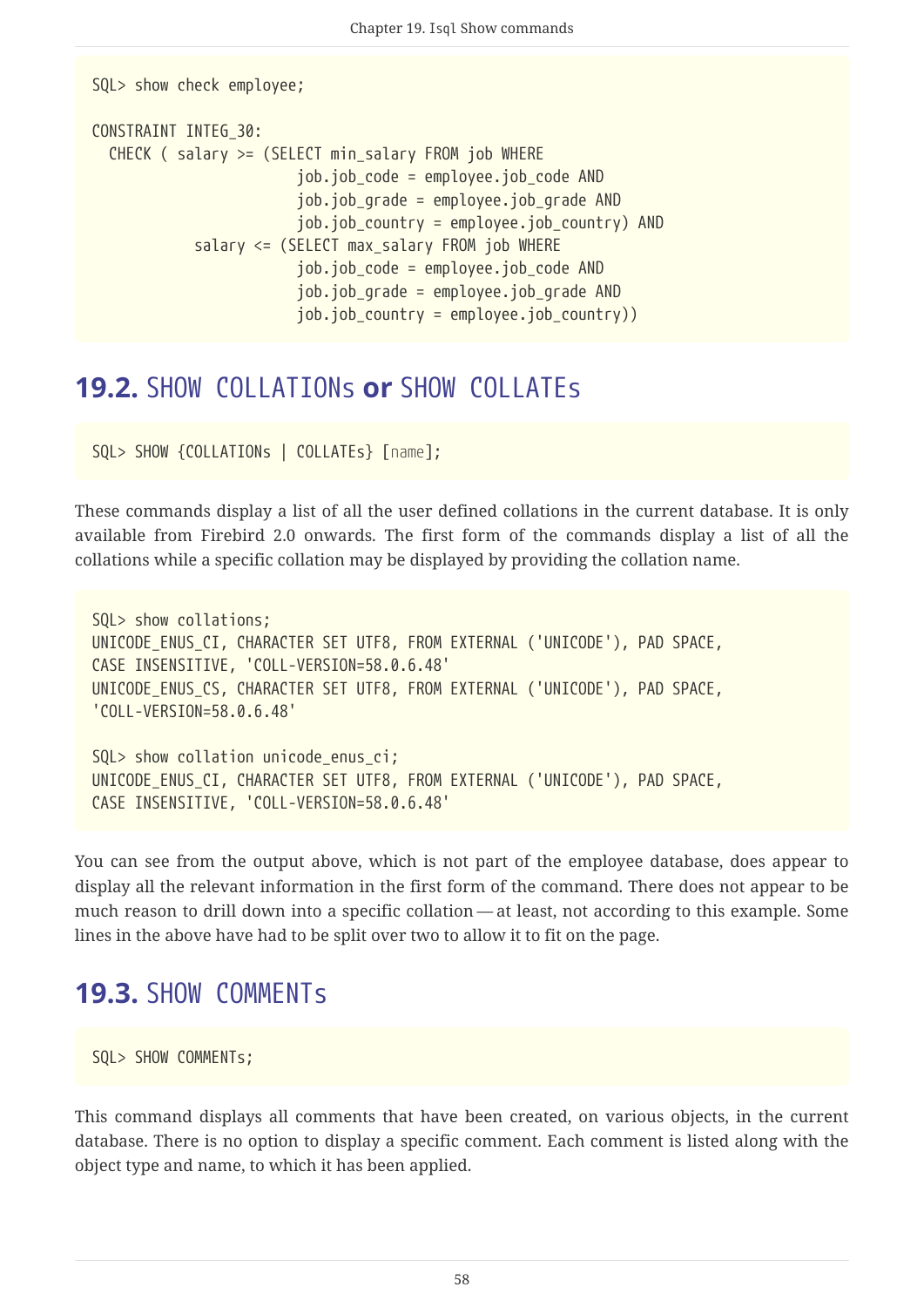SQL> show comments;

```
COMMENT ON DATABASE IS This is the demonstration EMPLOYEE database.;
COMMENT ON TABLE EMPLOYEE IS The EMPLOYEE table has details of our employees.;
```
The actual comment text is shown between the word 'IS' and the trailing semicolon.

#### **19.4.** SHOW DATABASE **or** SHOW DB

SQL> SHOW {DATABASE | DB};

The show database (or show db) command displays details about the *current* database. The ODS version, shown in the following examples, is only displayed from Firebird version 2.0 onwards, and some options — for example "Wire crypt plugin" — depend on the type of connection.

```
SQL> show database;
Database: localhost:employee
          Owner: SYSDBA
PAGE SIZE 8192
Number of DB pages allocated = 346
Number of DB pages used = 310
Number of DB pages free = 36
Sweep interval = 20000
Forced Writes are OFF
Transaction - oldest = 236
Transaction - oldest active = 237
Transaction - oldest snapshot = 237
Transaction - Next = 244
ODS = 13.0Database not encrypted
Wire crypt plugin: ChaCha
Default Character set: NONE
```
No parameters, such as a specific database name, are required and if supplied, will be ignored. The details displayed will always be for the current database.

SQL> show database testing\_db; Database: employee Owner: SYSDBA PAGE SIZE 4096 ... Default Character set: NONE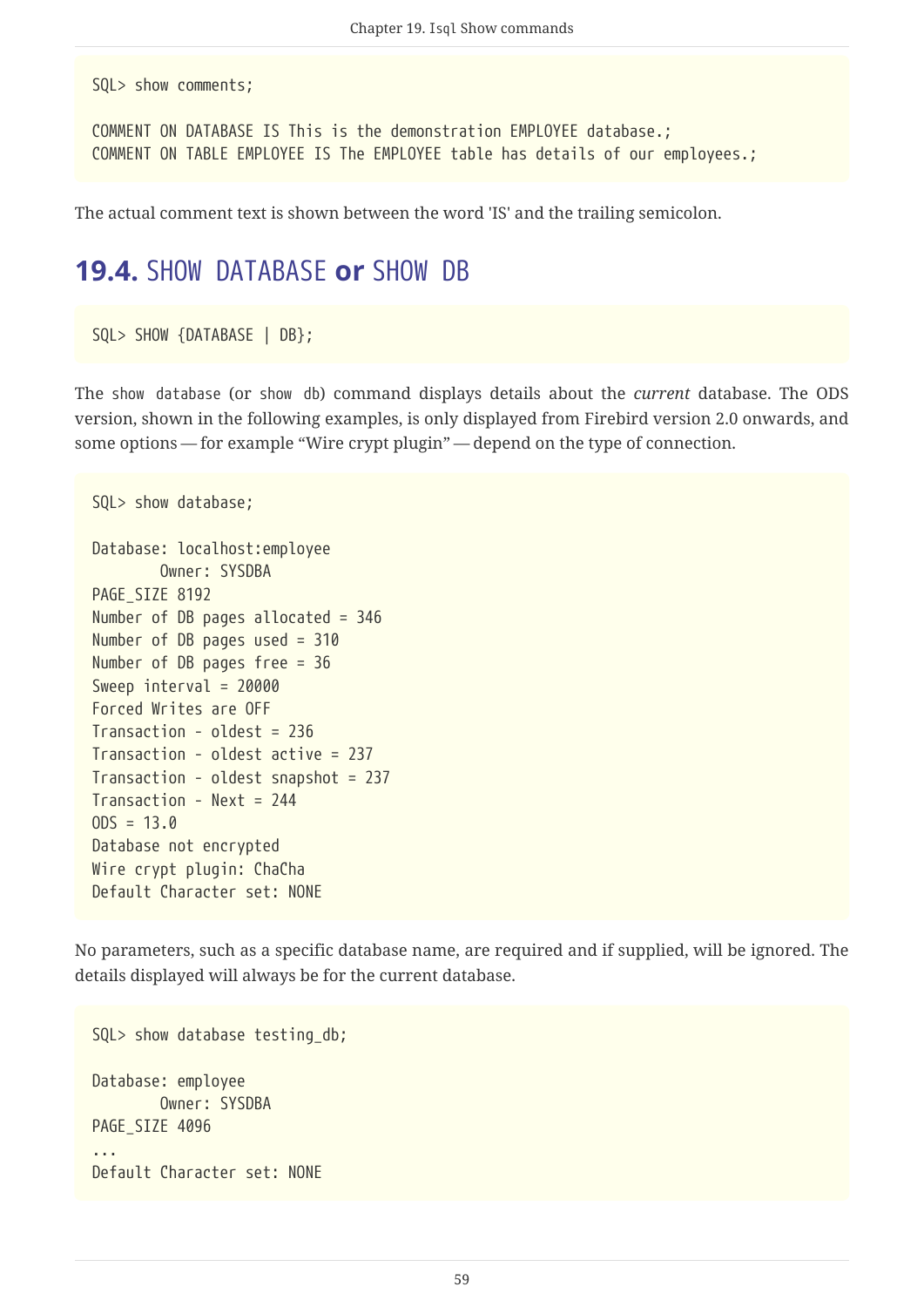You will note from the above that the details displayed are still for the employee database.

## **19.5.** SHOW DEPENdencies **or** SHOW DEPENdency

SQL> SHOW {DEPENdencies | DEPENdency} *object\_name*;

These commands display all dependencies for the specified object name supplied as a parameter. The object name supplied need not necessarily be a table name, it could be a function or procedure name, a sequence name etc.

The output listed is a comma separated list of the other objects in the database *upon which* the supplied object is dependent. In other words, a procedure would fail to compile if any of the listed dependencies was to be removed, for example.

```
SQL> show dependencies SET_CUST_NO;
          [SET_CUST_NO:Trigger]
CUSTOMER:Table<-CUST_NO, CUST_NO_GEN:Generator
+++
```
The listing above shows that SET\_CUST\_NO is a trigger and that it is dependent on two separate objects, the CUST\_NO column of table CUSTOMER, and the sequence (generator) named CUST\_NO\_GEN. If you display the trigger itself, you will see both of those objects mentioned:

```
SQL> show trigger set_cust_no;
Triggers on Table CUSTOMER:
SET_CUST_NO, Sequence: 0, Type: BEFORE INSERT, Active
Trigger text:
=============================================================================
AS
BEGIN
   if (new.cust no is null) then
    new.cust.no = gen_id(cust.no_gen, 1);FND
=============================================================================
```
Sometimes, the output can be a little confusing. You may see various objects in the list that don't appear to be relevant. The RDB\$DEPENDENCIES table, where the data comes from, also holds details of system objects upon which a given object will depend.

#### **19.6. SHOW DOMAINS**

SQL> SHOW DOMAINs [*name*];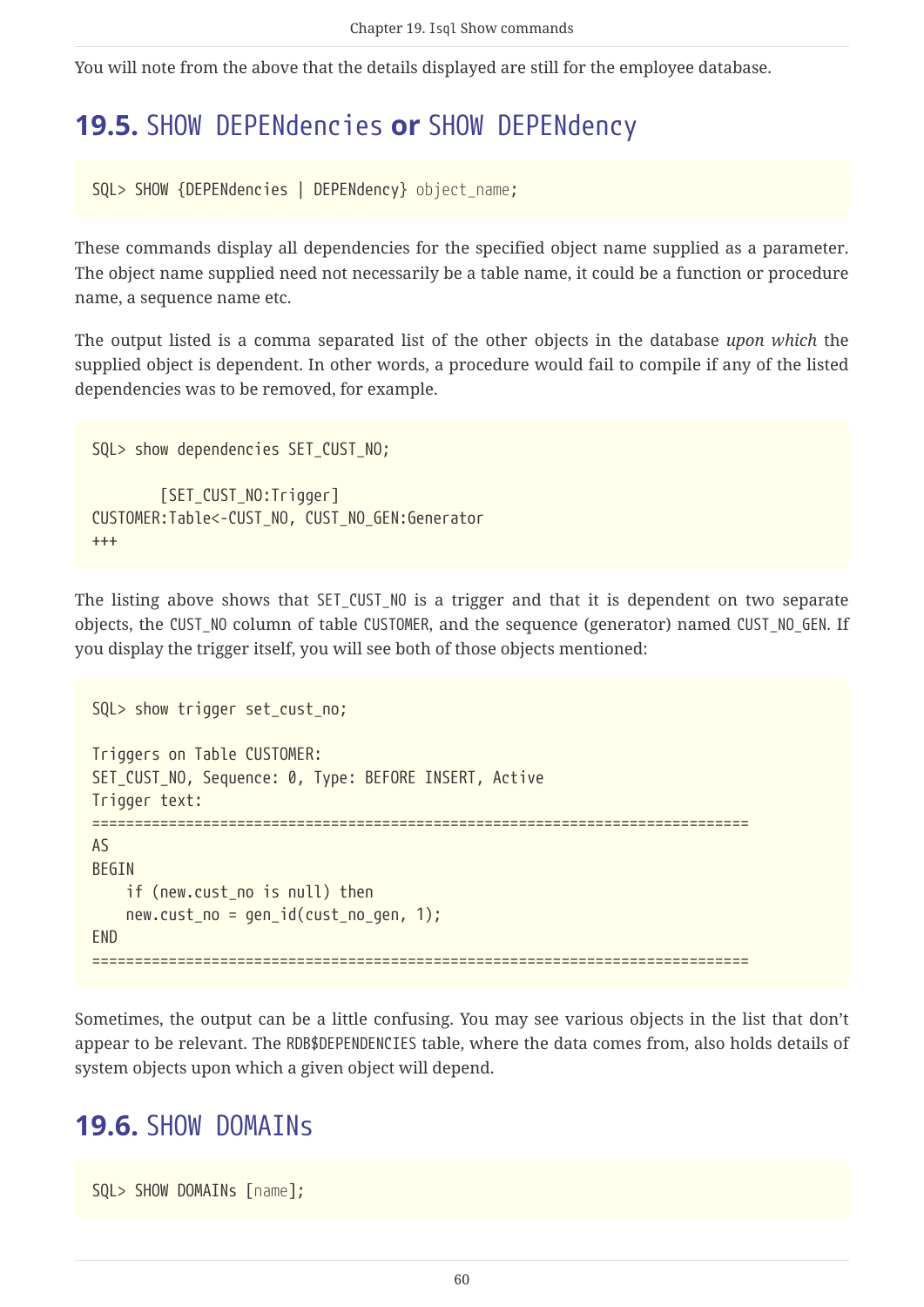This command displays domain information. A domain is a user-defined data type, global to the database. It is used to define the format and range of columns, upon which the actual column definitions in tables are based.

Firebird tables are defined by the specification of columns, which store appropriate information in each column using data types.

A data type is an elemental unit when defining data, which specifies the type of data stored in tables, and which operations may be performed on this data. It can also include permissible calculative operations and maximum data size. Examples of data types include: numerical (numeric, decimal, integer);textual (char, varchar, nchar, nvarchar); date (date, time, timestamp) and blobs(binary large objects).

As with many show commands, there are two forms. The first displays a list of all known domains in the database while the second allows you to display the details of a specific domain.

```
SQL> show domain;
ADDRESSLINE
BUDGET
COUNTRYNAME
CUSTNO
DEPTNO
...
SQL> show domain addressline;
ADDRESSLINE VARCHAR(30) Nullable
```
# **19.7.** SHOW EXCEPtions

SQL> SHOW EXCEPtions [*name*];

This command displays all the exceptions which have been defined in the current database. Details of the exception's error message and objects which use the exception — those which are dependant upon the exception — are also shown. You may display individual exception's details with the second for of the command.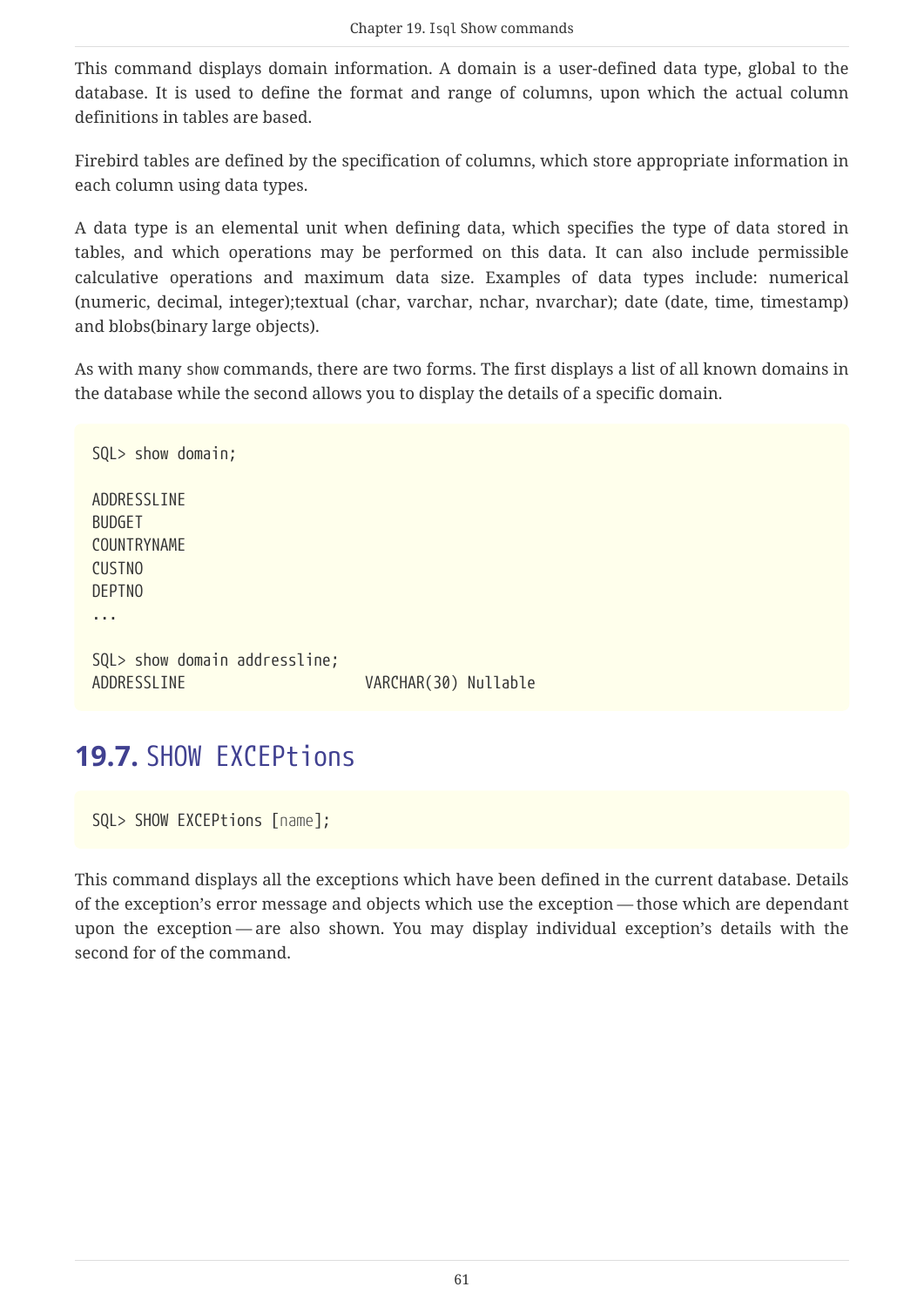SQL> show exceptions; CUSTOMER\_CHECK; Msg: Overdue balance -- can not ship.; Used by: SHIP\_ORDER (Stored procedure) CUSTOMER\_ON\_HOLD; Msg: This customer is on hold.; Used by: SHIP\_ORDER (Stored procedure) ... SQL show exception customer on hold; CUSTOMER\_ON\_HOLD; Msg: This customer is on hold.; Used by: SHIP\_ORDER (Stored procedure)

#### **19.8.** SHOW FILTERs

SQL> SHOW FILTERs [*name*];

This command displays a list of all known BLOB filters declared in the current database using the declare filter command. The second form of the command allows the full details of a specific filter to be displayed.

```
SQL> show filter;
FUNNEL
...
SQL> show filter funnel;
BLOB Filter: FUNNEL
          Input subtype: 2 Output subtype: 1
          Filter library is myfilterlib
          Entry point is blr2asc
```
#### <span id="page-62-0"></span>**19.9. SHOW FUNCtions**

SQL> SHOW FUNCtions [*name*];`

This command allows a list of all external and stored functions declared in the current database, to be displayed. External functions are those defined and coded in various UDF libraries.

The second form of the command allows the details of a specific function to be displayed.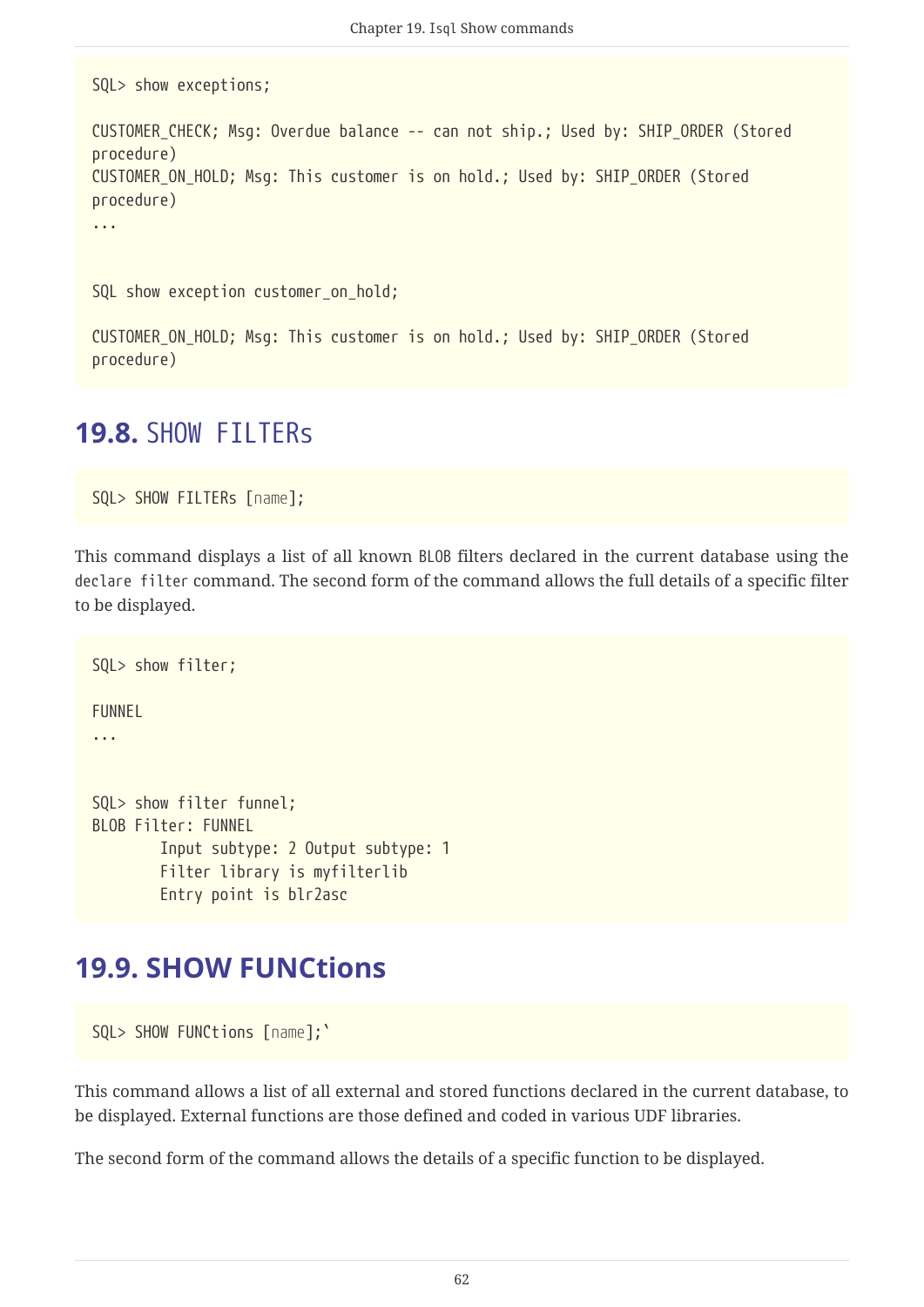SQL> show functions; Global functions ADDDAY ADDHOUR ... Package: RDB\$TIME\_ZONE\_UTIL DATABASE\_VERSION SQL> show function addyear; Function ADDYEAR: Function library is fbudf Entry point is addYear Returns TIMESTAMP Argument 1: TIMESTAMP Argument 2: INTEGER

#### <span id="page-63-0"></span>**19.10.** SHOW GENerators

SQL> SHOW {GENerators | SEQuences} [*name*];

SHOW GENerators and [SHOW SEQuences](#page-68-0) are identical. Generators are the old Firebird term for what are more commonly known as sequences in other databases, as well as the SQL standard. You are encouraged to use the term sequence rather than generator, but isql considers them to be the same.

The first form of the commands above list all the sequences in the current database, while the second form displays details of a specific sequence.

```
SQL> show sequences;
Generator CUST_NO_GEN, current value: 1015, initial value: 1, increment: 1
Generator EMP_NO_GEN, current value: 145, initial value: 1, increment: 1
SQL> show sequence emp_no_gen;
Generator EMP_NO_GEN, current value: 145, initial value: 1, increment: 1
```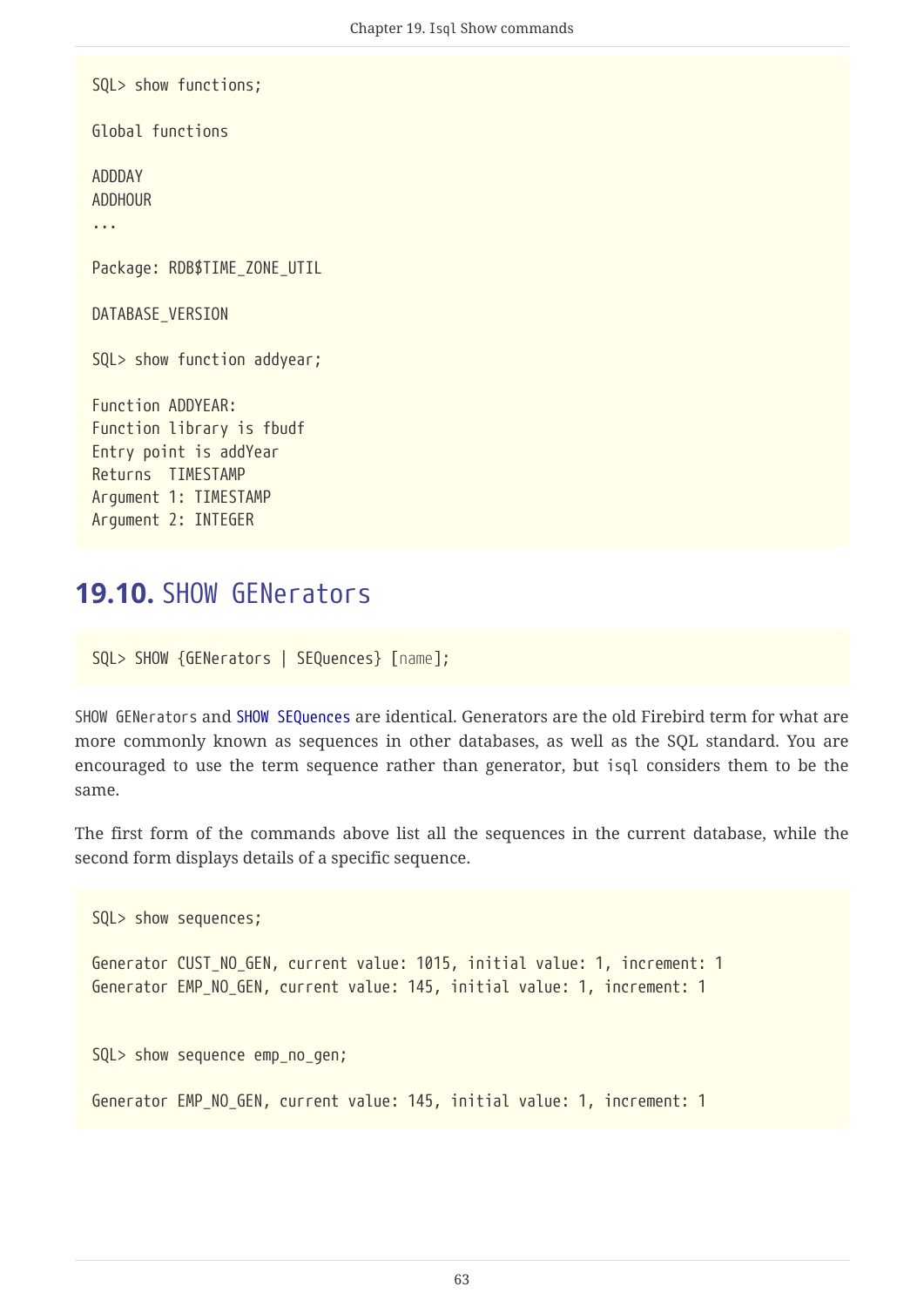## **19.11.** SHOW GRANTs

```
SQL> SHOW GRANTs [{object_name | role_name}];
```
This command displays a list of all grants in the current database if the first format of the command is used. The second drills down and displays only those details for the selected object, which may be a table, procedure, etc. Alternatively, if a role name is provided, only a list of users who have been granted that role will be displayed.

```
SQL> show grants;
/* Grant permissions for this database */
GRANT DELETE, INSERT, SELECT, UPDATE, REFERENCES ON COUNTRY TO PUBLIC WITH GRANT
OPTION
GRANT DELETE, INSERT, SELECT, UPDATE, REFERENCES ON CUSTOMER TO PUBLIC WITH GRANT
OPTION
...
GRANT EXECUTE ON PROCEDURE ADD_EMP_PROJ TO PUBLIC WITH GRANT OPTION
GRANT EXECUTE ON PROCEDURE ALL_LANGS TO PUBLIC WITH GRANT OPTION
...
SQL> show grants employee;
GRANT DELETE, INSERT, SELECT, UPDATE, REFERENCES ON EMPLOYEE TO PUBLIC WITH GRANT
OPTION
SQL> show grants ship_order;
GRANT EXECUTE ON PROCEDURE SHIP ORDER TO PUBLIC WITH GRANT OPTION
SQL> show grants default user;
GRANT DEFAULT_USER TO SYSDBA
```
#### **19.12.** SHOW INDexes **or** SHOW INDICES

SQL> SHOW {INDexes | INDICES} [{*table\_name* | *index\_name*}]

You may specify either indexes (or abbreviated forms starting with ind) or indices, they are treated as identical by Firebird. The first form of this command will list all the indexes in the current database. The second form of the command will display the list of indices for a specific table as determined by the table\_name parameter. The final form of the command displays details of a given index and in this form of the command.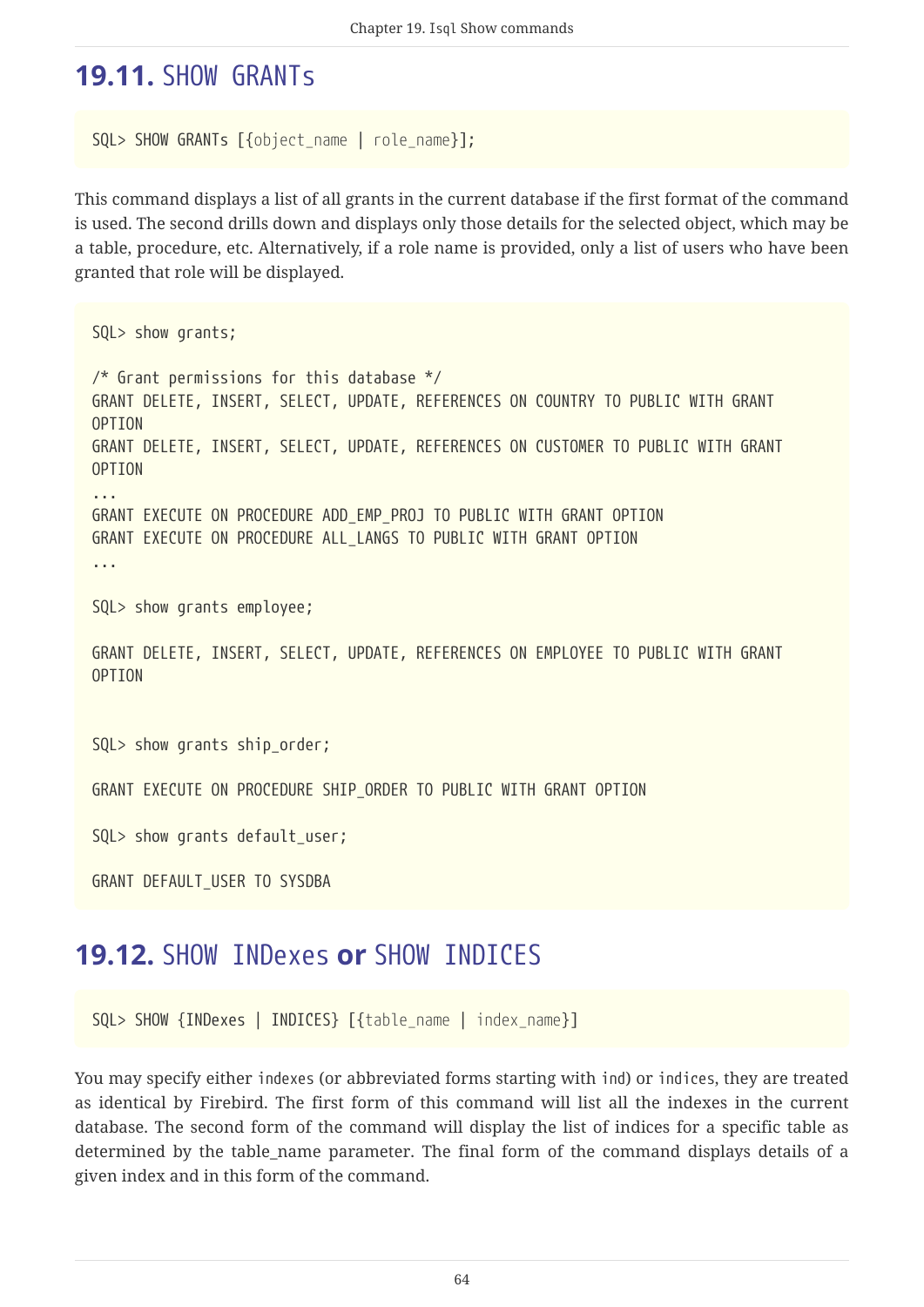SQL> show indices;

...

RDB\$PRIMARY1 UNIQUE INDEX ON COUNTRY(COUNTRY) CUSTNAMEX INDEX ON CUSTOMER(CUSTOMER)

```
SALESTATX INDEX ON SALES(ORDER STATUS, PAID)
```
SQL> show indices employee;

NAMEX INDEX ON EMPLOYEE(LAST\_NAME, FIRST\_NAME) RDB\$FOREIGN8 INDEX ON EMPLOYEE(DEPT\_NO) RDB\$FOREIGN9 INDEX ON EMPLOYEE(JOB\_CODE, JOB\_GRADE, JOB\_COUNTRY) RDB\$PRIMARY7 UNIQUE INDEX ON EMPLOYEE(EMP\_NO)

SQL> show index namex;

NAMEX INDEX ON EMPLOYEE(LAST NAME, FIRST NAME)

#### **19.13.** SHOW MAPping

*Added in* Firebird 3.0

SQL> SHOW MAPping [*name*]

This command shows the authentication mapping rules defined in this database or in the security database.

SQL> show mapping;

WIN ADMINS USING PLUGIN WIN SSPI FROM PREDEFINED GROUP DOMAIN ANY RID ADMINS TO ROLE RDB\$ADMIN

\*\*\* Global mapping \*\*\* WIN ADMINS GLOBAL USING PLUGIN WIN SSPI FROM PREDEFINED GROUP DOMAIN ANY RID ADMINS TO ROLE RDB\$ADMIN

SQL> show mapping WIN ADMINS;

WIN ADMINS USING PLUGIN WIN SSPI FROM PREDEFINED GROUP DOMAIN ANY RID ADMINS TO ROLE RDB\$ADMIN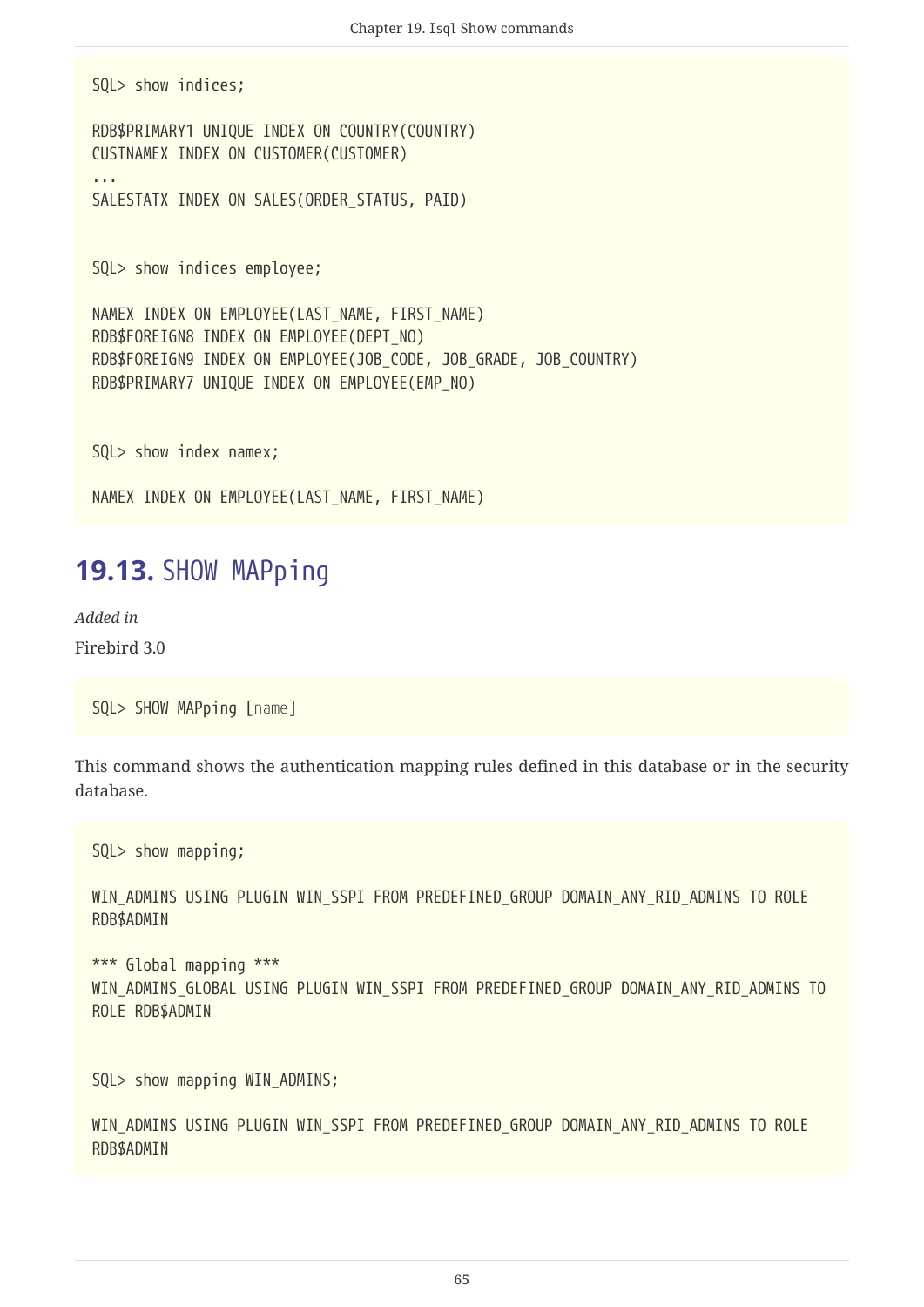## **19.14.** SHOW PROCedure

SQL> SHOW PROCedures [*name*];

This command allows a list of all procedures created in the current database, to be displayed. The second form of the command allows the details and source code to be shown for a specific procedure. See also the [show functions](#page-62-0) and [show triggers](#page-72-0) commands.

```
SQL> show procedures;
Global procedures
ADD EMP PROJ; Dependencies: EMPLOYEE PROJECT (Table), UNKNOWN EMP ID (Exception)
ALL_LANGS; Dependencies: JOB (Table), SHOW_LANGS (Procedure)
...
Package: RDB$TIME_ZONE_UTIL
TRANSITIONS
SQL> show procedure all_langs;
Procedure text:
=============================================================================
BEGIN
       FOR SELECT job code, job grade, job country FROM job
                 INTO :code, :grade, :country
         DO
         BEGIN
             FOR SELECT languages FROM show_langs
                     (:code, :grade, :country) INTO :lang DO
                 SUSPEND;
             /* Put nice separators between rows */
           code = '-----';q\text{rade} = '==='';country = '================';
             lang = '==============';
             SUSPEND;
         END
      END
=============================================================================
Parameters:
CODE OUTPUT VARCHAR(5)
GRADE GRADE OUTPUT VARCHAR(5)
COUNTRY COUNTRY COUNTRY
LANG CONTROLLANG CONTROLLANG CONTROLLANG CONTROLLANG CONTROLLANG
```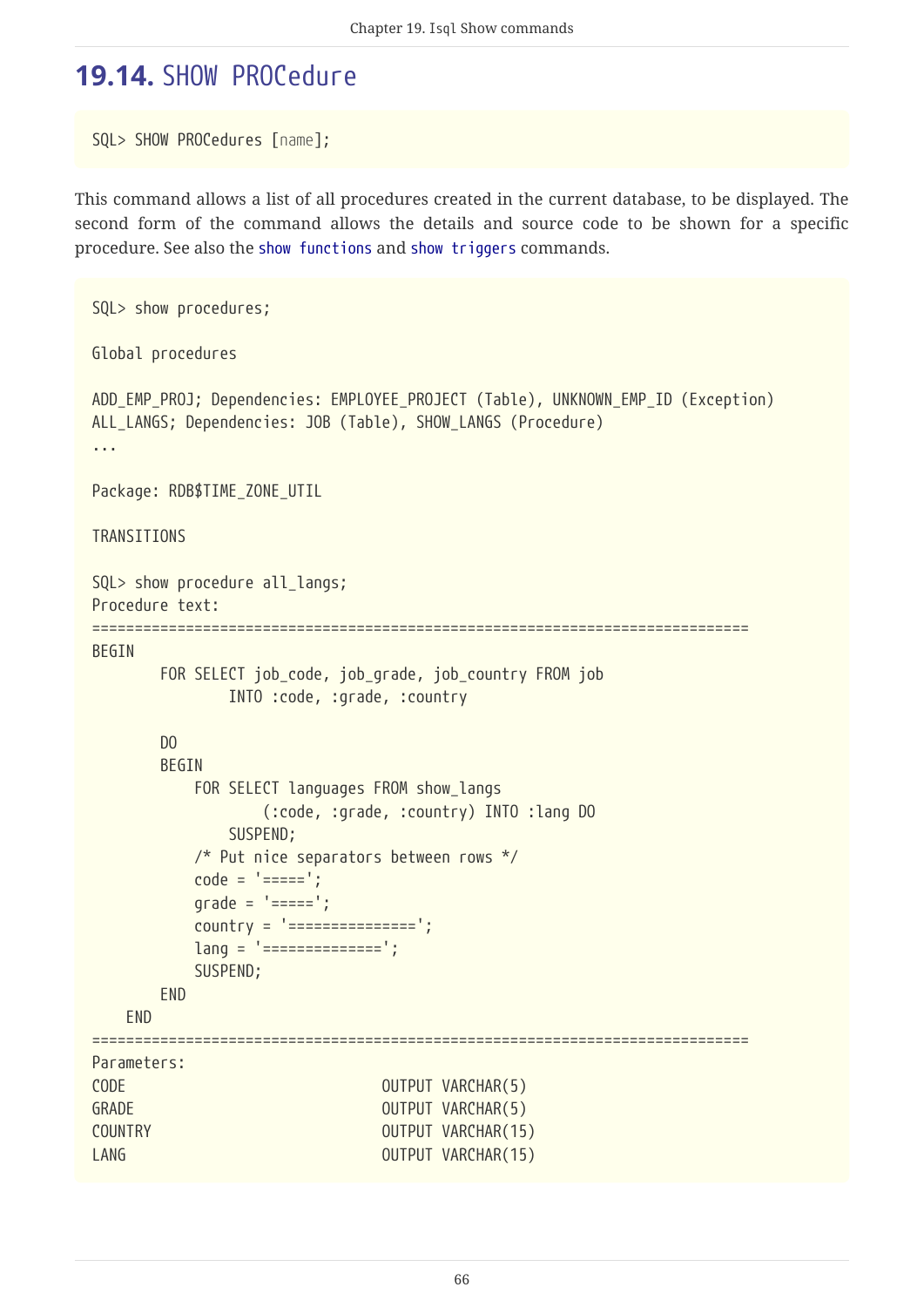# **19.15.** SHOW PACKages

*Added in* Firebird 3.0

SQL> SHOW PACKages [*name*];

This command lists all the user-defined packages in the current database if the first form is used or, drills down to display the definition of the package.

```
SQL> show packages;
TEST
SQL> show package test;
TEST
Header source:
BEGIN
  PROCEDURE P1(I INT) RETURNS (O INT); -- public procedure
END
Body source:
BEGIN
    FUNCTION F1(I INT) RETURNS INT; -- private function
    PROCEDURE P1(I INT) RETURNS (O INT)
    AS
    BEGIN
    END
    FUNCTION F1(I INT) RETURNS INT
    AS
    BEGIN
      RETURN 0;
    END
END
```
#### **19.16.** SHOW ROLEs

SQL> SHOW ROLEs [*name*];

This command lists all the roles in the current database if the first form is used or, drills down to display a list of all the users who have been granted a specific role if the second form of the command is used.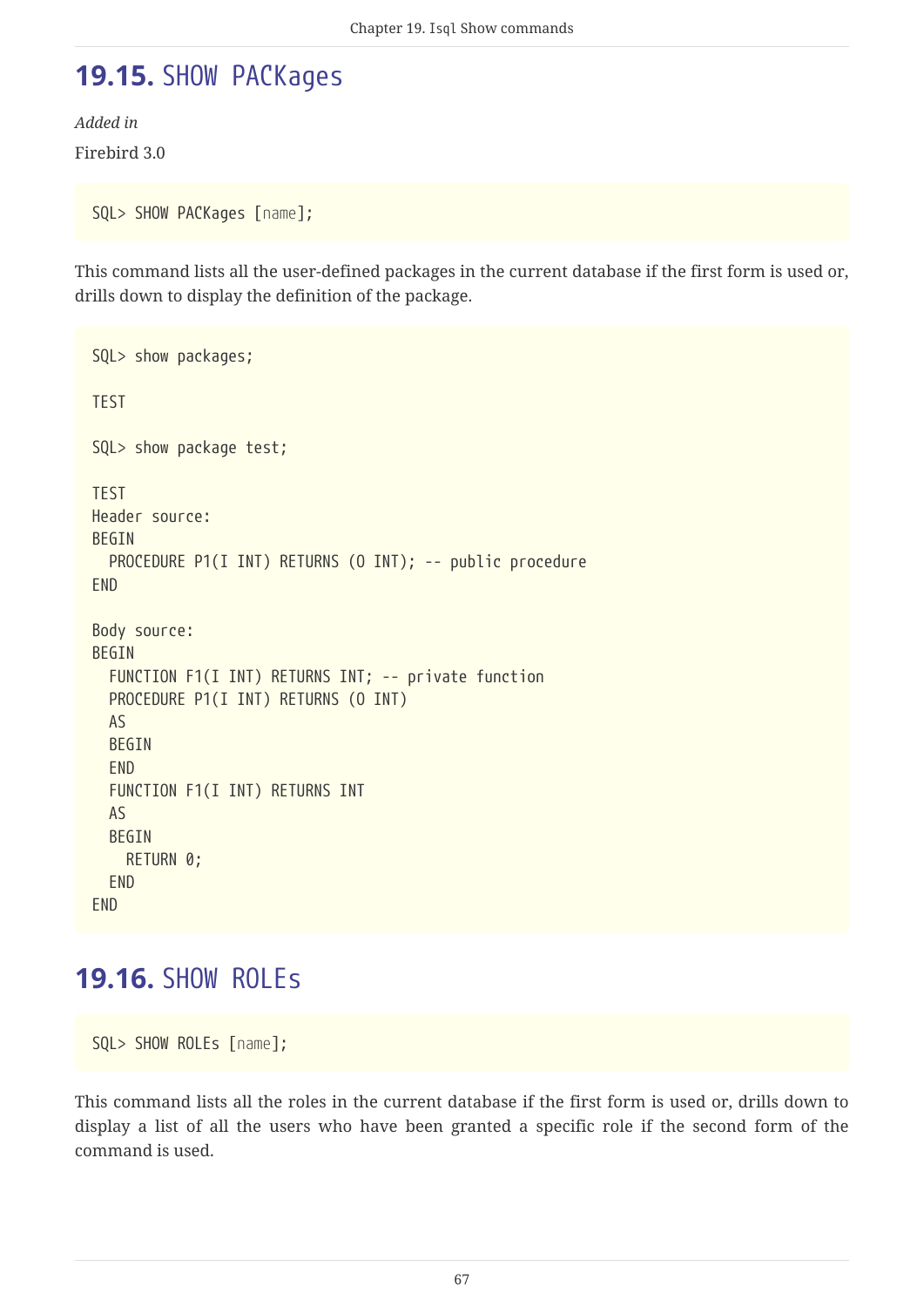```
SQL> show roles;
DEFAULT_USER
SQL> show role default_user;
Role DEFAULT_USER is granted to:
SYSDBA
```
#### **19.17. Show Secclasses**

SQL> SHOW SECCLAsses *object\_name*;

This command displays details about the security classes for a given object. The object name passed to the command need not be a table name, the command works for tables, procedures etc.

```
SQL> show secclasses employee;
```
Table's main sec class SQL\$466 Table's default sec class SQL\$DEFAULT58

#### **19.18. Show Security Classes**

SQL> SHOW SECURITY CLAsses *name*;

This command always returns an error.

SQL> show security classes; Command error: show security classes

SQL> show security classes employee; Command error: show security\_classes employee

#### <span id="page-68-0"></span>**19.19.** SHOW SEQuences

The Firebird specific name, *generator*, has been updated to match the SQL standard term *sequence*. The show sequences command is identical to [SHOW GENerators](#page-63-0) (above) and the output is identical.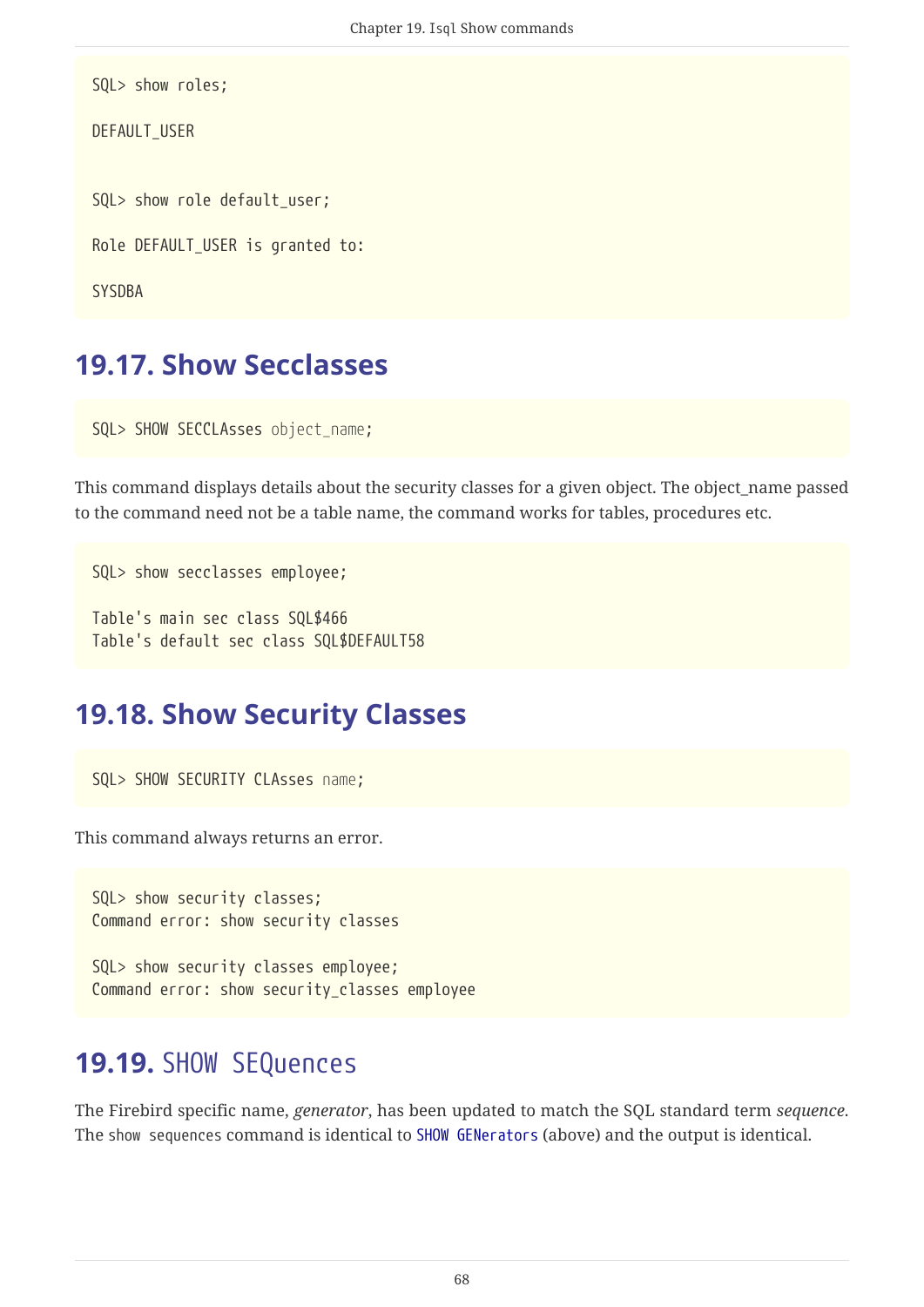## **19.20.** SHOW SQL DIALECT

```
SQL> SHOW SQL DIALECT;
```
This command, which must be entered in full, shows the current database's dialect as well as the dialect used by the currently connected client.

```
SQL> show SQL Dialect;
          Client SQL dialect is set to: 3 and database SQL dialect is: 3
```
#### **19.21.** SHOW SYStem

```
SQL> SHOW SYStem [<object_type>];
<object_type> :: =
   TABLEs | COLLATIONs | COLLATEs | ROLEs | FUNCTIONs
```
This command lists the internal, ie system, objects created and used in the current database. The optional parameter restricts the listing to show only the specified object type. This applies from Firebird 2.0 onwards. Prior to version 2.0, the command would only list the system tables — equivalent to the show system tables command.

If no parameter is passed, the listing will display tables, functions (not built-in functions though; note that Firebird 3.0 and later no longer has system functions as such), collations and roles.

SQL> show system; Tables: MON\$ATTACHMENTS ... SEC\$USER\_ATTRIBUTES Collations: ASCII ... WIN PTBR Roles: RDB\$ADMIN

The show system <object\_type> can sometimes show more details: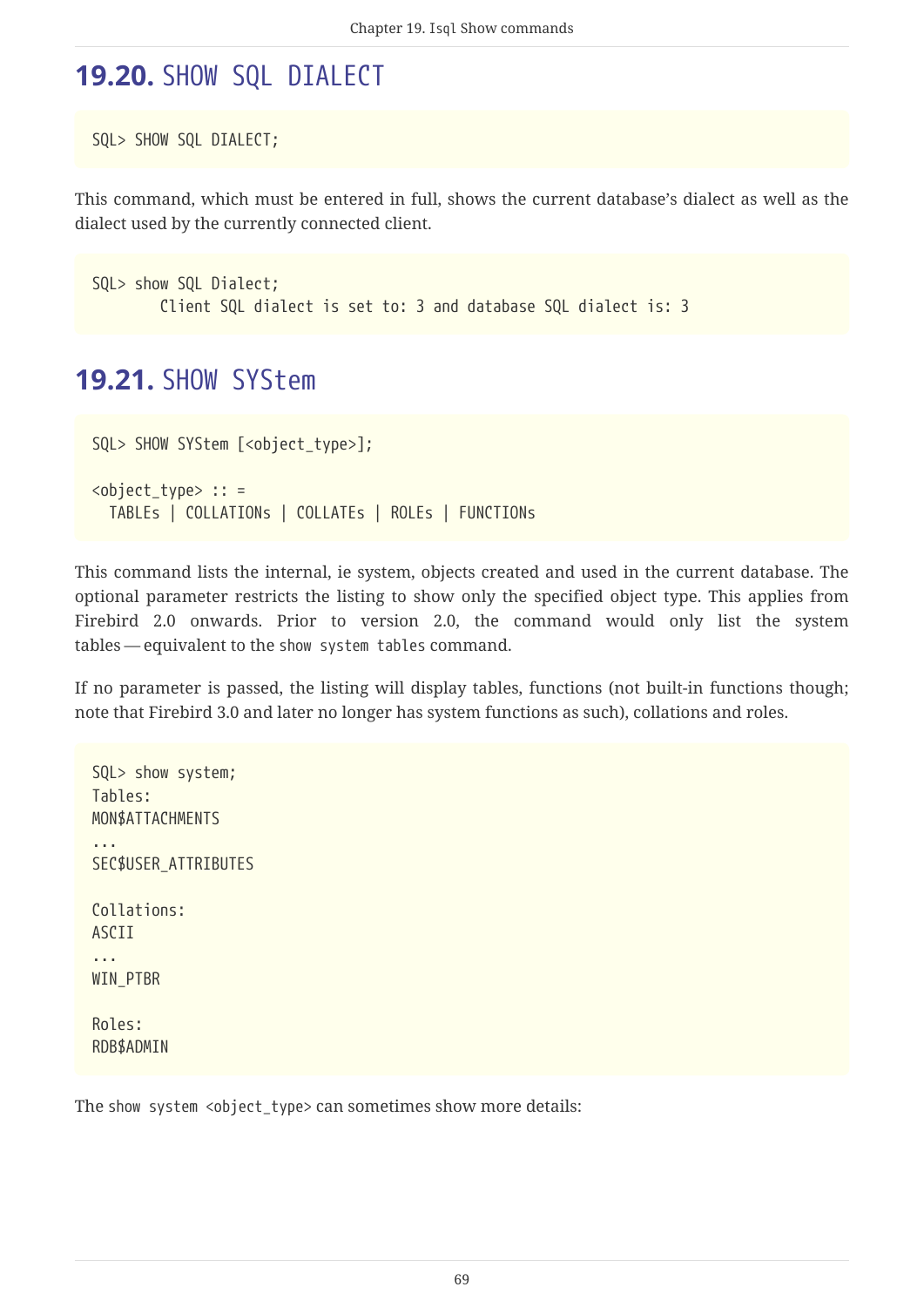SQL> show system collations;

...

ASCII, CHARACTER SET ASCII, PAD SPACE, SYSTEM

WIN\_PTBR, CHARACTER SET WIN1252, PAD SPACE, CASE INSENSITIVE, ACCENT INSENSITIVE, **SYSTEM** 

If you wish to drill down and display details of a specific object, simply use the corresponding show command.

SQL> show table mon\$io\_stats;

| (RDB\$STAT GROUP) SMALLINT Nullable |
|-------------------------------------|
|                                     |
|                                     |
|                                     |
|                                     |
|                                     |

SQL> show collation ascii;

ASCII, CHARACTER SET ASCII, PAD SPACE, SYSTEM

#### **19.22.** SHOW SCHEmas

*Added in* Firebird 3.0

SQL> SHOW SCHEmas;

This command always returns an error.

```
SQL> show schemas;
Command error: show schemas
```
#### **19.23.** SHOW TABLEs

```
SQL> SHOW TABLEs [name];
```
This command lists the user defined tables in the database if the first form of the command is used, or displays the columns and data types or domains making up the table if the second form is used with a table name supplied as a parameter.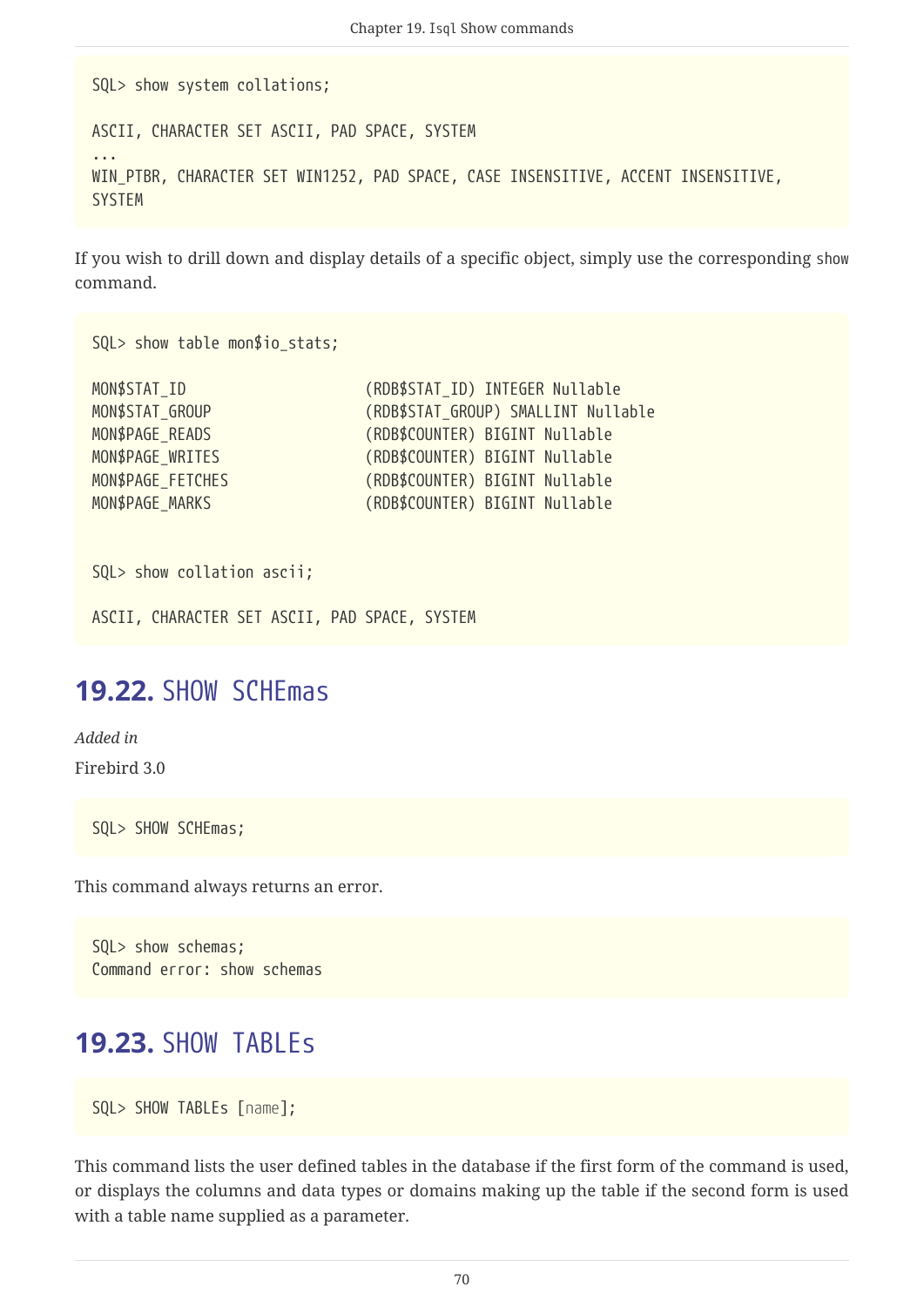```
SQL> show tables;
COUNTRY
CUSTOMER
DEPARTMENT
EMPLOYEE
...
SQL> show table country;
COUNTRY (COUNTRYNAME) VARCHAR(15) Not Null
CURRENCY VARCHAR(10) Not Null
CONSTRAINT INTEG_2:
   Primary key (COUNTRY)
```
You will note that if there are comments defined for a table, this command will *not* display them. You must use the [SHOW COMMENTs](#page-58-0) command, but be aware that you will then be given all comments in the database. There doesn't appear to be a method of extracting the comments for a single object, unless you query the system tables directly.

```
SQL> comment on table country is 'This table holds details about countries.';
SQL> commit;
SQL> show comments;
...
COMMENT ON TABLE COUNTRY IS This table holds details about countries.;
...
SQL> show table country;
COUNTRY (COUNTRYNAME) VARCHAR(15) Not Null
CURRENCY VARCHAR(10) Not Null
CONSTRAINT INTEG_2:
   Primary key (COUNTRY)
SQL> select rdb$description
CON> from rdb$relations
CON> where rdb$relation_name = 'COUNTRY';
   RDB$DESCRIPTION
=================
             6:1e7
==============================================================================
RDB$DESCRIPTION:
This is a table holding details about countries.
==============================================================================
```
The output from the final query above is not ideal, but at least it's much less displayed information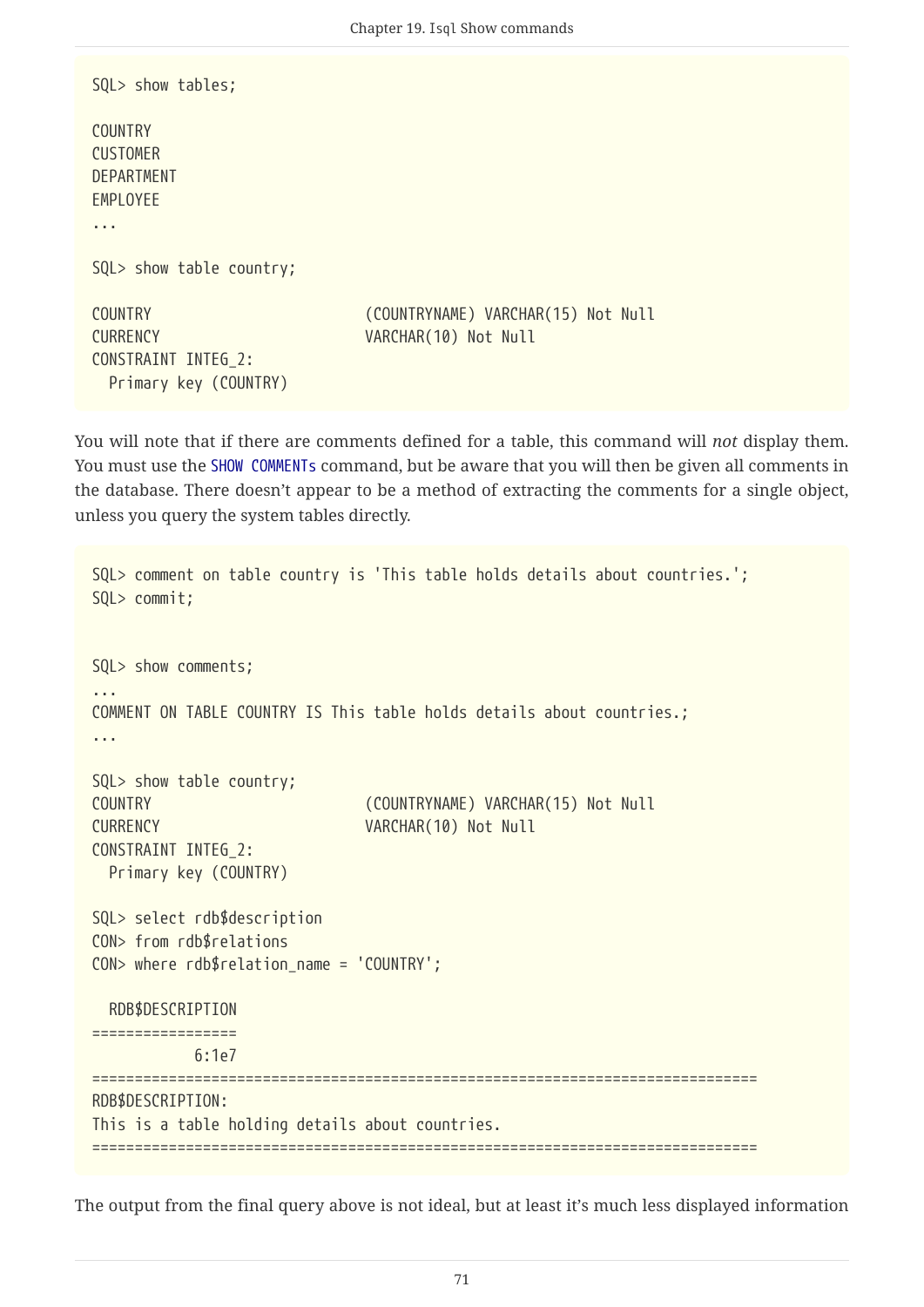when there are lots of comments in your database.

## **19.24.** SHOW TRIGgers

SQL> SHOW TRIGgers [*name*];

This command allows a list of all triggers created in the current database, to be displayed. The second form of the command allows the details and source code to be shown for a specific trigger. See also the [show procedures](#page-66-0) and [show functions](#page-62-0) commands.

```
SQL> show triggers;
SET CUST NO; Table: CUSTOMER
SAVE_SALARY_CHANGE; Table: EMPLOYEE
SET_EMP_NO; Table: EMPLOYEE
POST_NEW_ORDER; Table: SALES
SQL> show trigger set_cust_no;
Triggers on Table CUSTOMER:
SET_CUST_NO, Sequence: 0, Type: BEFORE INSERT, Active
Trigger text:
=============================================================================
AS
BEGIN
      if (new.cust_no is null) then
    new.cust.no = gen_id(cust.no_gen, 1);FND
=============================================================================
```
## **19.25.** SHOW VERsion

SQL> SHOW VERsion;

This command displays details about the Firebird software, your database and the on disc structure (ODS) in use.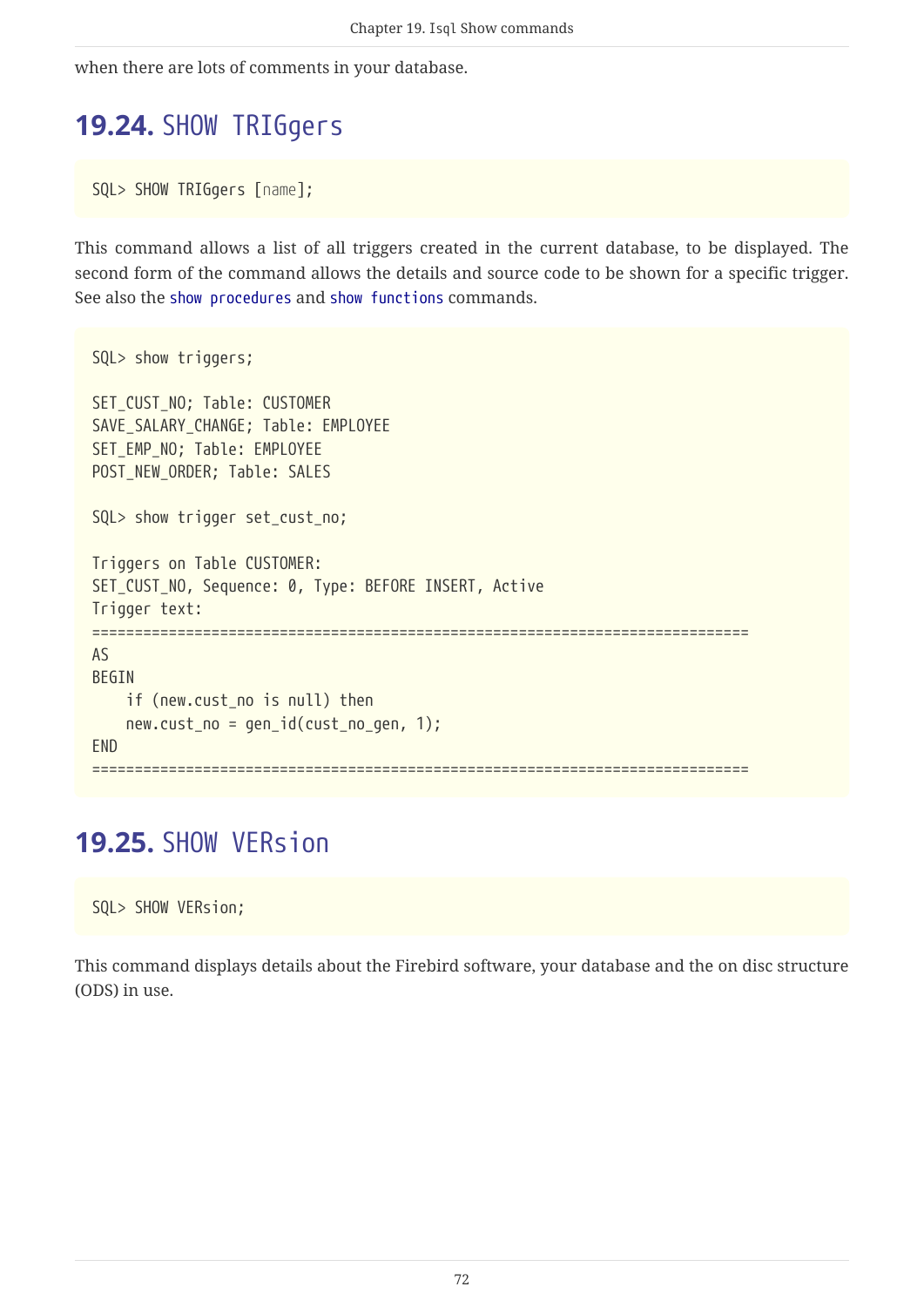```
SQL> show version;
ISQL Version: LI-V2.5.1.26351 Firebird 2.5
Server version:
Firebird/linux AMD64 (access method),
version "LI-V2.5.1.26351 Firebird 2.5"
Firebird/linux AMD64 (remote server),
version "LI-V2.5.1.26351 Firebird 2.5/tcp (hubble)/P12"
Firebird/linux AMD64 (remote interface),
version "LI-V2.5.1.26351 Firebird 2.5/tcp (hubble)/P12"
on disk structure version 11.2
```
The above output has been adjusted to fit on the page. Each pair of lines beginning with 'Firebird' and 'version' are normally displayed as a single line. They are split over two lines here.

## **19.26.** SHOW USERS

SQL> SHOW USERS;

This command shows a list of users in the security database, and the number of connections they have to the current database.



Older versions of isql show only connected users, and will report each connection separately.

```
SQL> show users;
Users in the database
    1 NORMAN
    8 #SYSDBA
```
Only users with administrator privileges will be able to see information on other users.

## **19.27.** SHOW VIEWs

```
SQL> SHOW VIEWs [name];
```
The first form of this command displays a list of all views in the current database. Drilling down using the second form of the command will display the columns and source code for a specific view.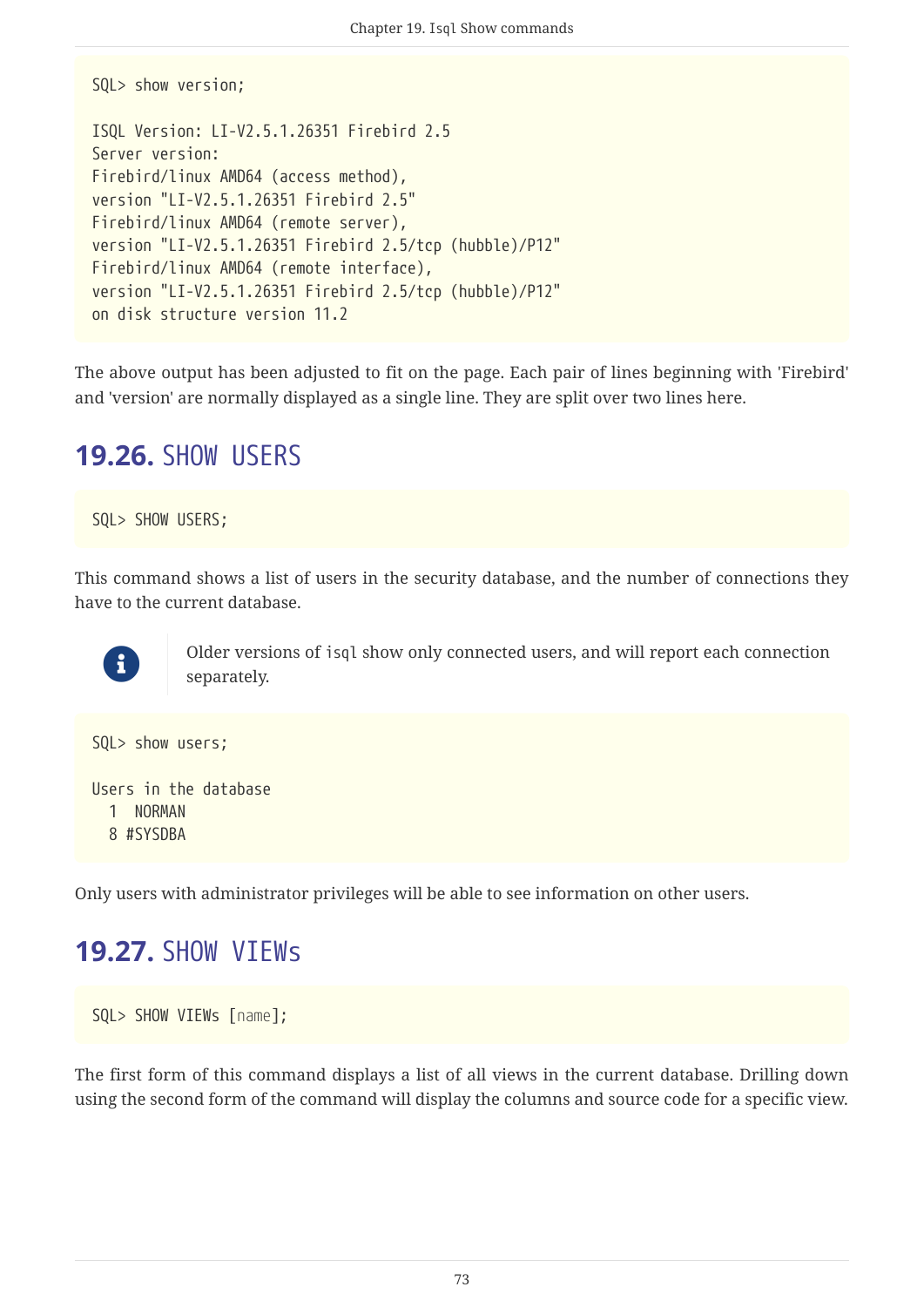SQL> show views;

PHONE\_LIST

SQL> show view phone\_list;

EMP\_NO (EMPNO) SMALLINT Not Null FIRST\_NAME (FIRSTNAME) VARCHAR(15) Not Null LAST NAME (LASTNAME) VARCHAR(20) Not Null PHONE\_EXT VARCHAR(4) Nullable LOCATION VARCHAR(15) Nullable PHONE\_NO (PHONENUMBER) VARCHAR(20) Nullable View Source: ==== ====== SELECT emp\_no, first\_name, last\_name, phone\_ext, location, phone\_no FROM employee, department WHERE employee.dept\_no = department.dept\_no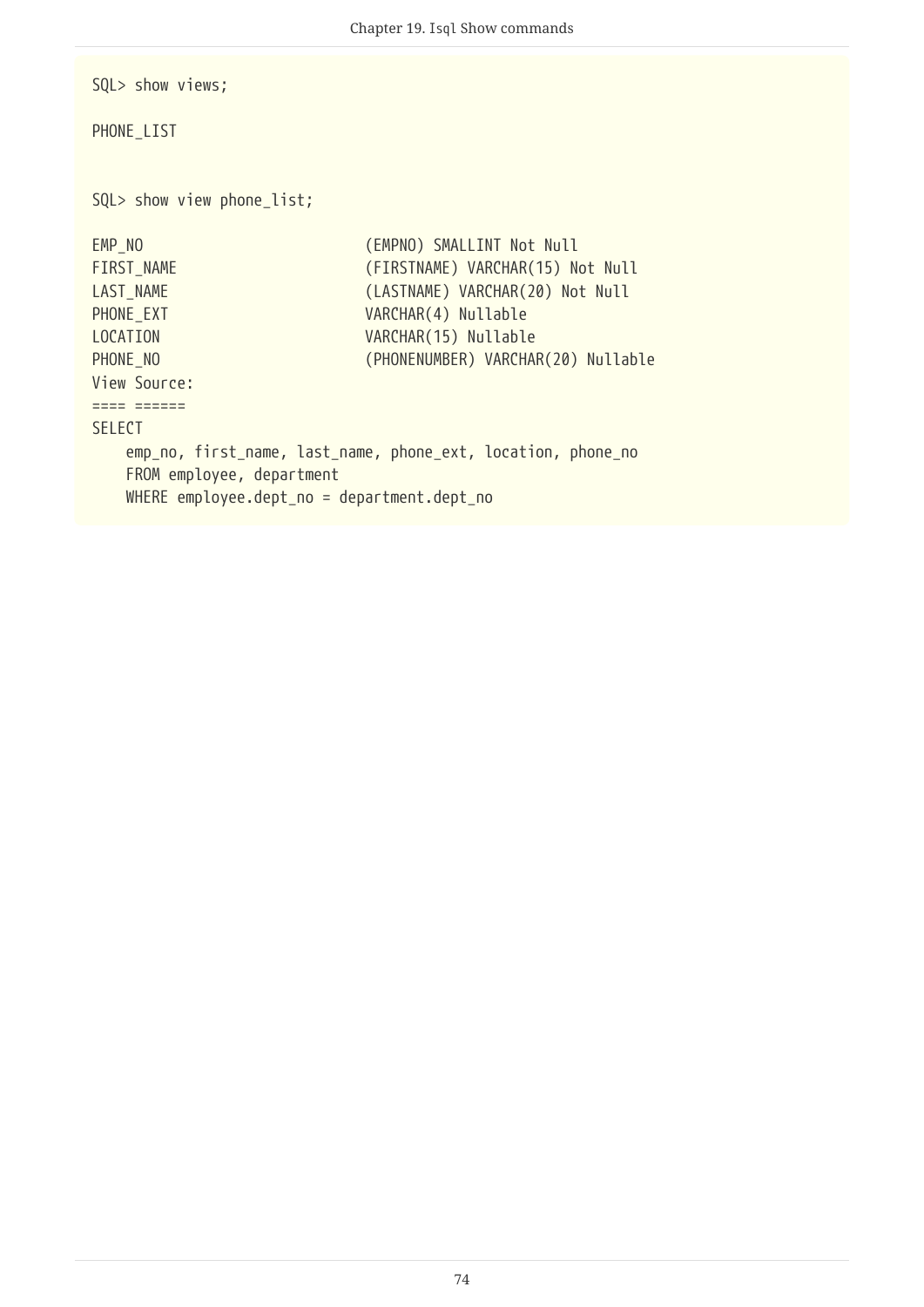## <span id="page-75-0"></span>**Appendix A: Document History**

The exact file history is recorded in the firebird-documentation git repository; see <https://github.com/FirebirdSQL/firebird-documentation>

### **Revision History**

|  | 1.0 24 Dec<br>2021 | M<br>$\mathbb{R}$ | • Reversed order of this document history to put the most recent change first                                                                                                                                                                                                                                                                                   |
|--|--------------------|-------------------|-----------------------------------------------------------------------------------------------------------------------------------------------------------------------------------------------------------------------------------------------------------------------------------------------------------------------------------------------------------------|
|  |                    |                   | • Documented SET EXEC_PATH_DISPLAY introduced in Firebird 4.0.1. Adapted<br>from the original text by Adriano dos Santos Fernandes in<br>docs/README.isql_enhancements.txt.                                                                                                                                                                                     |
|  | 0.9 12 Jun<br>2021 | M<br>$\mathbb{R}$ | • Fixed wrong scope of SET NAMES (firebird-documentation#153)<br>• Documented connection strings (firebird-documentation#110)<br>• Add link to Firebird 4.0 Language Reference for CREATE DATABASE syntax                                                                                                                                                       |
|  | 0.8 24 May<br>2021 | M<br>$\mathbb{R}$ | • Added missing Firebird 3.0 and 4.0 features (SET MAXROWS, SET EXPLAIN, SET<br>KEEP_TRAN_PARAMS, SHOW MAPPING, SHOW PACKAGES, SHOW SCHEMAS)<br>• Used consistent code formatting in section titles of commands<br>• Added command aliases to section titles<br>• Updated example output of most commands with output of Firebird 4.0<br>• General copy-editing |
|  | 0.7 08 May<br>2021 | M<br>$\mathbb{R}$ | Documented SET LOCAL_TIMEOUT                                                                                                                                                                                                                                                                                                                                    |
|  | 0.6 20 Jun<br>2020 | M<br>$\mathbb{R}$ | Conversion to AsciiDoc, minor copy-editing                                                                                                                                                                                                                                                                                                                      |
|  | 0.5 10 Apr<br>2012 |                   | ND More tidying up. Plus:<br>• Show commands removed to a separate section.                                                                                                                                                                                                                                                                                     |
|  |                    |                   | • Set commands moved to a separate section.                                                                                                                                                                                                                                                                                                                     |
|  |                    |                   | • The Command Line Switches section relocated to a better place.                                                                                                                                                                                                                                                                                                |
|  |                    |                   | • The section Ending an Isql Session was relocated to a better place.                                                                                                                                                                                                                                                                                           |
|  | 0.4 15 Feb<br>2012 |                   | ND General tidy up. Changes to formatting. Corrected some Docbook "misuse".<br>Spelling & punctuation corrections. Lists compacted. Corrected <screen><br/>overflow in pdf rendering. Etc.</screen>                                                                                                                                                             |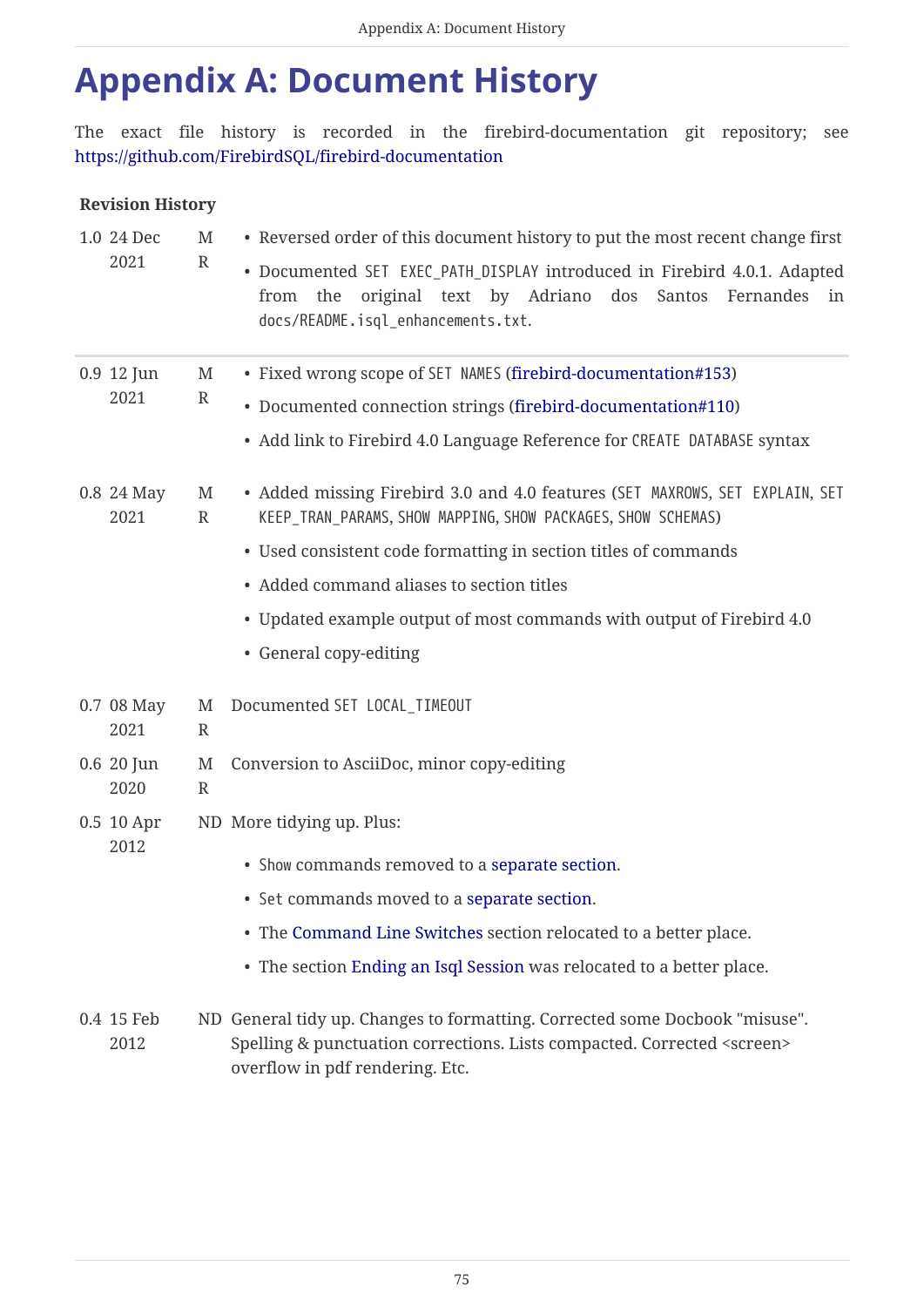#### **Revision History**

0.3 20 Oct 2009 ND Converted from a chapter in the *Command Line Utilities* manual to stand alone manual in its own right.

> Changed title to *Firebird Interactive SQL Utility* to bring it in line with the other utility manuals.

Many other updates to bring this manual into line with the others and to incorporate Firebird 2 changes etc.

- 0.2 5 Jul 2008 PV Changed title to *Isql Firebird Interactive SQL Utility* to bring it in line with the other manuals. Added titleabbrev and edition info. Moved *Audience* and *Version* sections into *Introduction*. Removed *Related Documentation* section. Fixed typos, interpunction (still more to do here). Replaced most emphasises and all citetitles with more appropriate tags. Gave IDs to manual and all (sub)sections. Added manual History and License Notice.
- 0.1 Dec 2006 KV First version by Kamala Vadlamani.